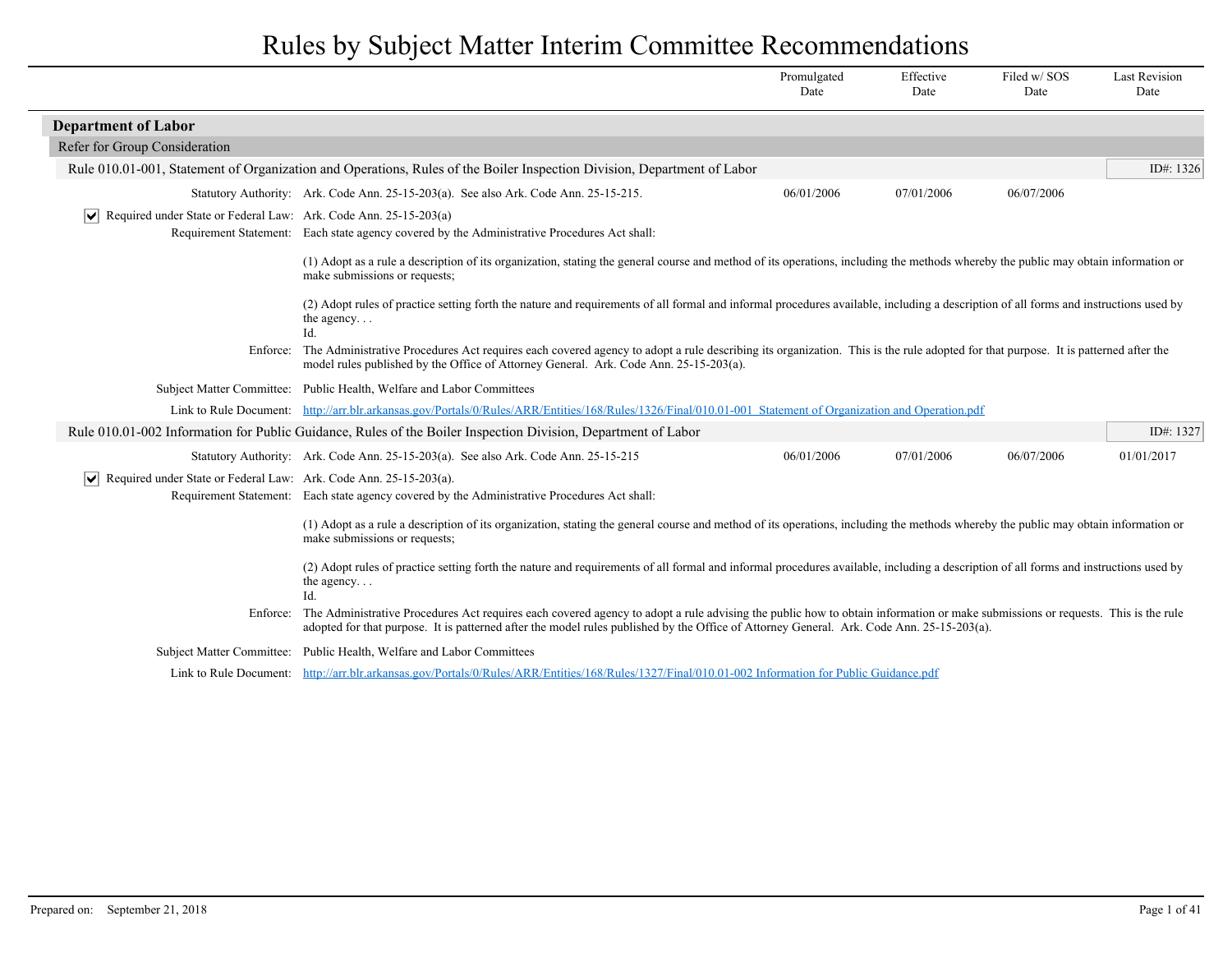|                                                                                 |                                                                                                                                                                                                                                                                                                                                                                                                                        | Promulgated<br>Date | Effective<br>Date | Filed w/SOS<br>Date | <b>Last Revision</b><br>Date |
|---------------------------------------------------------------------------------|------------------------------------------------------------------------------------------------------------------------------------------------------------------------------------------------------------------------------------------------------------------------------------------------------------------------------------------------------------------------------------------------------------------------|---------------------|-------------------|---------------------|------------------------------|
|                                                                                 | Rule 010.01-003 General Organization, Rules of the Boiler Inspection Division, Department of Labor                                                                                                                                                                                                                                                                                                                     |                     |                   |                     | ID#: 1328                    |
|                                                                                 | Statutory Authority: Ark. Code Ann. 25-15-203(a). See also Ark. Code Ann. 25-15-215                                                                                                                                                                                                                                                                                                                                    | 06/01/2006          | 07/01/2006        | 06/07/2006          |                              |
| $ \mathbf{v} $ Required under State or Federal Law: Ark. Code Ann. 25-15-203(a) | Requirement Statement: Each state agency covered by the Administrative Procedures Act shall:                                                                                                                                                                                                                                                                                                                           |                     |                   |                     |                              |
|                                                                                 | (1) Adopt as a rule a description of its organization, stating the general course and method of its operations, including the methods whereby the public may obtain information or<br>make submissions or requests;                                                                                                                                                                                                    |                     |                   |                     |                              |
|                                                                                 | (2) Adopt rules of practice setting forth the nature and requirements of all formal and informal procedures available, including a description of all forms and instructions used by<br>the agency. $\ldots$<br>$Id$ .                                                                                                                                                                                                 |                     |                   |                     |                              |
| Enforce:                                                                        | The Administrative Procedures Act requires each covered agency to adopt a rule describing its organization. This rule was adopted for that purpose. It is patterned after the model<br>rules published by the Office of Attorney General. Ark. Code Ann. 25-15-203(a).Note: This rule is will be updated at a later time to remove any reference to the Boiler Advisory<br>Board pursuant to Act 540 of 2017, sec. 47. |                     |                   |                     |                              |
| <b>Subject Matter Committee:</b>                                                | Public Health, Welfare and Labor Committees                                                                                                                                                                                                                                                                                                                                                                            |                     |                   |                     |                              |
| Link to Rule Document:                                                          | http://arr.blr.arkansas.gov/Portals/0/Rules/ARR/Entities/168/Rules/1328/Final/010.01-003 General Organization.pdf                                                                                                                                                                                                                                                                                                      |                     |                   |                     |                              |
| Rule 010.01-004 Rule-Making, Boiler Inspection Division, Department of Labor    |                                                                                                                                                                                                                                                                                                                                                                                                                        |                     |                   |                     | ID#: 1329                    |
|                                                                                 | Statutory Authority: Ark. Code Ann. 25-15-203(a). See also Ark. Code Ann. 25-15-215.                                                                                                                                                                                                                                                                                                                                   | 06/01/2006          | 07/01/2006        | 06/07/2006          | 01/01/2017                   |
| $ \mathbf{v} $ Required under State or Federal Law: Ark. Code Ann. 25-15-203(a) | Requirement Statement: Each state agency covered by the Administrative Procedures Act shall:                                                                                                                                                                                                                                                                                                                           |                     |                   |                     |                              |
|                                                                                 | (1) Adopt as a rule a description of its organization, stating the general course and method of its operations, including the methods whereby the public may obtain information or<br>make submissions or requests;                                                                                                                                                                                                    |                     |                   |                     |                              |
|                                                                                 | (2) Adopt rules of practice setting forth the nature and requirements of all formal and informal procedures available, including a description of all forms and instructions used by<br>the agency<br>Id.                                                                                                                                                                                                              |                     |                   |                     |                              |
| Enforce:                                                                        | The Administrative Procedures Act requires each covered agency to adopt rules of practice. This rule was adopted for that purpose. It is patterned after the model rules published<br>by the Office of Attorney General. Ark. Code Ann. 25-15-203(a).                                                                                                                                                                  |                     |                   |                     |                              |
|                                                                                 | Subject Matter Committee: Public Health, Welfare and Labor Committees                                                                                                                                                                                                                                                                                                                                                  |                     |                   |                     |                              |
|                                                                                 | Link to Rule Document: http://arr.blr.arkansas.gov/Portals/0/Rules/ARR/Entities/168/Rules/1329/Final/010.01-004 Rule-Making.pdf                                                                                                                                                                                                                                                                                        |                     |                   |                     |                              |
|                                                                                 |                                                                                                                                                                                                                                                                                                                                                                                                                        |                     |                   |                     |                              |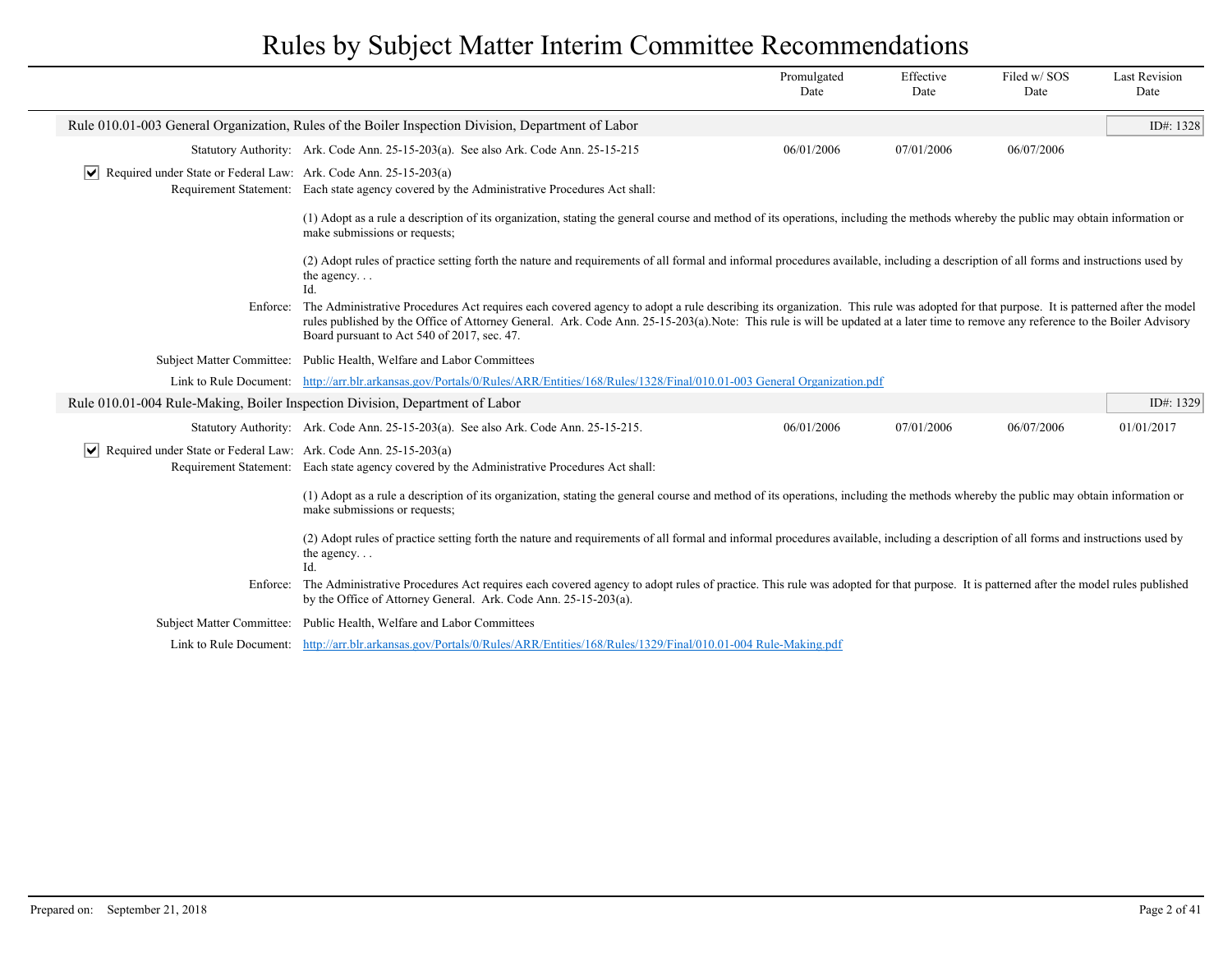|                                                                                                  |                                                                                                                                                                                                                                                                | Promulgated<br>Date | Effective<br>Date | Filed w/SOS<br>Date | <b>Last Revision</b><br>Date |
|--------------------------------------------------------------------------------------------------|----------------------------------------------------------------------------------------------------------------------------------------------------------------------------------------------------------------------------------------------------------------|---------------------|-------------------|---------------------|------------------------------|
|                                                                                                  | Rule 010.01-005 Emergency Rule-Making, Boiler Inspection Division, Department of Labor                                                                                                                                                                         |                     |                   |                     | ID#: 1330                    |
|                                                                                                  | Statutory Authority: Ark. Code Ann. 25-15-203(a). See also Ark. Code Ann. 25-15-215                                                                                                                                                                            | 06/01/2006          | 07/01/2006        | 06/07/2006          | 01/01/2017                   |
| Required under State or Federal Law: Ark. Code Ann. 25-15-203(a).<br>$\vert\bm{\mathsf{v}}\vert$ | Requirement Statement: Each state agency covered by the Administrative Procedures Act shall:                                                                                                                                                                   |                     |                   |                     |                              |
|                                                                                                  | (1) Adopt as a rule a description of its organization, stating the general course and method of its operations, including the methods whereby the public may obtain information or<br>make submissions or requests;                                            |                     |                   |                     |                              |
|                                                                                                  | (2) Adopt rules of practice setting forth the nature and requirements of all formal and informal procedures available, including a description of all forms and instructions used by<br>the agency. $\ldots$<br>Id.                                            |                     |                   |                     |                              |
| Enforce:                                                                                         | The Administrative Procedures Act requires each covered agency to adopt rules of practice. This rule was adopted for that purpose. It is patterned after the model rules published<br>by the Office of Attorney General. Ark. Code Ann. 25-15-203(a).          |                     |                   |                     |                              |
|                                                                                                  | Subject Matter Committee: Public Health, Welfare and Labor Committees                                                                                                                                                                                          |                     |                   |                     |                              |
|                                                                                                  | Link to Rule Document: http://arr.blr.arkansas.gov/Portals/0/Rules/ARR/Entities/168/Rules/1330/Final/010.01-005 Emergency Rule-Making.pdf                                                                                                                      |                     |                   |                     |                              |
|                                                                                                  | Rule 010.01-006 Declaratory Orders, Boiler Inspection Division, Department of Labor                                                                                                                                                                            |                     |                   |                     | ID#: 1331                    |
|                                                                                                  | Statutory Authority: Ark. Code Ann. 25-15-203(a). See also Ark. Code Ann. 25-15-215.                                                                                                                                                                           | 06/01/2006          | 07/01/2006        | 06/07/2006          |                              |
| M<br>Required under State or Federal Law: Ark. Code Ann. 25-15-203(a)                            | Requirement Statement: Each state agency covered by the Administrative Procedures Act shall:                                                                                                                                                                   |                     |                   |                     |                              |
|                                                                                                  | (1) Adopt as a rule a description of its organization, stating the general course and method of its operations, including the methods whereby the public may obtain information or<br>make submissions or requests;                                            |                     |                   |                     |                              |
|                                                                                                  | (2) Adopt rules of practice setting forth the nature and requirements of all formal and informal procedures available, including a description of all forms and instructions used by<br>the agency<br>Id.                                                      |                     |                   |                     |                              |
|                                                                                                  | Enforce: The Administrative Procedures Act requires each covered agency to adopt rules of practice. This rule was adopted for that purpose. It is patterned after the model rules published<br>by the Office of Attorney General. Ark. Code Ann. 25-15-203(a). |                     |                   |                     |                              |
| <b>Subject Matter Committee:</b>                                                                 | Public Health, Welfare and Labor Committees                                                                                                                                                                                                                    |                     |                   |                     |                              |
|                                                                                                  | Link to Rule Document: http://arr.blr.arkansas.gov/Portals/0/Rules/ARR/Entities/168/Rules/1331/Final/010.01-006 Declaratory Orders.pdf                                                                                                                         |                     |                   |                     |                              |
|                                                                                                  |                                                                                                                                                                                                                                                                |                     |                   |                     |                              |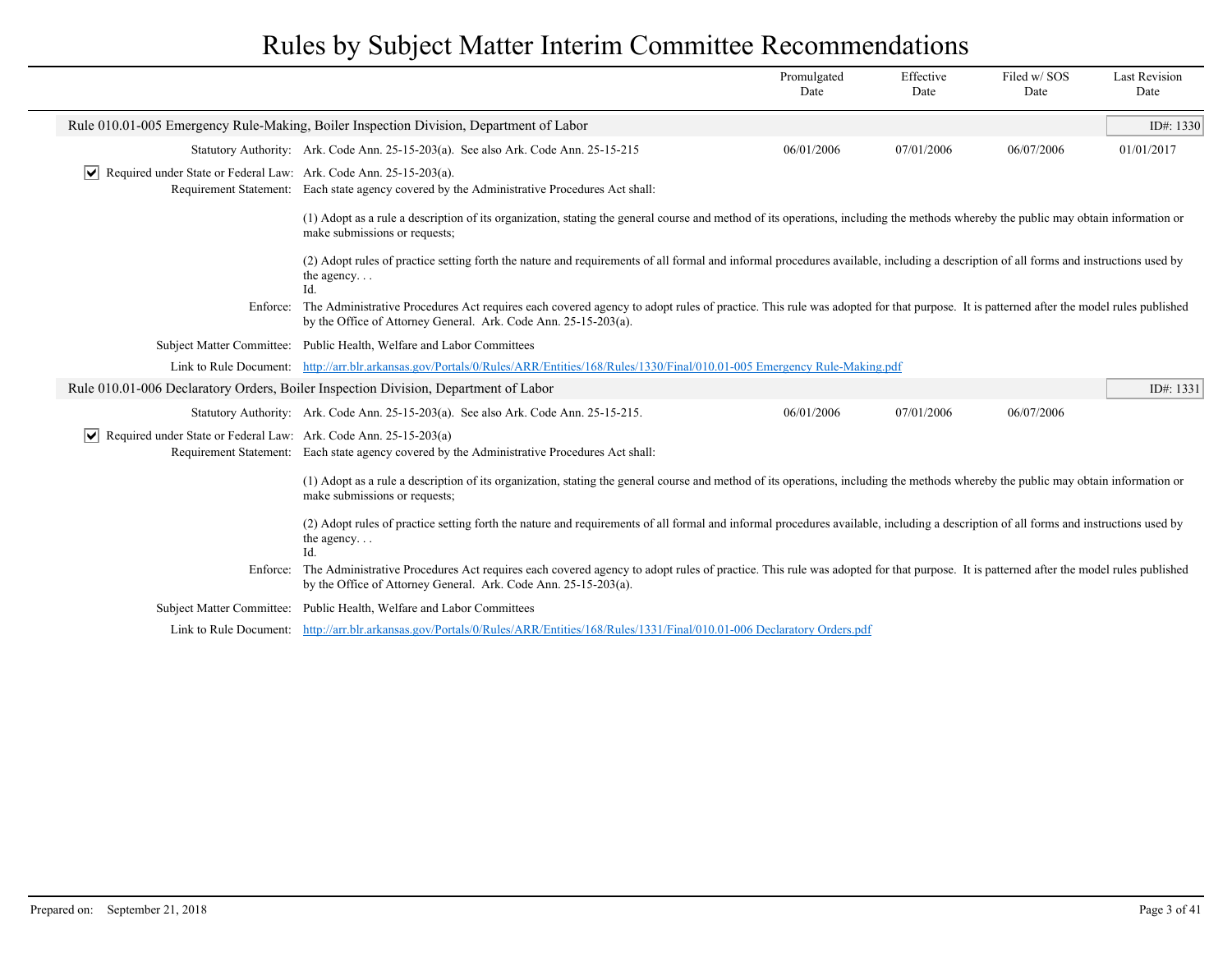|                                                                                  |                                                                                                                                                                                                                                                                                                                                                                                                                                                                                                                                                                                                                               | Promulgated<br>Date | Effective<br>Date | Filed w/SOS<br>Date | <b>Last Revision</b><br>Date |
|----------------------------------------------------------------------------------|-------------------------------------------------------------------------------------------------------------------------------------------------------------------------------------------------------------------------------------------------------------------------------------------------------------------------------------------------------------------------------------------------------------------------------------------------------------------------------------------------------------------------------------------------------------------------------------------------------------------------------|---------------------|-------------------|---------------------|------------------------------|
|                                                                                  | Rule 010.01-007 Adjudicative Hearings, Boiler Inspection Division, Department of Labor                                                                                                                                                                                                                                                                                                                                                                                                                                                                                                                                        |                     |                   |                     | ID#: 1332                    |
|                                                                                  | Statutory Authority: Ark. Code Ann. 25-15-203(a). See also Ark. Code Ann. 25-15-215.                                                                                                                                                                                                                                                                                                                                                                                                                                                                                                                                          | 06/01/2006          | 07/01/2006        | 06/07/2006          |                              |
| $ \mathbf{v} $ Required under State or Federal Law: Ark. Code Ann. 25-15-203(a). | Requirement Statement: Each state agency covered by the Administrative Procedures Act shall:                                                                                                                                                                                                                                                                                                                                                                                                                                                                                                                                  |                     |                   |                     |                              |
|                                                                                  | (1) Adopt as a rule a description of its organization, stating the general course and method of its operations, including the methods whereby the public may obtain information or<br>make submissions or requests;                                                                                                                                                                                                                                                                                                                                                                                                           |                     |                   |                     |                              |
|                                                                                  | (2) Adopt rules of practice setting forth the nature and requirements of all formal and informal procedures available, including a description of all forms and instructions used by<br>the agency<br>Id.                                                                                                                                                                                                                                                                                                                                                                                                                     |                     |                   |                     |                              |
|                                                                                  | Enforce: The Administrative Procedures Act requires each covered agency to adopt rules of practice. This rule was adopted for that purpose. It is patterned after the model rules published<br>by the Office of Attorney General. Ark. Code Ann. 25-15-203(a).                                                                                                                                                                                                                                                                                                                                                                |                     |                   |                     |                              |
|                                                                                  | Subject Matter Committee: Public Health, Welfare and Labor Committees                                                                                                                                                                                                                                                                                                                                                                                                                                                                                                                                                         |                     |                   |                     |                              |
|                                                                                  | Link to Rule Document: http://arr.blr.arkansas.gov/Portals/0/Rules/ARR/Entities/168/Rules/1332/Final/010.01-007 Adjudicative Hearings.pdf                                                                                                                                                                                                                                                                                                                                                                                                                                                                                     |                     |                   |                     |                              |
|                                                                                  | Rule 010.01-008 Licensing, Rules of the Boiler Inspection Division, Department of Labor                                                                                                                                                                                                                                                                                                                                                                                                                                                                                                                                       |                     |                   |                     | ID#: 1333                    |
|                                                                                  | Statutory Authority: Ark. Code Ann. 25-15-203(a); 20-23-301(a)(2)(A); 20-23-406(b); 17-1-106; and 17-1-<br>107                                                                                                                                                                                                                                                                                                                                                                                                                                                                                                                | 06/01/2006          | 07/01/2006        | 06/07/2006          | 01/01/2017                   |
| Requirement Statement:                                                           | $\blacktriangleright$ Required under State or Federal Law: Ark. Code Ann. 25-15-203(a); 20-23-406(b);17-1-106; and 17-1-107<br>Only some portions of this rule are required by statute. Specifically:<br>1. Rules of practice, Ark. Code Ann. $25-15-203(a)$ ;<br>2. Restricted lifetime license, Ark. Code Ann. 20-23-406;<br>3. Active duty service members, returning military veterans and spouses, Ark. Code Ann. 17-1-106; and<br>4. Reinstatement, Ark. Code Ann. 17-1-107.                                                                                                                                            |                     |                   |                     |                              |
| Enforce:                                                                         | This is the rule listing the specific licenses issued by the division by statute, together with the qualifications needed and the statutory fees. The rule also contains a number of<br>practices and procedures dealing specifically with licensing, including the review of applications; denial; suspension; revocation; surrender; and reinstatement of licenses. The<br>provision on reinstatement is, in part, necessary to comply with Ark. Code Ann. 17-1-107. The provision dealing with active duty service members, returning military veterans and<br>spouses was adopted to comply with Ark. Code Ann. 17-1-106. |                     |                   |                     |                              |
|                                                                                  | Subject Matter Committee: Public Health, Welfare and Labor Committees                                                                                                                                                                                                                                                                                                                                                                                                                                                                                                                                                         |                     |                   |                     |                              |
| Link to Rule Document:                                                           | http://arr.blr.arkansas.gov/Portals/0/Rules/ARR/Entities/168/Rules/1333/Final/010.01-008 Licensing.pdf                                                                                                                                                                                                                                                                                                                                                                                                                                                                                                                        |                     |                   |                     |                              |
|                                                                                  | Rule 010.01-009 Permitting, Rules of the Boiler Inspection Division, Department of Labor                                                                                                                                                                                                                                                                                                                                                                                                                                                                                                                                      |                     |                   |                     | ID#: 1334                    |
|                                                                                  | Statutory Authority: Ark. Code Ann. 20-23-301(a)                                                                                                                                                                                                                                                                                                                                                                                                                                                                                                                                                                              | 06/01/2006          | 07/01/2006        | 06/07/2006          |                              |
| Required under State or Federal Law: (none)<br>Requirement Statement:            | (none)<br>Enforce: The rule lists the two types of permits required by statute: installation permit and operating certificate. It also references the statutory fees. The rule provides a timeframe of 20<br>days to request a hearing in the event of a denial, suspension or revocation. It also provides that an operating certificate will not be renewed if there is an unpaid administrative<br>fine.                                                                                                                                                                                                                   |                     |                   |                     |                              |
| Subject Matter Committee:                                                        | Public Health, Welfare and Labor Committees                                                                                                                                                                                                                                                                                                                                                                                                                                                                                                                                                                                   |                     |                   |                     |                              |
|                                                                                  | Link to Rule Document: http://arr.blr.arkansas.gov/Portals/0/Rules/ARR/Entities/168/Rules/1334/Final/010.01-009 Permitting.pdf                                                                                                                                                                                                                                                                                                                                                                                                                                                                                                |                     |                   |                     |                              |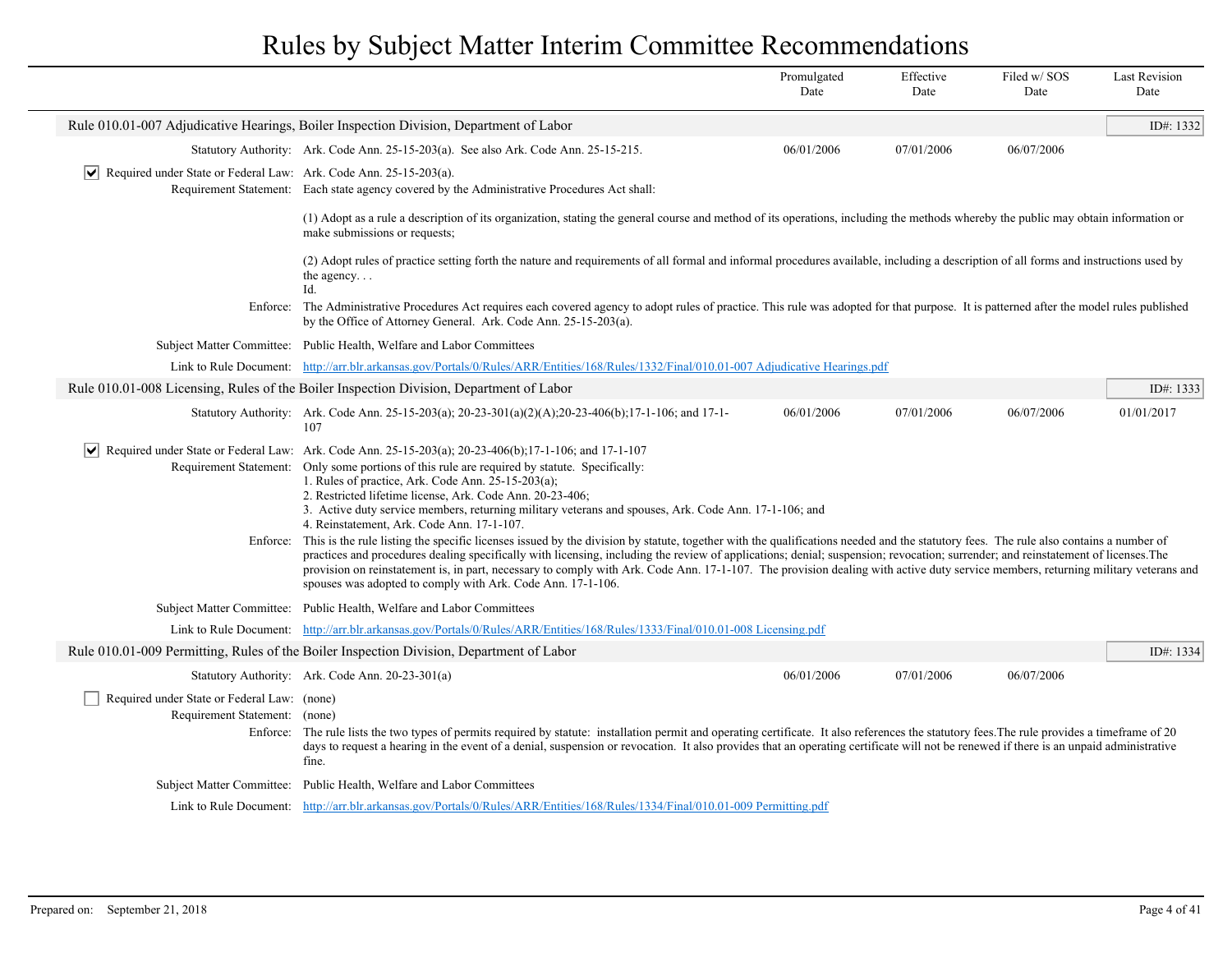|                                                                                          |                                                                                                                                                                                                                                                                                                                                                                                                                                                                                                                                                                                                                                              | Promulgated<br>Date | Effective<br>Date | Filed w/SOS<br>Date | <b>Last Revision</b><br>Date |
|------------------------------------------------------------------------------------------|----------------------------------------------------------------------------------------------------------------------------------------------------------------------------------------------------------------------------------------------------------------------------------------------------------------------------------------------------------------------------------------------------------------------------------------------------------------------------------------------------------------------------------------------------------------------------------------------------------------------------------------------|---------------------|-------------------|---------------------|------------------------------|
|                                                                                          | Rule 010.01-010 General Requirements and Exemptions, Rules of the Boiler Inspection Division, Department of Labor                                                                                                                                                                                                                                                                                                                                                                                                                                                                                                                            |                     |                   |                     | ID#: 1335                    |
|                                                                                          | Statutory Authority: Ark. Code Ann. 20-23-301(a)                                                                                                                                                                                                                                                                                                                                                                                                                                                                                                                                                                                             | 06/01/2006          | 07/01/2006        | 06/07/2006          | 01/01/2017                   |
| Required under State or Federal Law: (none)<br>Requirement Statement: (none)<br>Enforce: | This rule summarizes the overall statutory and regulatory scheme with respect construction requirements; installation requirements; inspections requirements; and repair<br>requirements. This rule lists the statutory exemptions, Ark. Code Ann. 20-23-102, providing some additional clarification or definition of terms. There are a few miscellaneous<br>provisions, such as the requirement to report boiler explosions and accidents within 24 hours to the agency.                                                                                                                                                                  |                     |                   |                     |                              |
|                                                                                          | Subject Matter Committee: Public Health, Welfare and Labor Committees                                                                                                                                                                                                                                                                                                                                                                                                                                                                                                                                                                        |                     |                   |                     |                              |
|                                                                                          | Link to Rule Document: http://arr.blr.arkansas.gov/Portals/0/Rules/ARR/Entities/168/Rules/1335/Final/010.01-010 General Requirements and Exemptions.pdf                                                                                                                                                                                                                                                                                                                                                                                                                                                                                      |                     |                   |                     |                              |
|                                                                                          | Rule 010.01-011 General Definitions, Rules of the Boiler Inspection Division, Department of Labor                                                                                                                                                                                                                                                                                                                                                                                                                                                                                                                                            |                     |                   |                     | ID#: $1336$                  |
|                                                                                          | Statutory Authority: Ark. Code Ann. 20-23-301(a)                                                                                                                                                                                                                                                                                                                                                                                                                                                                                                                                                                                             | 06/01/2006          | 07/01/2006        | 06/07/2006          |                              |
| Required under State or Federal Law: (none)<br>Requirement Statement: (none)<br>Enforce: | This rule has general definitions used throughout the Boiler Inspection Division's rules.                                                                                                                                                                                                                                                                                                                                                                                                                                                                                                                                                    |                     |                   |                     |                              |
|                                                                                          | Subject Matter Committee: Public Health, Welfare and Labor Committees                                                                                                                                                                                                                                                                                                                                                                                                                                                                                                                                                                        |                     |                   |                     |                              |
|                                                                                          | Link to Rule Document: http://arr.blr.arkansas.gov/Portals/0/Rules/ARR/Entities/168/Rules/1336/Final/010.01-011 General Definitions.pdf                                                                                                                                                                                                                                                                                                                                                                                                                                                                                                      |                     |                   |                     |                              |
|                                                                                          | Rule 010.01-012 Minimum Standards, Rules of the Boiler Inspection Division, Department of Labor                                                                                                                                                                                                                                                                                                                                                                                                                                                                                                                                              |                     |                   |                     | ID#: 1337                    |
|                                                                                          | Statutory Authority: Ark. Code Ann. 20-23-301(a)                                                                                                                                                                                                                                                                                                                                                                                                                                                                                                                                                                                             | 06/01/2006          | 07/01/2006        | 06/07/2006          |                              |
| $ \mathbf{v} $ Required under State or Federal Law: Ark. Code Ann. 20-23-301 (a)         | Requirement Statement: The statute provides that regulations and standards shall be adopted from time to time by the Boiler Inspection Division, but also provides that the standards shall not exceed those<br>established by the American Society of Engineers (ASME) Boiler and Pressure Vessel Code.<br>Enforce: Ark. Code Ann. 20-23-301(a)(2)(A) provides that all boilers and pressure vessels installed or in operation "shall conform to those regulations and standards that shall from time to<br>time be adopted by the Boiler Inspection Division with the approval of the director." This rule adopts those minimum standards. |                     |                   |                     |                              |
|                                                                                          | Subject Matter Committee: Public Health, Welfare and Labor Committees                                                                                                                                                                                                                                                                                                                                                                                                                                                                                                                                                                        |                     |                   |                     |                              |
|                                                                                          | Link to Rule Document: http://arr.blr.arkansas.gov/Portals/0/Rules/ARR/Entities/168/Rules/1337/Final/010.01-012 Minimum Standards.pdf                                                                                                                                                                                                                                                                                                                                                                                                                                                                                                        |                     |                   |                     |                              |
| Rule 010.01-013 Variances, Boiler Inspection Division, Department of Labor               |                                                                                                                                                                                                                                                                                                                                                                                                                                                                                                                                                                                                                                              |                     |                   |                     | ID#: $1338$                  |
|                                                                                          | Statutory Authority: Ark. Code Ann. 20-23-301(a)                                                                                                                                                                                                                                                                                                                                                                                                                                                                                                                                                                                             | 06/01/2006          | 07/01/2006        | 06/07/2006          |                              |
| Required under State or Federal Law: (none)<br>Requirement Statement: (none)<br>Enforce: | This rule authorizes the division to grant a variance from the literal requirements of the minimum standards in the event existing conditions prevent literal compliance or there is an<br>undue hardship and equivalent safety is secured. The rule also establishes the procedure for application of a variance. Note: This rule is will be updated at a later time to remove<br>any reference to the Boiler Advisory Board pursuant to Act 540 of 2017, sec. 47.                                                                                                                                                                          |                     |                   |                     |                              |
|                                                                                          | Subject Matter Committee: Public Health, Welfare and Labor Committees                                                                                                                                                                                                                                                                                                                                                                                                                                                                                                                                                                        |                     |                   |                     |                              |
|                                                                                          | Link to Rule Document: http://arr.blr.arkansas.gov/Portals/0/Rules/ARR/Entities/168/Rules/1338/Final/010.01-013 Variances.pdf                                                                                                                                                                                                                                                                                                                                                                                                                                                                                                                |                     |                   |                     |                              |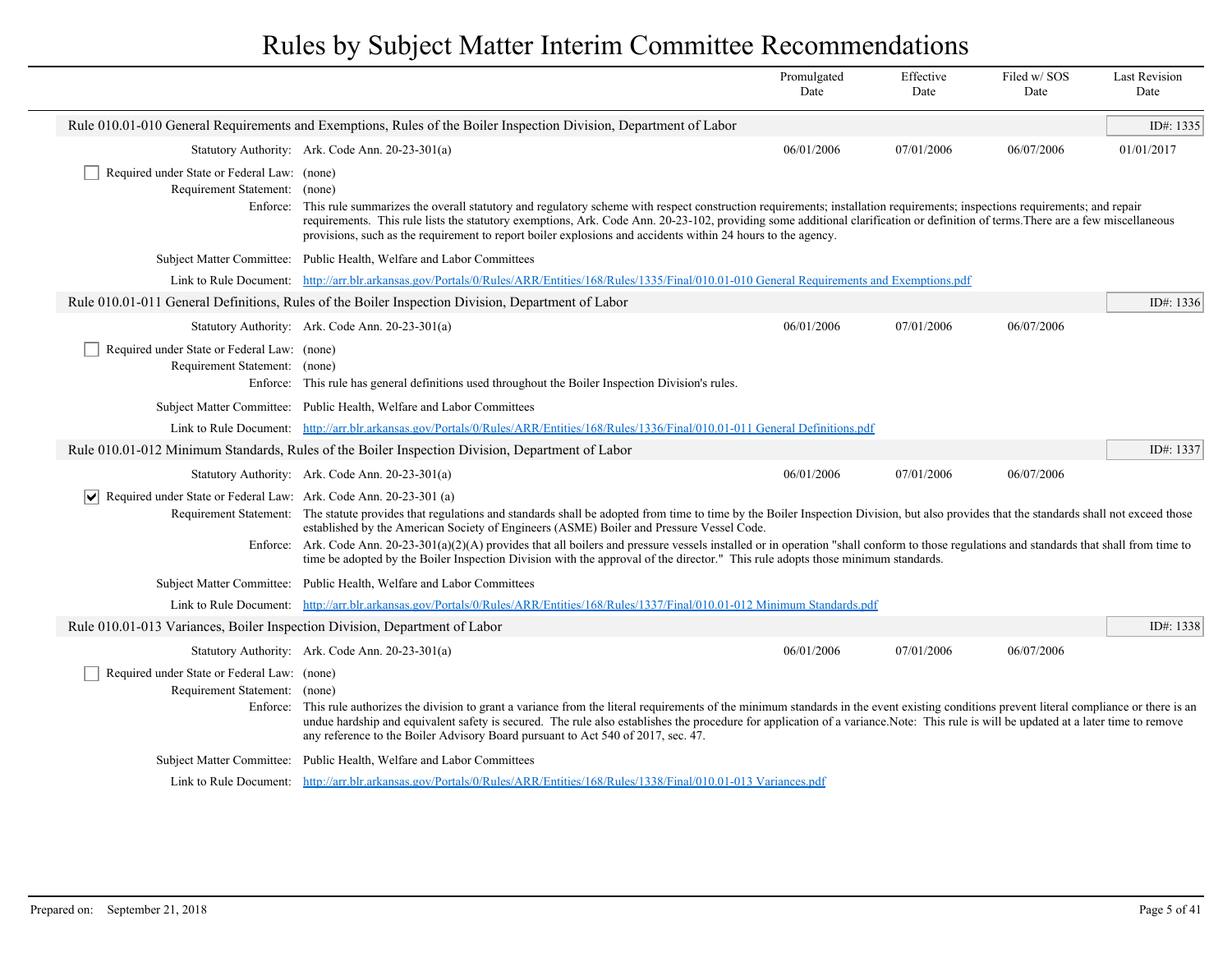|                                                                              |                                                                                                                                                                                                                                                                                                                                                                                                                                                                                                                                                                                                                                                                                                                                                                                                                                                                                                                                     | Promulgated<br>Date | Effective<br>Date | Filed w/SOS<br>Date | <b>Last Revision</b><br>Date |
|------------------------------------------------------------------------------|-------------------------------------------------------------------------------------------------------------------------------------------------------------------------------------------------------------------------------------------------------------------------------------------------------------------------------------------------------------------------------------------------------------------------------------------------------------------------------------------------------------------------------------------------------------------------------------------------------------------------------------------------------------------------------------------------------------------------------------------------------------------------------------------------------------------------------------------------------------------------------------------------------------------------------------|---------------------|-------------------|---------------------|------------------------------|
|                                                                              | Rule 010.01-014 Administrative Penalties, Rules of the Boiler Inspection Division, Department of Labor                                                                                                                                                                                                                                                                                                                                                                                                                                                                                                                                                                                                                                                                                                                                                                                                                              |                     |                   |                     | ID#: 1339                    |
|                                                                              | Statutory Authority: Ark. Code Ann. 20-23-301(a) and 25-15-203(a)                                                                                                                                                                                                                                                                                                                                                                                                                                                                                                                                                                                                                                                                                                                                                                                                                                                                   | 06/01/2006          | 07/01/2006        | 06/07/2006          |                              |
| Required under State or Federal Law: (none)<br>Requirement Statement: (none) | Enforce: Ark. Code Ann. 20-23-103 authorizes the director to collect administrative penalties imposed by this chapter. This rule lists all the administrative penalties provided for in the<br>chapter, as well as the statutory authorization for imposition. The rule also sets forth the practice or procedure for imposing an administrative fine and obtaining a hearing to<br>contest such a fine.                                                                                                                                                                                                                                                                                                                                                                                                                                                                                                                            |                     |                   |                     |                              |
|                                                                              | Subject Matter Committee: Public Health, Welfare and Labor Committees                                                                                                                                                                                                                                                                                                                                                                                                                                                                                                                                                                                                                                                                                                                                                                                                                                                               |                     |                   |                     |                              |
|                                                                              | Link to Rule Document: http://arr.blr.arkansas.gov/Portals/0/Rules/ARR/Entities/168/Rules/1339/Final/010.01-014 Administrative Penalties.pdf                                                                                                                                                                                                                                                                                                                                                                                                                                                                                                                                                                                                                                                                                                                                                                                        |                     |                   |                     |                              |
|                                                                              | Rule 010.01-015 Installation, Rules of the Boiler Inspection Division, Department of Labor                                                                                                                                                                                                                                                                                                                                                                                                                                                                                                                                                                                                                                                                                                                                                                                                                                          |                     |                   |                     | ID#: 1341                    |
|                                                                              | Statutory Authority: Ark. Code Ann. 20-23-301(a)                                                                                                                                                                                                                                                                                                                                                                                                                                                                                                                                                                                                                                                                                                                                                                                                                                                                                    | 06/01/2006          | 07/01/2006        | 06/07/2006          |                              |
| Required under State or Federal Law: (none)<br>Requirement Statement: (none) | Enforce: ADL Rule 010.01-015 through -026 are technical rules. They are largely either duplicative; a summary; a clarification; or an interpretation of requirements in the statutes or the<br>technical codes adopted by ADL Rule 010.01-012. In this respect they serve as a quick reference guide for field inspectors and others. The technical codes, the American Society<br>of Mechanical Engineers Boiler and Pressure Vessel Code and the National Board Inspection Code are lengthy and expensive. They are not always available even in electronic<br>format in the field.                                                                                                                                                                                                                                                                                                                                               |                     |                   |                     |                              |
|                                                                              | Subject Matter Committee: Public Health, Welfare and Labor Committees                                                                                                                                                                                                                                                                                                                                                                                                                                                                                                                                                                                                                                                                                                                                                                                                                                                               |                     |                   |                     |                              |
|                                                                              | Link to Rule Document: http://arr.blr.arkansas.gov/Portals/0/Rules/ARR/Entities/168/Rules/1341/Final/010.01-015 Installation.pdf                                                                                                                                                                                                                                                                                                                                                                                                                                                                                                                                                                                                                                                                                                                                                                                                    |                     |                   |                     |                              |
|                                                                              | Rule 010.01-016 Inspections, Rules of the Boiler Inspection Division, Department of Labor                                                                                                                                                                                                                                                                                                                                                                                                                                                                                                                                                                                                                                                                                                                                                                                                                                           |                     |                   |                     | ID#: 1342                    |
|                                                                              | Statutory Authority: Ark. Code Ann. 20-23-301(a)                                                                                                                                                                                                                                                                                                                                                                                                                                                                                                                                                                                                                                                                                                                                                                                                                                                                                    | 06/01/2006          | 07/01/2006        | 06/07/2006          |                              |
| Required under State or Federal Law: (none)<br>Requirement Statement: (none) | Enforce: ADL Rule 010.01-015 through -026 are technical rules. They are largely either duplicative; a summary; a clarification; or an interpretation of requirements in the statutes or the<br>technical codes adopted by ADL Rule 010.01-012. In this respect they serve as a quick reference guide for field inspectors and others. The technical codes, the American Society<br>of Mechanical Engineers Boiler and Pressure Vessel Code (ASME Code) and the National Board Inspection Code (NBIC) are lengthy and expensive. They are not always<br>available even in electronic format in the field. This rule contains NBIC and statutory requirements. Additionally, it requires notification to the agency by the owner and the<br>insurance company of any boiler or pressure vessel explosion or accident. Insurance inspectors are also required to notify the agency in certain other circumstances impacting<br>safety. |                     |                   |                     |                              |
|                                                                              | Subject Matter Committee: Public Health, Welfare and Labor Committees                                                                                                                                                                                                                                                                                                                                                                                                                                                                                                                                                                                                                                                                                                                                                                                                                                                               |                     |                   |                     |                              |
|                                                                              | Link to Rule Document: http://arr.blr.arkansas.gov/Portals/0/Rules/ARR/Entities/168/Rules/1342/Final/010.01-016 Inspections.pdf                                                                                                                                                                                                                                                                                                                                                                                                                                                                                                                                                                                                                                                                                                                                                                                                     |                     |                   |                     |                              |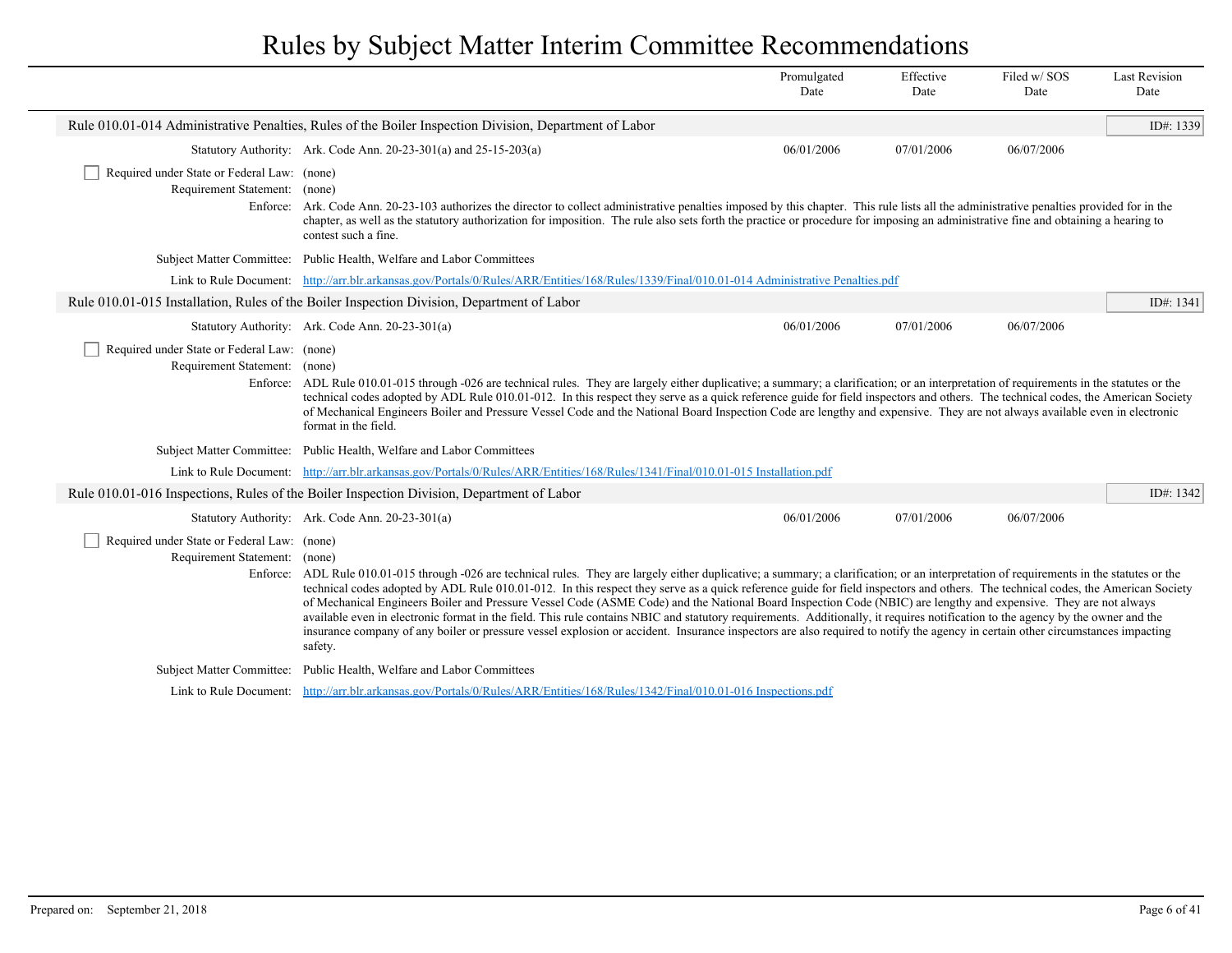|                                                                              |                                                                                                                                                                                                                                                                                                                                                                                                                                                                                                                                                                                                                                                                                                                                                                                            | Promulgated<br>Date | Effective<br>Date | Filed w/SOS<br>Date | <b>Last Revision</b><br>Date |
|------------------------------------------------------------------------------|--------------------------------------------------------------------------------------------------------------------------------------------------------------------------------------------------------------------------------------------------------------------------------------------------------------------------------------------------------------------------------------------------------------------------------------------------------------------------------------------------------------------------------------------------------------------------------------------------------------------------------------------------------------------------------------------------------------------------------------------------------------------------------------------|---------------------|-------------------|---------------------|------------------------------|
|                                                                              | Rule 010.01-017 Repairs, Rules of the Boiler Inspection Division, Department of Labor                                                                                                                                                                                                                                                                                                                                                                                                                                                                                                                                                                                                                                                                                                      |                     |                   |                     | ID#: 1343                    |
|                                                                              | Statutory Authority: Ark. Code Ann. 20-23-301(a)                                                                                                                                                                                                                                                                                                                                                                                                                                                                                                                                                                                                                                                                                                                                           | 06/01/2006          | 07/01/2006        | 06/07/2006          |                              |
| Required under State or Federal Law: (none)<br>Requirement Statement: (none) | Enforce: ADL Rule 010.01-015 through -026 are technical rules. They are largely either duplicative; a summary; a clarification; or an interpretation of requirements in the statutes or the<br>technical codes adopted by ADL Rule 010.01-012. In this respect they serve as a quick reference guide for field inspectors and others. The technical codes, the American Society<br>of Mechanical Engineers Boiler and Pressure Vessel Code and the National Board Inspection Code are lengthy and expensive. They are not always available even in electronic<br>format in the field. Additionally, this rule requires notice to the agency and approval for all major repairs or alterations of a vessel.                                                                                 |                     |                   |                     |                              |
|                                                                              | Subject Matter Committee: Public Health, Welfare and Labor Committees                                                                                                                                                                                                                                                                                                                                                                                                                                                                                                                                                                                                                                                                                                                      |                     |                   |                     |                              |
|                                                                              | Link to Rule Document: http://arr.blr.arkansas.gov/Portals/0/Rules/ARR/Entities/168/Rules/1343/Final/010.01-017 Repairs.pdf                                                                                                                                                                                                                                                                                                                                                                                                                                                                                                                                                                                                                                                                |                     |                   |                     |                              |
|                                                                              | Rule 010.01-018 Operators and Operation, Rules of the Boiler Inspection Division, Department of Labor                                                                                                                                                                                                                                                                                                                                                                                                                                                                                                                                                                                                                                                                                      |                     |                   |                     | ID#: 1344                    |
|                                                                              | Statutory Authority: Ark. Code Ann. 20-23-301(a).                                                                                                                                                                                                                                                                                                                                                                                                                                                                                                                                                                                                                                                                                                                                          | 06/01/2006          | 07/01/2006        | 06/07/2006          |                              |
| Required under State or Federal Law: (none)<br>Requirement Statement: (none) | Enforce: ADL Rule 010.01-015 through -026 are technical rules. They are largely either duplicative; a summary; a clarification; or an interpretation of requirements in the statutes or the<br>technical codes adopted by ADL Rule 010.01-012. In this respect they serve as a quick reference guide for field inspectors and others. The technical codes, the American Society<br>of Mechanical Engineers Boiler and Pressure Vessel Code and the National Board Inspection Code are lengthy and expensive. They are not always available even in electronic<br>format in the field. Boiler operators are required to be licensed pursuant to Ark. Code Ann. 20-23-404. This rule establishes the type of attendance required by the boiler operator,<br>depending on the type of boiler. |                     |                   |                     |                              |
|                                                                              | Subject Matter Committee: Public Health, Welfare and Labor Committees                                                                                                                                                                                                                                                                                                                                                                                                                                                                                                                                                                                                                                                                                                                      |                     |                   |                     |                              |
|                                                                              | Link to Rule Document: http://arr.blr.arkansas.gov/Portals/0/Rules/ARR/Entities/168/Rules/1344/Final/010.01-018 Operators and Operation.pdf                                                                                                                                                                                                                                                                                                                                                                                                                                                                                                                                                                                                                                                |                     |                   |                     |                              |
|                                                                              | Rule 010.01-019 Boilers, Rules of the Boiler Inspection Division, Department of Labor                                                                                                                                                                                                                                                                                                                                                                                                                                                                                                                                                                                                                                                                                                      |                     |                   |                     | ID#: 1346                    |
|                                                                              | Statutory Authority: Ark. Code Ann. 20-23-301(a)                                                                                                                                                                                                                                                                                                                                                                                                                                                                                                                                                                                                                                                                                                                                           | 06/01/2006          | 07/01/2006        | 06/07/2006          |                              |
| Required under State or Federal Law: (none)<br>Requirement Statement: (none) | Enforce: ADL Rule 010.01-015 through -026 are technical rules. They are largely either duplicative; a summary; a clarification; or an interpretation of requirements in the statutes or the<br>technical codes adopted by ADL Rule 010.01-012. In this respect they serve as a quick reference guide for field inspectors and others. The technical codes, the American Society<br>of Mechanical Engineers Boiler and Pressure Vessel Code and the National Board Inspection Code are lengthy and expensive. They are not always available even in electronic<br>format in the field.                                                                                                                                                                                                      |                     |                   |                     |                              |
|                                                                              | Subject Matter Committee: Public Health, Welfare and Labor Committees                                                                                                                                                                                                                                                                                                                                                                                                                                                                                                                                                                                                                                                                                                                      |                     |                   |                     |                              |
|                                                                              | Link to Rule Document: http://arr.blr.arkansas.gov/Portals/0/Rules/ARR/Entities/168/Rules/1346/Final/010.01-019 Boilers.pdf                                                                                                                                                                                                                                                                                                                                                                                                                                                                                                                                                                                                                                                                |                     |                   |                     |                              |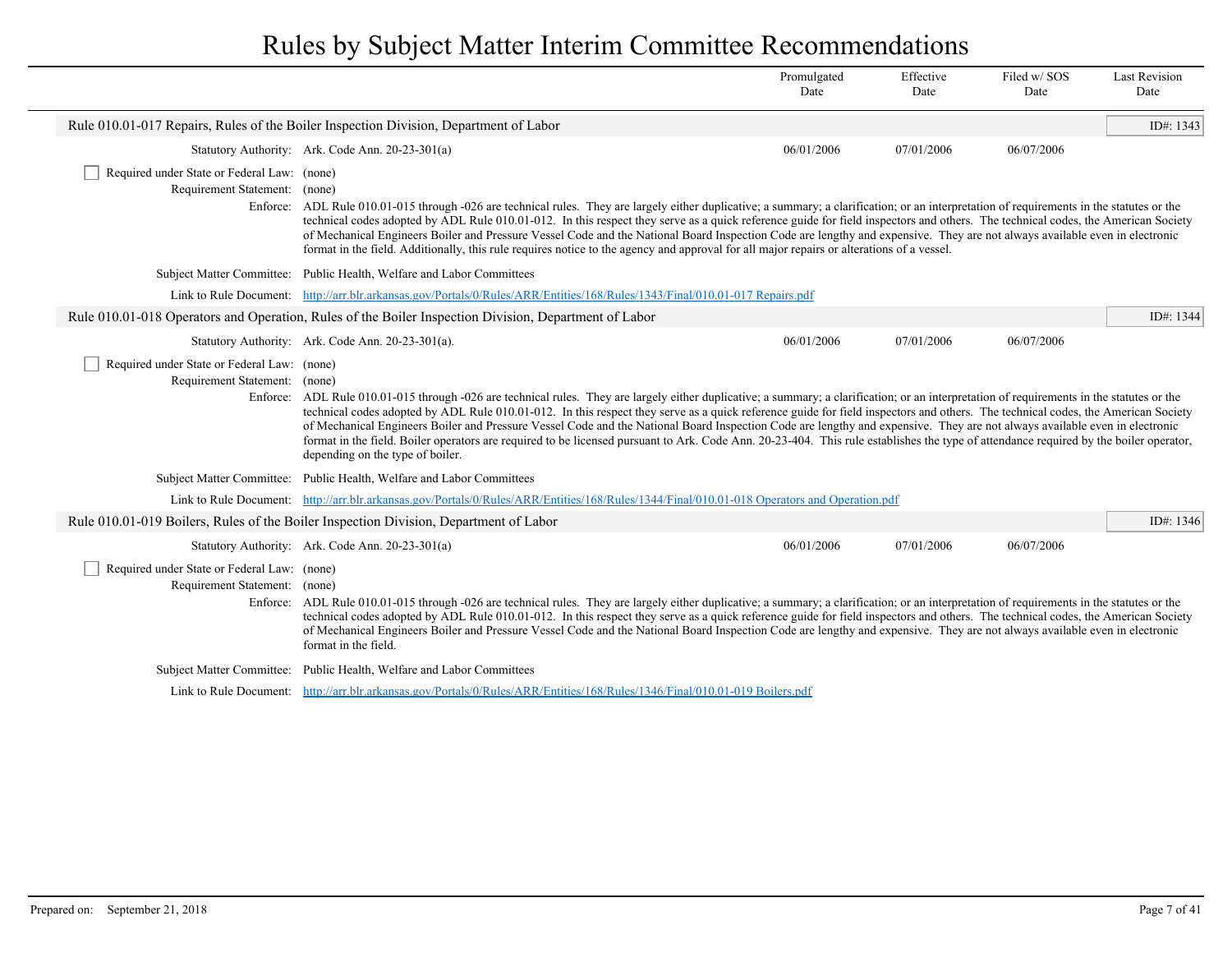|                                                                                          |                                                                                                                                                                                                                                                                                                                                                                                                                                                                                                                                                                                                                                                                    | Promulgated<br>Date | Effective<br>Date | Filed w/SOS<br>Date | <b>Last Revision</b><br>Date |
|------------------------------------------------------------------------------------------|--------------------------------------------------------------------------------------------------------------------------------------------------------------------------------------------------------------------------------------------------------------------------------------------------------------------------------------------------------------------------------------------------------------------------------------------------------------------------------------------------------------------------------------------------------------------------------------------------------------------------------------------------------------------|---------------------|-------------------|---------------------|------------------------------|
|                                                                                          | Rule 010.01-020 Unfired Pressure Vessels, Rules of the Boiler Inspection Division, Department of Labor                                                                                                                                                                                                                                                                                                                                                                                                                                                                                                                                                             |                     |                   |                     | ID#: 1347                    |
|                                                                                          | Statutory Authority: Ark. Code Ann. 20-23-301(a)                                                                                                                                                                                                                                                                                                                                                                                                                                                                                                                                                                                                                   | 06/01/2006          | 07/01/2006        | 06/07/2006          |                              |
| Required under State or Federal Law: (none)<br>Requirement Statement: (none)<br>Enforce: | ADL Rule 010.01-015 through -026 are technical rules. They are largely either duplicative; a summary; a clarification; or an interpretation of requirements in the statutes or the<br>technical codes adopted by ADL Rule 010.01-012. In this respect they serve as a quick reference guide for field inspectors and others. The technical codes, the American Society<br>of Mechanical Engineers Boiler and Pressure Vessel Code and the National Board Inspection Code are lengthy and expensive. They are not always available even in electronic<br>format in the field.                                                                                       |                     |                   |                     |                              |
|                                                                                          | Subject Matter Committee: Public Health, Welfare and Labor Committees                                                                                                                                                                                                                                                                                                                                                                                                                                                                                                                                                                                              |                     |                   |                     |                              |
|                                                                                          | Link to Rule Document: http://arr.blr.arkansas.gov/Portals/0/Rules/ARR/Entities/168/Rules/1347/Final/010.01-020 Unfired Pressure Vessels.pdf                                                                                                                                                                                                                                                                                                                                                                                                                                                                                                                       |                     |                   |                     |                              |
|                                                                                          | Rule 010.01-021 Fittings and Appliances, Rules of the Boiler Inspection Division, Department of Labor                                                                                                                                                                                                                                                                                                                                                                                                                                                                                                                                                              |                     |                   |                     | ID#: 1348                    |
|                                                                                          | Statutory Authority: Ark. Code Ann. 20-23-301(a)                                                                                                                                                                                                                                                                                                                                                                                                                                                                                                                                                                                                                   | 06/01/2006          | 07/01/2006        | 06/07/2006          |                              |
| Required under State or Federal Law: (none)<br>Requirement Statement: (none)             | Enforce: ADL Rule 010.01-015 through -026 are technical rules. They are largely either duplicative; a summary; a clarification; or an interpretation of requirements in the statutes or the<br>technical codes adopted by ADL Rule 010.01-012. In this respect they serve as a quick reference guide for field inspectors and others. The technical codes, the American Society<br>of Mechanical Engineers Boiler and Pressure Vessel Code and the National Board Inspection Code are lengthy and expensive. They are not always available even in electronic<br>format in the field.                                                                              |                     |                   |                     |                              |
|                                                                                          | Subject Matter Committee: Public Health, Welfare and Labor Committees                                                                                                                                                                                                                                                                                                                                                                                                                                                                                                                                                                                              |                     |                   |                     |                              |
|                                                                                          | Link to Rule Document: http://arr.blr.arkansas.gov/Portals/0/Rules/ARR/Entities/168/Rules/1348/Final/010.01-021 Fittings and Appliances.pdf                                                                                                                                                                                                                                                                                                                                                                                                                                                                                                                        |                     |                   |                     |                              |
|                                                                                          | Rule 010.01-022 Safety Valves, Rules of the Boiler Inspection Division, Department of Labor                                                                                                                                                                                                                                                                                                                                                                                                                                                                                                                                                                        |                     |                   |                     | ID#: 1350                    |
|                                                                                          | Statutory Authority: Ark. Code Ann. 20-23-301(a)                                                                                                                                                                                                                                                                                                                                                                                                                                                                                                                                                                                                                   | 06/01/2006          | 07/01/2006        | 06/07/2006          |                              |
| Required under State or Federal Law: (none)<br>Requirement Statement: (none)             | Enforce: ADL Rule 010.01-015 through -026 are technical rules. They are largely either duplicative; a summary; a clarification; or an interpretation of requirements in the statutes or the<br>technical codes adopted by ADL Rule 010.01-012. In this respect they serve as a quick reference guide for field inspectors and others. The technical codes, the American Society<br>of Mechanical Engineers Boiler and Pressure Vessel Code and the National Board Inspection Code are lengthy and expensive. They are not always available even in electronic<br>format in the field.                                                                              |                     |                   |                     |                              |
|                                                                                          | Subject Matter Committee: Public Health, Welfare and Labor Committees                                                                                                                                                                                                                                                                                                                                                                                                                                                                                                                                                                                              |                     |                   |                     |                              |
|                                                                                          | Link to Rule Document: http://arr.blr.arkansas.gov/Portals/0/Rules/ARR/Entities/168/Rules/1350/Final/010.01-022 Safety Valves.pdf                                                                                                                                                                                                                                                                                                                                                                                                                                                                                                                                  |                     |                   |                     |                              |
|                                                                                          | Rule 010.01-023 Anhydrous Ammonia, Rules of the Boiler Inspection Division, Department of Labor                                                                                                                                                                                                                                                                                                                                                                                                                                                                                                                                                                    |                     |                   |                     | ID#: 1351                    |
|                                                                                          | Statutory Authority: Ark. Code Ann. 20-23-301(a)                                                                                                                                                                                                                                                                                                                                                                                                                                                                                                                                                                                                                   | 06/01/2006          | 07/01/2006        | 06/07/2006          |                              |
| Required under State or Federal Law: (none)<br>Requirement Statement:                    | (none)<br>Enforce: Anhydrous ammonia vessels are a specialized pressure vessel covered by the statutes and the ASME Code. The use of anhydrous ammonia has largely been eliminated due to the<br>fact that it was attractive to thieves who desired it for making methamphetamine. Farmers and others began using alternative products. There is a criminal statute making<br>possession of anhydrous ammonia in a container that does not comply with the rules of the Boiler Inspection Division a Class B felony. Ark. Code Ann. 5-64-1301 et seq. While<br>rarely necessary, the agency feels it is important to maintain this rule for public safety reasons. |                     |                   |                     |                              |
|                                                                                          | Subject Matter Committee: Public Health, Welfare and Labor Committees                                                                                                                                                                                                                                                                                                                                                                                                                                                                                                                                                                                              |                     |                   |                     |                              |
|                                                                                          | Link to Rule Document: http://arr.blr.arkansas.gov/Portals/0/Rules/ARR/Entities/168/Rules/1351/Final/010.01-023 Anhydrous Ammonia.pdf                                                                                                                                                                                                                                                                                                                                                                                                                                                                                                                              |                     |                   |                     |                              |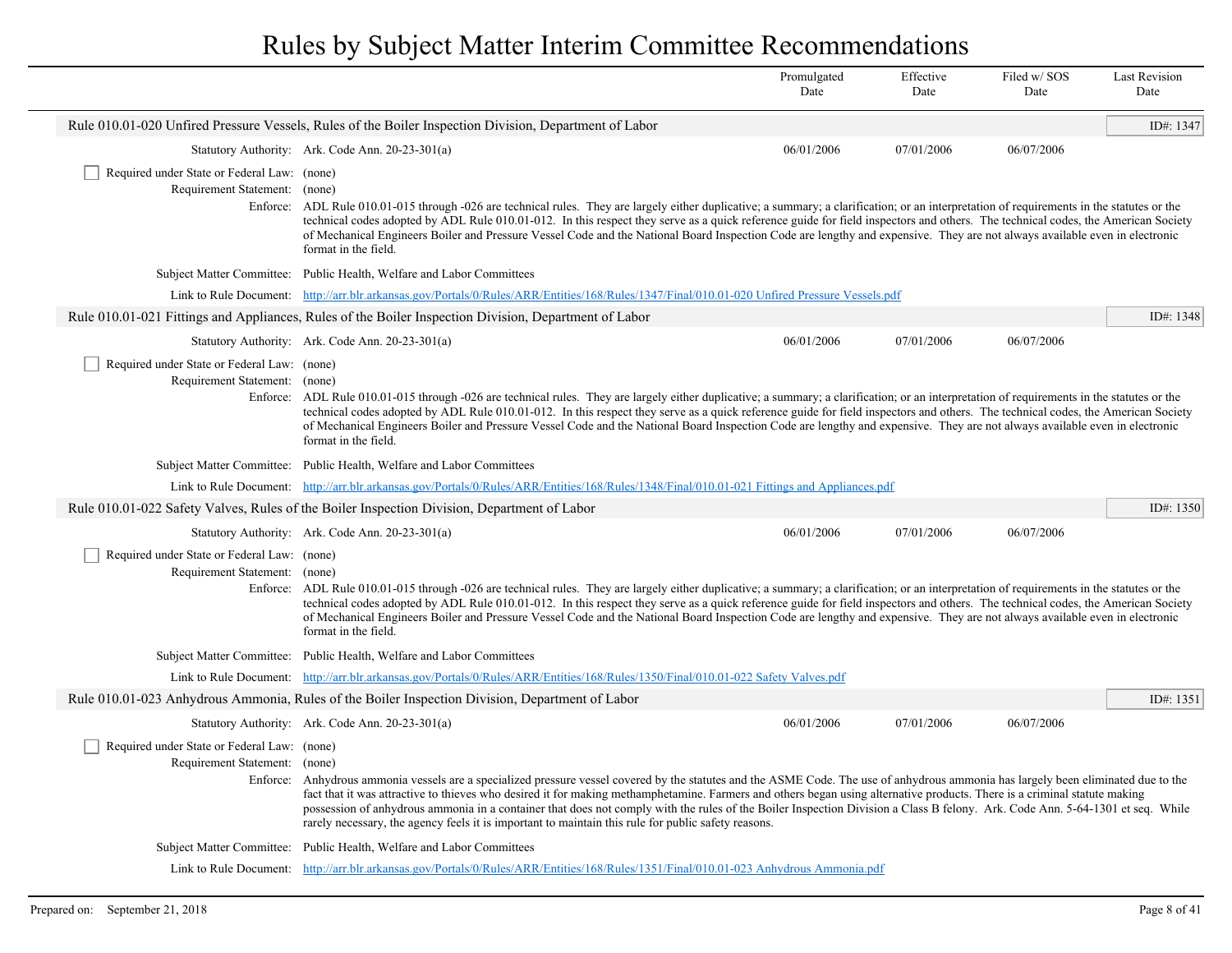|                                                                                       |                                                                                                                                                                                                                                                                                                                                                                                                                                                                                                                                                                                       | Promulgated<br>Date | Effective<br>Date | Filed w/SOS<br>Date | <b>Last Revision</b><br>Date |
|---------------------------------------------------------------------------------------|---------------------------------------------------------------------------------------------------------------------------------------------------------------------------------------------------------------------------------------------------------------------------------------------------------------------------------------------------------------------------------------------------------------------------------------------------------------------------------------------------------------------------------------------------------------------------------------|---------------------|-------------------|---------------------|------------------------------|
|                                                                                       | Rule 010.01-024 Pressure Piping, Rules of the Boiler Inspection Division, Department of Labor                                                                                                                                                                                                                                                                                                                                                                                                                                                                                         |                     |                   |                     | ID#: 1352                    |
|                                                                                       | Statutory Authority: Ark. Code Ann. 20-23-314(a)                                                                                                                                                                                                                                                                                                                                                                                                                                                                                                                                      | 06/01/2006          | 07/01/2006        | 06/07/2006          |                              |
| $\sqrt{\phantom{a}}$ Required under State or Federal Law: Ark. Code Ann. 20-23-314(a) | Requirement Statement: Pressure piping installations "shall be periodically inspected during the course of installation in the manner and with the frequency prescribed by the rules and regulations of the<br>Boiler Inspection Division." Ark. Code Ann. 20-23-314(a).                                                                                                                                                                                                                                                                                                              |                     |                   |                     |                              |
|                                                                                       | Enforce: Pressure piping installations are required to be inspected in the manner and frequency as established by regulation of the Boiler Inspection Division. Ark. Code Ann. 20-23-314(a).<br>This is the rule that establishes these requirements.                                                                                                                                                                                                                                                                                                                                 |                     |                   |                     |                              |
|                                                                                       | Subject Matter Committee: Public Health, Welfare and Labor Committees                                                                                                                                                                                                                                                                                                                                                                                                                                                                                                                 |                     |                   |                     |                              |
|                                                                                       | Link to Rule Document: http://arr.blr.arkansas.gov/Portals/0/Rules/ARR/Entities/168/Rules/1352/Final/010.01-024 Pressure Piping.pdf                                                                                                                                                                                                                                                                                                                                                                                                                                                   |                     |                   |                     |                              |
|                                                                                       | Rule 010.01-025 Owner-User Program, Rules of the Boiler Inspection Division, Department of Labor                                                                                                                                                                                                                                                                                                                                                                                                                                                                                      |                     |                   |                     | ID#: $1353$                  |
|                                                                                       | Statutory Authority: Ark. Code Ann. 20-23-407(b).                                                                                                                                                                                                                                                                                                                                                                                                                                                                                                                                     | 06/01/2006          | 07/01/2006        | 06/07/2006          |                              |
| $ \mathbf{v} $ Required under State or Federal Law: Ark. Code Ann. 20-23-407(b).      | Requirement Statement: "The director shall set out requirements for the certification of owner or user inspectors and certification of owner or user inspection programs by regulation" Ark. Code Ann. §<br>$20 - 23 - 407(b)$ .                                                                                                                                                                                                                                                                                                                                                      |                     |                   |                     |                              |
| Enforce:                                                                              | "The director shall set out requirements for the certification of owner or user inspectors and certification of owner or user inspection programs by regulation" Ark. Code Ann. §<br>20-23-407(b). This is the rule that establishes these requirements.                                                                                                                                                                                                                                                                                                                              |                     |                   |                     |                              |
|                                                                                       | Subject Matter Committee: Public Health, Welfare and Labor Committees                                                                                                                                                                                                                                                                                                                                                                                                                                                                                                                 |                     |                   |                     |                              |
|                                                                                       | Link to Rule Document: http://arr.blr.arkansas.gov/Portals/0/Rules/ARR/Entities/168/Rules/1353/Final/010.01-025 Owner-User Program.pdf                                                                                                                                                                                                                                                                                                                                                                                                                                                |                     |                   |                     |                              |
|                                                                                       | Rule 010.01-026 Technical Definitions, Rules of the Boiler Inspection Division, Department of Labor                                                                                                                                                                                                                                                                                                                                                                                                                                                                                   |                     |                   |                     | ID#: 1354                    |
|                                                                                       | Statutory Authority: Ark. Code Ann. 20-23-301(a)                                                                                                                                                                                                                                                                                                                                                                                                                                                                                                                                      | 06/01/2006          | 07/01/2006        | 06/07/2006          |                              |
| Required under State or Federal Law: (none)<br>Requirement Statement: (none)          | Enforce: ADL Rule 010.01-015 through -026 are technical rules. They are largely either duplicative; a summary; a clarification; or an interpretation of requirements in the statutes or the<br>technical codes adopted by ADL Rule 010.01-012. In this respect they serve as a quick reference guide for field inspectors and others. The technical codes, the American Society<br>of Mechanical Engineers Boiler and Pressure Vessel Code and the National Board Inspection Code are lengthy and expensive. They are not always available even in electronic<br>format in the field. |                     |                   |                     |                              |
|                                                                                       | Subject Matter Committee: Public Health, Welfare and Labor Committees                                                                                                                                                                                                                                                                                                                                                                                                                                                                                                                 |                     |                   |                     |                              |
|                                                                                       | Link to Rule Document: http://arr.blr.arkansas.gov/Portals/0/Rules/ARR/Entities/168/Rules/1354/Final/010.01-026 Technical Definitions.pdf                                                                                                                                                                                                                                                                                                                                                                                                                                             |                     |                   |                     |                              |
|                                                                                       | Rule 010.01-027 Repealer, Effective Date and History, Rules of the Boiler Inspection Division, Department of Labor                                                                                                                                                                                                                                                                                                                                                                                                                                                                    |                     |                   |                     | ID#: 1355                    |
|                                                                                       | Statutory Authority: Ark. Code Ann. 20-23-301(a).                                                                                                                                                                                                                                                                                                                                                                                                                                                                                                                                     | 06/01/2006          | 07/01/2006        | 06/07/2006          | 01/01/2017                   |
| Required under State or Federal Law: (none)<br>Requirement Statement: (none)          | Enforce: This rule is necessary not only for public information, but for the agency to maintain as a historical record of the rules, adoption, amendment, and effective dates.                                                                                                                                                                                                                                                                                                                                                                                                        |                     |                   |                     |                              |
|                                                                                       | Subject Matter Committee: Public Health, Welfare and Labor Committees                                                                                                                                                                                                                                                                                                                                                                                                                                                                                                                 |                     |                   |                     |                              |
|                                                                                       | Link to Rule Document: http://arr.blr.arkansas.gov/Portals/0/Rules/ARR/Entities/168/Rules/1355/Final/010.01-027 Repealer, Effective Date and History.pdf                                                                                                                                                                                                                                                                                                                                                                                                                              |                     |                   |                     |                              |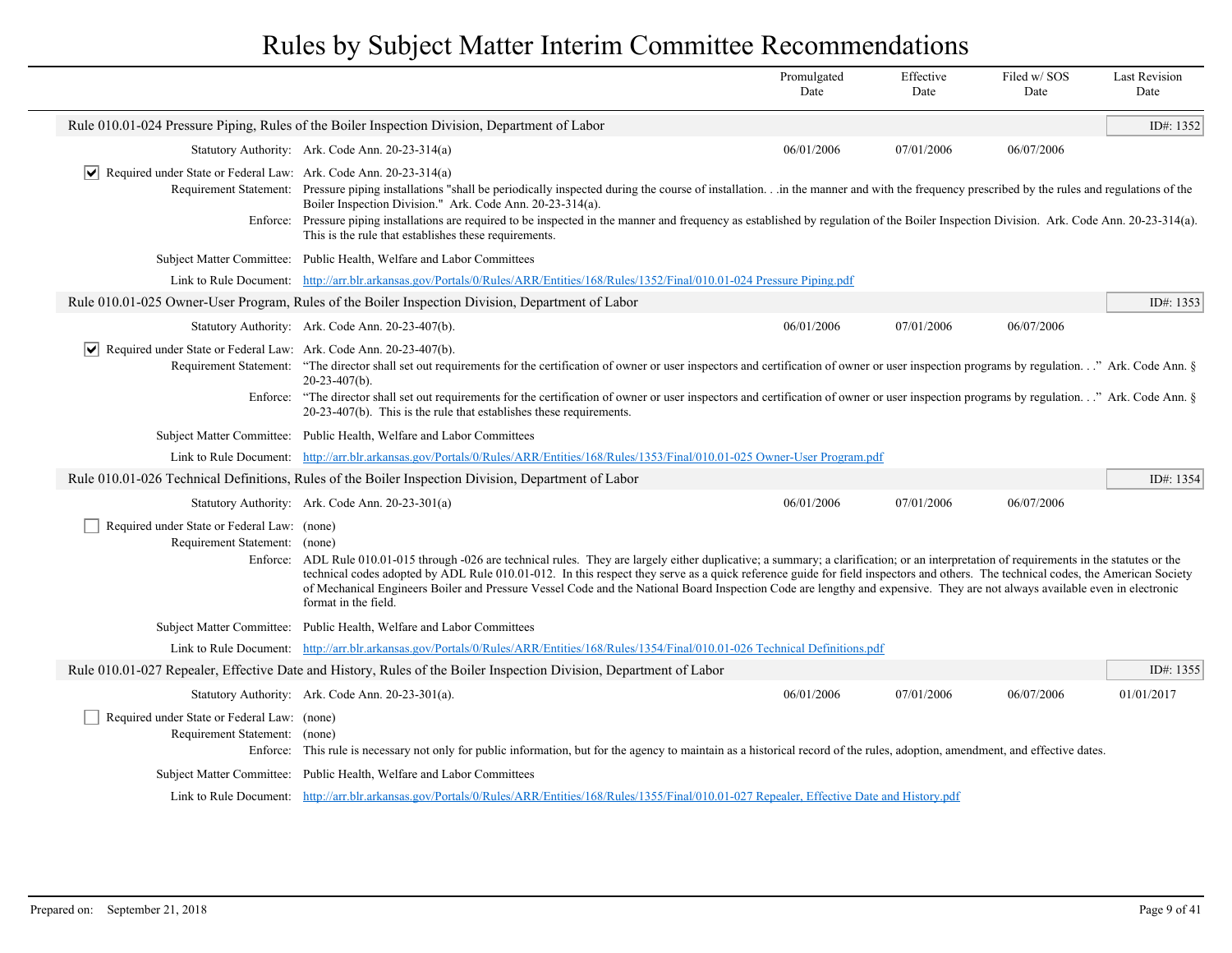|                                                                                  |                                                                                                                                                                                                                                                                                                                             | Promulgated<br>Date | Effective<br>Date | Filed w/SOS<br>Date | <b>Last Revision</b><br>Date |
|----------------------------------------------------------------------------------|-----------------------------------------------------------------------------------------------------------------------------------------------------------------------------------------------------------------------------------------------------------------------------------------------------------------------------|---------------------|-------------------|---------------------|------------------------------|
|                                                                                  | Rule 010.05-001 Statement of Organization and Operations, Rules of the Elevator Safety Board, Department of Labor                                                                                                                                                                                                           |                     |                   |                     | ID#: 1357                    |
|                                                                                  | Statutory Authority: Ark. Code Ann. 20-24-106 and 25-15-203(a). See also Ark. Code Ann. 25-15-215.                                                                                                                                                                                                                          | 07/25/2006          | 09/01/2006        | 08/08/2006          |                              |
| $ \mathbf{v} $ Required under State or Federal Law: Ark. Code Ann. 25-15-203(a). | Requirement Statement: Each state agency covered by the Administrative Procedures Act shall:                                                                                                                                                                                                                                |                     |                   |                     |                              |
|                                                                                  | (1) Adopt as a rule a description of its organization, stating the general course and method of its operations, including the methods whereby the public may obtain information or<br>make submissions or requests;                                                                                                         |                     |                   |                     |                              |
|                                                                                  | (2) Adopt rules of practice setting forth the nature and requirements of all formal and informal procedures available, including a description of all forms and instructions used by<br>the agency<br>Id.                                                                                                                   |                     |                   |                     |                              |
| Enforce:                                                                         | The Administrative Procedures Act requires each covered agency to adopt a rule describing its organization. This is the rule adopted for that purpose. It is patterned after the<br>model rules published by the Office of Attorney General. Ark. Code Ann. 25-15-203(a).                                                   |                     |                   |                     |                              |
|                                                                                  | Subject Matter Committee: Public Health, Welfare and Labor Committees                                                                                                                                                                                                                                                       |                     |                   |                     |                              |
|                                                                                  | Link to Rule Document: http://arr.blr.arkansas.gov/Portals/0/Rules/ARR/Entities/168/Rules/1357/Final/010.05-001 Statement of Organization and Operations.pdf                                                                                                                                                                |                     |                   |                     |                              |
|                                                                                  | Rule 010.05-002 Information for Public Guidance, Rules of the Elevator Safety Board, Department of Labor                                                                                                                                                                                                                    |                     |                   |                     | ID#: 1358                    |
|                                                                                  | Statutory Authority: Ark. Code Ann. 20-24-106 and 25-15-203(a). See also Ark. Code Ann. 25-15-215.                                                                                                                                                                                                                          | 07/25/2006          | 09/01/2006        | 08/08/2006          | 03/01/2017                   |
| $ \mathbf{v} $ Required under State or Federal Law: Ark. Code Ann. 25-15-203(a). | Requirement Statement: Each state agency covered by the Administrative Procedures Act shall:                                                                                                                                                                                                                                |                     |                   |                     |                              |
|                                                                                  | (1) Adopt as a rule a description of its organization, stating the general course and method of its operations, including the methods whereby the public may obtain information or<br>make submissions or requests;                                                                                                         |                     |                   |                     |                              |
|                                                                                  | (2) Adopt rules of practice setting forth the nature and requirements of all formal and informal procedures available, including a description of all forms and instructions used by<br>the agency<br>Id.                                                                                                                   |                     |                   |                     |                              |
| Enforce:                                                                         | The Administrative Procedures Act requires each covered agency to adopt a rule advising the public how to obtain information or make submissions or requests. This is the rule<br>adopted for that purpose. It is patterned after the model rules published by the Office of Attorney General. Ark. Code Ann. 25-15-203(a). |                     |                   |                     |                              |
| <b>Subject Matter Committee:</b>                                                 | Public Health, Welfare and Labor Committees                                                                                                                                                                                                                                                                                 |                     |                   |                     |                              |
|                                                                                  | Link to Rule Document: http://arr.blr.arkansas.gov/Portals/0/Rules/ARR/Entities/168/Rules/1358/Final/010.05-002 Information for Public Guidance.pdf                                                                                                                                                                         |                     |                   |                     |                              |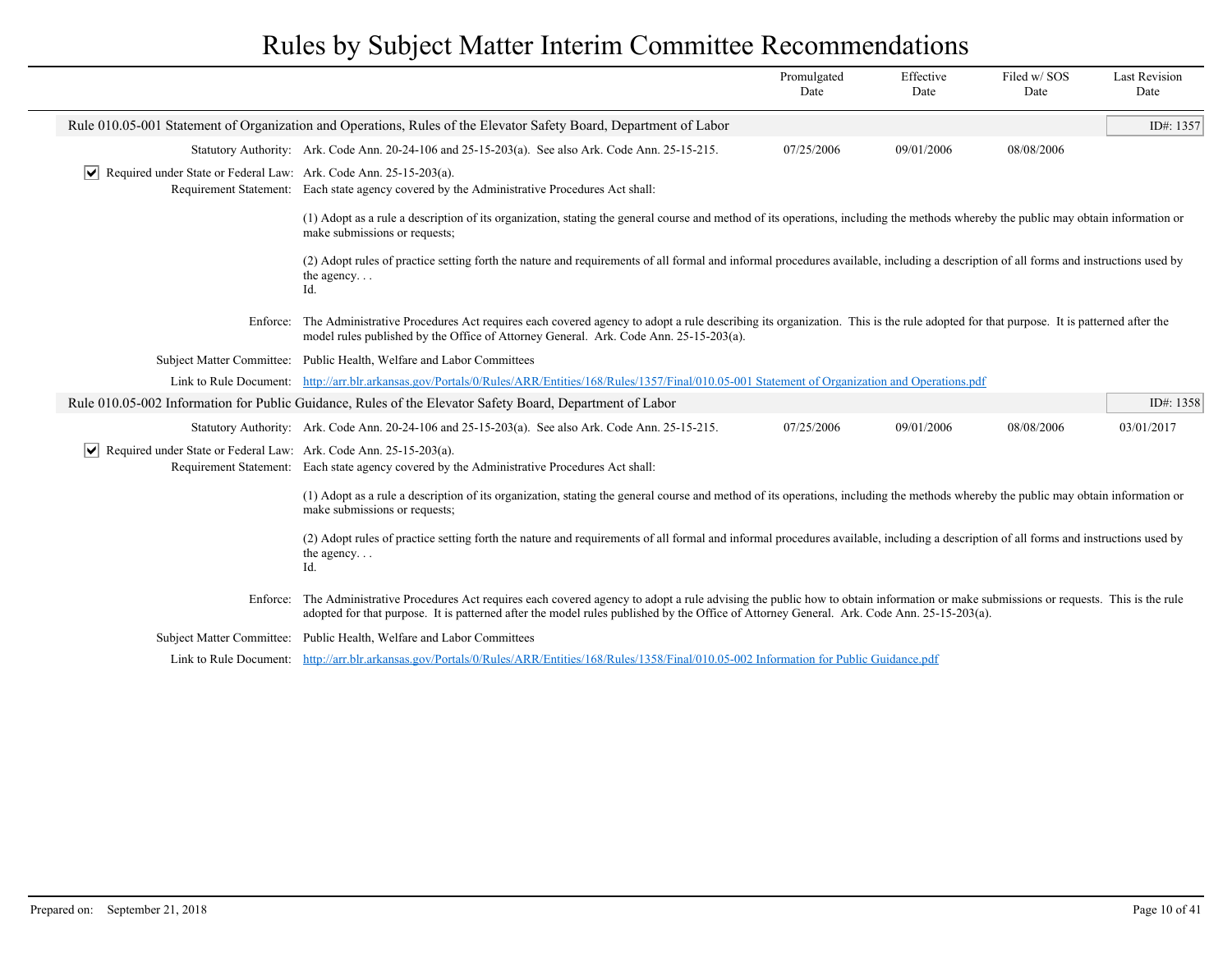|                                                                                  |                                                                                                                                                                                                                                                                                                                                                                                                                                                                                                                         | Promulgated<br>Date | Effective<br>Date | Filed w/SOS<br>Date | <b>Last Revision</b><br>Date |
|----------------------------------------------------------------------------------|-------------------------------------------------------------------------------------------------------------------------------------------------------------------------------------------------------------------------------------------------------------------------------------------------------------------------------------------------------------------------------------------------------------------------------------------------------------------------------------------------------------------------|---------------------|-------------------|---------------------|------------------------------|
|                                                                                  | Rule 010.05-003 General Organization, Rules of the Elevator Safety Board, Department of Labor                                                                                                                                                                                                                                                                                                                                                                                                                           |                     |                   |                     | ID#: 1359                    |
|                                                                                  | Statutory Authority: Ark. Code Ann. 20-24-106 and 25-15-203(a). See also Ark. Code Ann. 25-15-215.                                                                                                                                                                                                                                                                                                                                                                                                                      | 07/25/2006          | 09/01/2006        | 08/08/2006          |                              |
| $ \mathbf{v} $ Required under State or Federal Law: Ark. Code Ann. 25-15-203(a). | Requirement Statement: Each state agency covered by the Administrative Procedures Act shall:                                                                                                                                                                                                                                                                                                                                                                                                                            |                     |                   |                     |                              |
|                                                                                  | (1) Adopt as a rule a description of its organization, stating the general course and method of its operations, including the methods whereby the public may obtain information or<br>make submissions or requests;                                                                                                                                                                                                                                                                                                     |                     |                   |                     |                              |
|                                                                                  | (2) Adopt rules of practice setting forth the nature and requirements of all formal and informal procedures available, including a description of all forms and instructions used by<br>the agency<br>Id.                                                                                                                                                                                                                                                                                                               |                     |                   |                     |                              |
| Enforce:                                                                         | The Administrative Procedures Act requires each covered agency to adopt a rule describing its organization. This rule was adopted for that purpose. It is patterned after the model<br>rules published by the Office of Attorney General. Ark. Code Ann. 25-15-203(a).                                                                                                                                                                                                                                                  |                     |                   |                     |                              |
|                                                                                  | Subject Matter Committee: Public Health, Welfare and Labor Committees                                                                                                                                                                                                                                                                                                                                                                                                                                                   |                     |                   |                     |                              |
|                                                                                  | Link to Rule Document: http://arr.blr.arkansas.gov/Portals/0/Rules/ARR/Entities/168/Rules/1359/Final/010.05-003 General Organization.pdf                                                                                                                                                                                                                                                                                                                                                                                |                     |                   |                     |                              |
|                                                                                  | Rule 010.05-004 Purpose and Scope, Rules of the Elevator Safety Board, Department of Labor                                                                                                                                                                                                                                                                                                                                                                                                                              |                     |                   |                     | ID#: 1360                    |
|                                                                                  | Statutory Authority: Ark. Code Ann. 20-24-106 and 25-15-203(a). See Also Ark. Code Ann. 25-15-215.                                                                                                                                                                                                                                                                                                                                                                                                                      | 07/25/2006          | 09/01/2006        | 08/08/2006          |                              |
| $ \mathbf{v} $ Required under State or Federal Law: Ark. Code Ann. 25-15-203(a). | Requirement Statement: Each state agency covered by the Administrative Procedures Act shall:                                                                                                                                                                                                                                                                                                                                                                                                                            |                     |                   |                     |                              |
|                                                                                  | (1) Adopt as a rule a description of its organization, stating the general course and method of its operations, including the methods whereby the public may obtain information or<br>make submissions or requests;                                                                                                                                                                                                                                                                                                     |                     |                   |                     |                              |
|                                                                                  | (2) Adopt rules of practice setting forth the nature and requirements of all formal and informal procedures available, including a description of all forms and instructions used by<br>the agency<br>Id.                                                                                                                                                                                                                                                                                                               |                     |                   |                     |                              |
| Enforce:                                                                         | The Administrative Procedures Act requires each covered agency to adopt describing the its organization. This rule was adopted for that purpose. It is patterned after the model<br>rules published by the Office of Attorney General. Ark. Code Ann. 25-15-203(a).Additionally, the purpose outlined in this regulation is based on the statutory duties of the<br>Elevator Safety Board. Ark. Code Ann. 20-24-106. The exemptions or exclusions are also statutory. See Ark. Code Ann. 20-24-101(9)(B) and 20-24-120. |                     |                   |                     |                              |
|                                                                                  | Subject Matter Committee: Public Health, Welfare and Labor Committees                                                                                                                                                                                                                                                                                                                                                                                                                                                   |                     |                   |                     |                              |
|                                                                                  | Link to Rule Document: http://arr.blr.arkansas.gov/Portals/0/Rules/ARR/Entities/168/Rules/1360/Final/010.05-004 Purpose and Scope.pdf                                                                                                                                                                                                                                                                                                                                                                                   |                     |                   |                     |                              |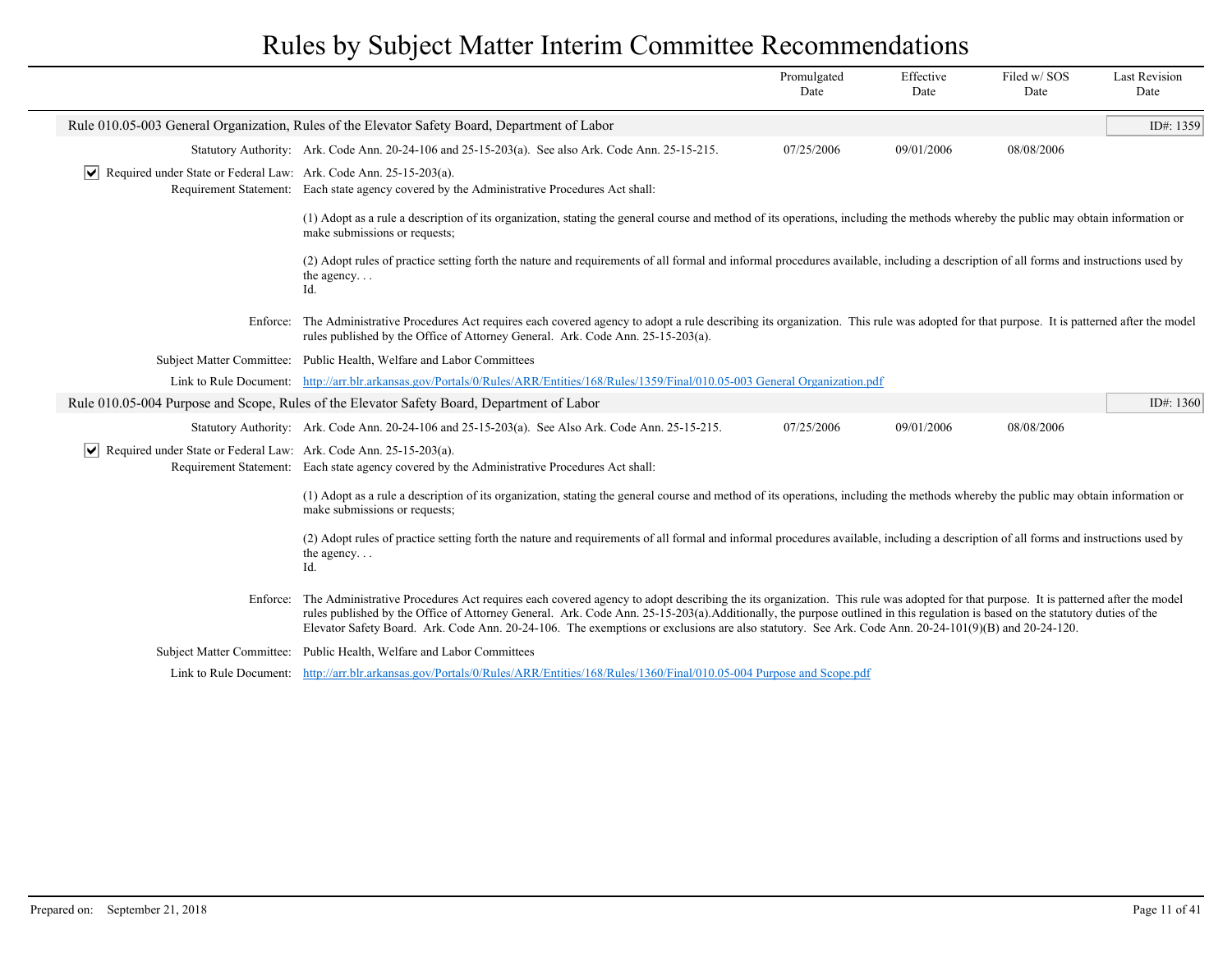|                                                                               |                                                                                                                                                                                                                                                                | Promulgated<br>Date | Effective<br>Date | Filed w/SOS<br>Date | <b>Last Revision</b><br>Date |
|-------------------------------------------------------------------------------|----------------------------------------------------------------------------------------------------------------------------------------------------------------------------------------------------------------------------------------------------------------|---------------------|-------------------|---------------------|------------------------------|
|                                                                               | Rule 010.05-005 Definitions, Rules of the Elevator Safety Board, Department of Labor                                                                                                                                                                           |                     |                   |                     | ID#: $1361$                  |
|                                                                               | Statutory Authority: Ark. Code Ann. 20-24-106. See also Ark. Code Ann. 25-15-215.                                                                                                                                                                              | 07/25/2006          | 09/01/2006        | 08/08/2006          |                              |
| Required under State or Federal Law: Ark. Code Ann. 25-15-203(a).             | Requirement Statement: Each state agency covered by the Administrative Procedures Act shall:                                                                                                                                                                   |                     |                   |                     |                              |
|                                                                               | (1) Adopt as a rule a description of its organization, stating the general course and method of its operations, including the methods whereby the public may obtain information or<br>make submissions or requests;                                            |                     |                   |                     |                              |
|                                                                               | (2) Adopt rules of practice setting forth the nature and requirements of all formal and informal procedures available, including a description of all forms and instructions used by<br>the agency<br>Id.                                                      |                     |                   |                     |                              |
|                                                                               | Enforce: This rule contains general definitions used in the statutes and the rules themselves. Most of the definitions are contained in the statute. See Ark. Code Ann. 20-24-101.                                                                             |                     |                   |                     |                              |
|                                                                               | Subject Matter Committee: Public Health, Welfare and Labor Committees                                                                                                                                                                                          |                     |                   |                     |                              |
|                                                                               | Link to Rule Document: http://arr.blr.arkansas.gov/Portals/0/Rules/ARR/Entities/168/Rules/1361/Final/010.05-005 Definitions.pdf                                                                                                                                |                     |                   |                     |                              |
|                                                                               | Rule 010.05-006 Rule-Making, Rules of the Elevator Safety Board, Department of Labor                                                                                                                                                                           |                     |                   |                     | ID#: 1362                    |
|                                                                               | Statutory Authority: Ark. Code Ann. 20-24-106 and 25-15-203(a). See also Ark. Code Ann. 25-15-215.                                                                                                                                                             | 07/25/2006          | 09/01/2006        | 08/08/2006          | 03/01/2017                   |
| Required under State or Federal Law: Ark. Code Ann. 25-15-203(a).<br>$ \vee $ | Requirement Statement: Each state agency covered by the Administrative Procedures Act shall:                                                                                                                                                                   |                     |                   |                     |                              |
|                                                                               | (1) Adopt as a rule a description of its organization, stating the general course and method of its operations, including the methods whereby the public may obtain information or<br>make submissions or requests;                                            |                     |                   |                     |                              |
|                                                                               | (2) Adopt rules of practice setting forth the nature and requirements of all formal and informal procedures available, including a description of all forms and instructions used by<br>the agency<br>Id.                                                      |                     |                   |                     |                              |
|                                                                               | Enforce: The Administrative Procedures Act requires each covered agency to adopt rules of practice. This rule was adopted for that purpose. It is patterned after the model rules published<br>by the Office of Attorney General. Ark. Code Ann. 25-15-203(a). |                     |                   |                     |                              |
|                                                                               | Subject Matter Committee: Public Health, Welfare and Labor Committees                                                                                                                                                                                          |                     |                   |                     |                              |
|                                                                               | Link to Rule Document: http://arr.blr.arkansas.gov/Portals/0/Rules/ARR/Entities/168/Rules/1362/Final/010.05-006 Rule-Making.pdf                                                                                                                                |                     |                   |                     |                              |
|                                                                               |                                                                                                                                                                                                                                                                |                     |                   |                     |                              |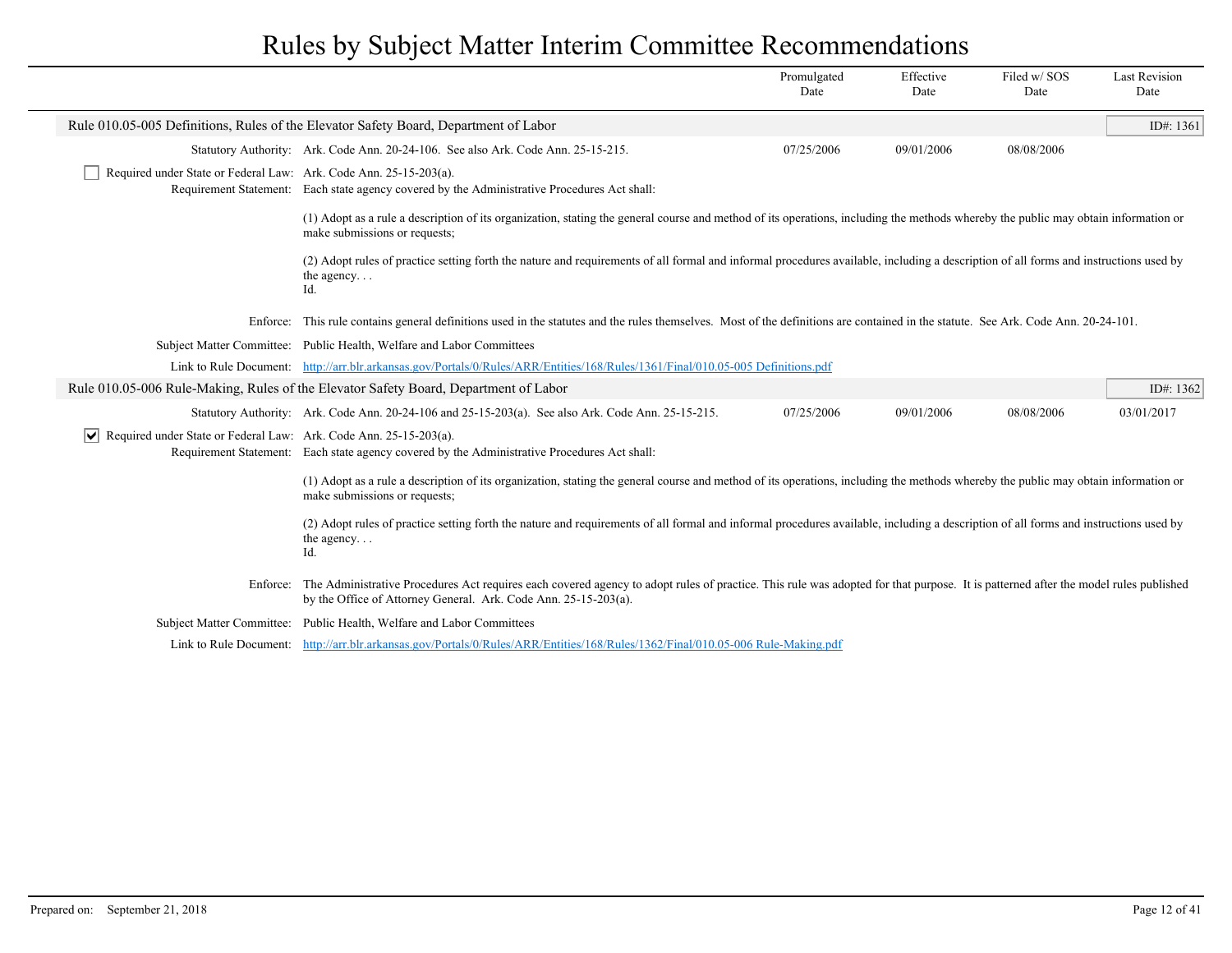|                                                                                  |                                                                                                                                                                                                                                                                | Promulgated<br>Date | Effective<br>Date | Filed w/SOS<br>Date | <b>Last Revision</b><br>Date |
|----------------------------------------------------------------------------------|----------------------------------------------------------------------------------------------------------------------------------------------------------------------------------------------------------------------------------------------------------------|---------------------|-------------------|---------------------|------------------------------|
|                                                                                  | Rule 010.05-007 Emergency Rule-Making, Rules of the Elevator Safety Board, Department of Labor                                                                                                                                                                 |                     |                   |                     | ID#: $1363$                  |
|                                                                                  | Statutory Authority: Ark. Code Ann. 20-24-106 and 25-15-203(a). See also Ark. Code Ann. 25-15-215.                                                                                                                                                             | 07/25/2006          | 09/01/2006        | 08/08/2006          | 03/01/2017                   |
| $ \mathbf{v} $ Required under State or Federal Law: Ark. Code Ann. 25-15-203(a). | Requirement Statement: Each state agency covered by the Administrative Procedures Act shall:                                                                                                                                                                   |                     |                   |                     |                              |
|                                                                                  | (1) Adopt as a rule a description of its organization, stating the general course and method of its operations, including the methods whereby the public may obtain information or<br>make submissions or requests;                                            |                     |                   |                     |                              |
|                                                                                  | (2) Adopt rules of practice setting forth the nature and requirements of all formal and informal procedures available, including a description of all forms and instructions used by<br>the agency<br>Id.                                                      |                     |                   |                     |                              |
|                                                                                  | Enforce: The Administrative Procedures Act requires each covered agency to adopt rules of practice. This rule was adopted for that purpose. It is patterned after the model rules published<br>by the Office of Attorney General. Ark. Code Ann. 25-15-203(a). |                     |                   |                     |                              |
|                                                                                  | Subject Matter Committee: Public Health, Welfare and Labor Committees                                                                                                                                                                                          |                     |                   |                     |                              |
|                                                                                  | Link to Rule Document: http://arr.blr.arkansas.gov/Portals/0/Rules/ARR/Entities/168/Rules/1363/Final/010.05-007 Emegency Rule-Making.pdf                                                                                                                       |                     |                   |                     |                              |
|                                                                                  | Rule 010.05-008 Declaratory Orders, Rules of the Elevator Safety Board, Department of Labor                                                                                                                                                                    |                     |                   |                     | ID#: 1364                    |
|                                                                                  | Statutory Authority: Ark. Code Ann. 20-24-106 and 25-15-203(a). See also 25-15-215.                                                                                                                                                                            | 07/25/2006          | 09/01/2006        | 08/08/2006          |                              |
| $ \mathbf{v} $ Required under State or Federal Law: Ark. Code Ann. 25-15-203(a). | Requirement Statement: Each state agency covered by the Administrative Procedures Act shall:                                                                                                                                                                   |                     |                   |                     |                              |
|                                                                                  | (1) Adopt as a rule a description of its organization, stating the general course and method of its operations, including the methods whereby the public may obtain information or<br>make submissions or requests;                                            |                     |                   |                     |                              |
|                                                                                  | (2) Adopt rules of practice setting forth the nature and requirements of all formal and informal procedures available, including a description of all forms and instructions used by<br>the agency<br>Id.                                                      |                     |                   |                     |                              |
|                                                                                  | Enforce: The Administrative Procedures Act requires each covered agency to adopt rules of practice. This rule was adopted for that purpose. It is patterned after the model rules published<br>by the Office of Attorney General. Ark. Code Ann. 25-15-203(a). |                     |                   |                     |                              |
|                                                                                  | Subject Matter Committee: Public Health, Welfare and Labor Committees                                                                                                                                                                                          |                     |                   |                     |                              |
|                                                                                  | Link to Rule Document: http://arr.blr.arkansas.gov/Portals/0/Rules/ARR/Entities/168/Rules/1364/Final/010.05-008 Declaratory Orders.pdf                                                                                                                         |                     |                   |                     |                              |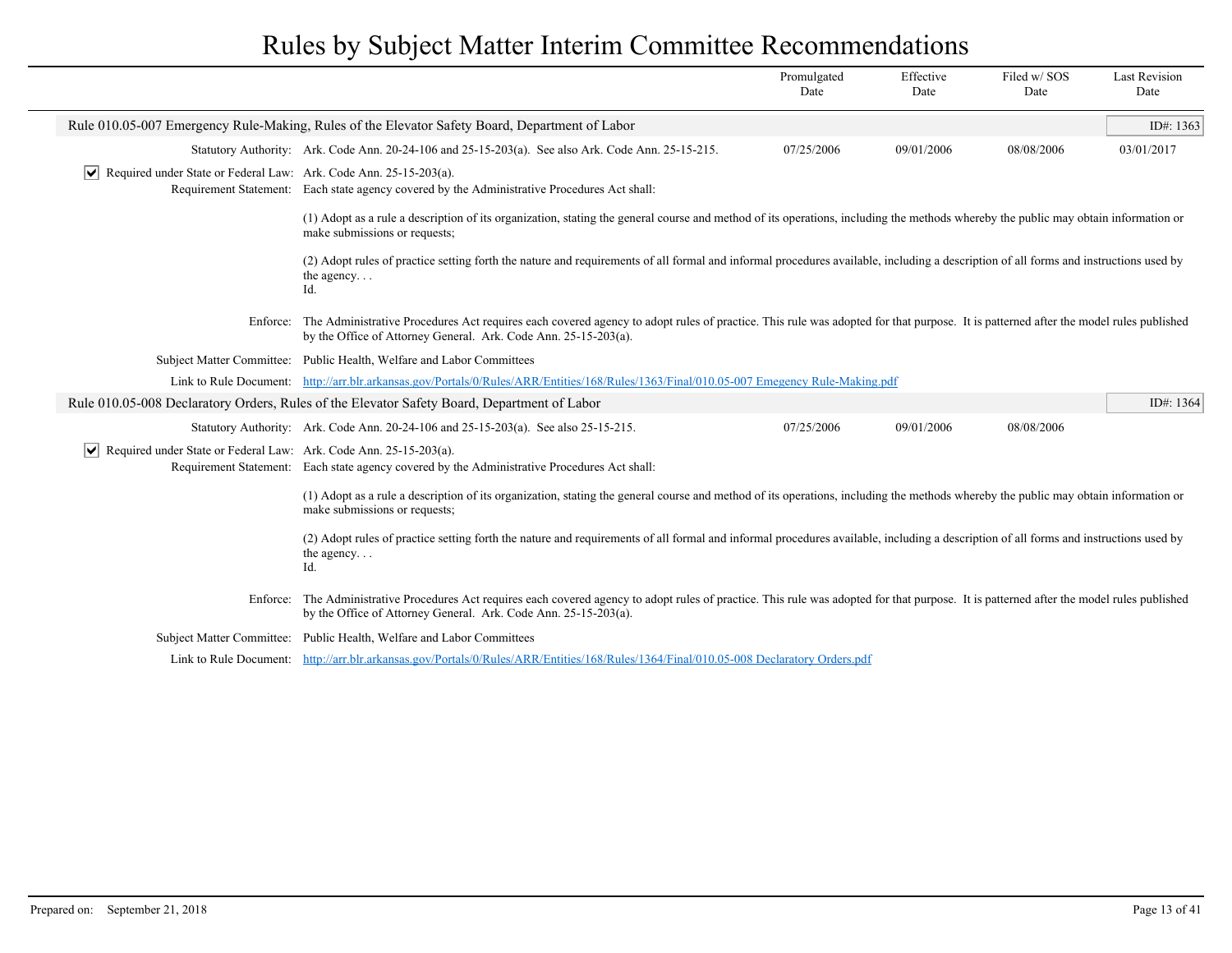|                                                                                  |                                                                                                                                                                                                                                                                                                                                                                                                                                                                                                                                                                                                                                                                                                                                    | Promulgated<br>Date | Effective<br>Date | Filed w/SOS<br>Date | <b>Last Revision</b><br>Date |
|----------------------------------------------------------------------------------|------------------------------------------------------------------------------------------------------------------------------------------------------------------------------------------------------------------------------------------------------------------------------------------------------------------------------------------------------------------------------------------------------------------------------------------------------------------------------------------------------------------------------------------------------------------------------------------------------------------------------------------------------------------------------------------------------------------------------------|---------------------|-------------------|---------------------|------------------------------|
|                                                                                  | Rule 010.05-009 Adjudicative Hearings, Rules of the Elevator Safety Board, Department of Labor                                                                                                                                                                                                                                                                                                                                                                                                                                                                                                                                                                                                                                     |                     |                   |                     | ID#: 1365                    |
|                                                                                  | Statutory Authority: Ark. Code Ann. 20-24-106 and 25-15-203(a). See also Ark. Code Ann. 25-15-215.                                                                                                                                                                                                                                                                                                                                                                                                                                                                                                                                                                                                                                 | 07/25/2006          | 09/01/2006        | 08/08/2006          |                              |
| $ \mathbf{v} $ Required under State or Federal Law: Ark. Code Ann. 25-15-203(a). | Requirement Statement: Each state agency covered by the Administrative Procedures Act shall:                                                                                                                                                                                                                                                                                                                                                                                                                                                                                                                                                                                                                                       |                     |                   |                     |                              |
|                                                                                  | (1) Adopt as a rule a description of its organization, stating the general course and method of its operations, including the methods whereby the public may obtain information or<br>make submissions or requests;                                                                                                                                                                                                                                                                                                                                                                                                                                                                                                                |                     |                   |                     |                              |
|                                                                                  | (2) Adopt rules of practice setting forth the nature and requirements of all formal and informal procedures available, including a description of all forms and instructions used by<br>the agency<br>Id.                                                                                                                                                                                                                                                                                                                                                                                                                                                                                                                          |                     |                   |                     |                              |
|                                                                                  | Enforce: The Administrative Procedures Act requires each covered agency to adopt rules of practice. This rule was adopted for that purpose. It is patterned after the model rules published<br>by the Office of Attorney General. Ark. Code Ann. 25-15-203(a).                                                                                                                                                                                                                                                                                                                                                                                                                                                                     |                     |                   |                     |                              |
|                                                                                  | Subject Matter Committee: Public Health, Welfare and Labor Committees                                                                                                                                                                                                                                                                                                                                                                                                                                                                                                                                                                                                                                                              |                     |                   |                     |                              |
|                                                                                  | Link to Rule Document: http://arr.blr.arkansas.gov/Portals/0/Rules/ARR/Entities/168/Rules/1365/Final/010.05-009 Adjudicative Hearings.pdf                                                                                                                                                                                                                                                                                                                                                                                                                                                                                                                                                                                          |                     |                   |                     |                              |
|                                                                                  | Rule 010.05-010 Licensing, Rules of the Elevator Safety Board, Department of Labor                                                                                                                                                                                                                                                                                                                                                                                                                                                                                                                                                                                                                                                 |                     |                   |                     | ID#: 1366                    |
|                                                                                  | Statutory Authority: Ark. Code Ann. 20-24-106. See also 20-24-109(c)(2)(Supp. 2017); 17-1-106; 17-1-<br>107; and 25-15-203.                                                                                                                                                                                                                                                                                                                                                                                                                                                                                                                                                                                                        | 07/25/2006          | 09/01/2006        | 08/08/2006          | 03/01/2017                   |
|                                                                                  | $\vert \triangledown \vert$ Required under State or Federal Law: Ark. Code Ann. 20-24-106(c)(6) and -109(c)(2)(Supp. 2017); Ark. Code Ann. 17-1-106; 17-1-107; and 25-15-203(a)<br>Requirement Statement: Ark. Code Ann. 20-24-106(c)(6)(Supp. 2017) requires the board to adopt rules regarding the revocation, suspension, nonrenewal and reinstatement of licenses, as well as for the<br>imposition of lesser disciplinary action.                                                                                                                                                                                                                                                                                             |                     |                   |                     |                              |
|                                                                                  | Additional requirements are:<br>1. Rules of practice, Ark. Code Ann. $25-15-203(a)$ ;<br>2. Active duty service members, returning military veterans and spouses, Ark. Code Ann. 17-1-106;<br>3. Reinstatement, Ark. Code Ann. 17-1-107; and<br>4 Continuing education, Ark. Code Ann. 20-24-109(c)(2).                                                                                                                                                                                                                                                                                                                                                                                                                            |                     |                   |                     |                              |
|                                                                                  | Enforce: This is the rule listing the specific licenses issued by the division by statute, together with the qualifications needed and the statutory fees. The rule also contains a number of<br>practices and procedures dealing specifically with licensing, including the review of applications; denial; suspension; revocation; surrender; and reinstatement of licenses. The<br>provision on reinstatement is, in part, necessary to comply with Ark. Code Ann. 17-1-107. The provision dealing with active duty service members, returning military veterans and<br>spouses was adopted to comply with Ark. Code Ann. 17-1-106. A provision on continuing education is required pursuant to Ark. Code Ann. 20-24-109(c)(2). |                     |                   |                     |                              |
|                                                                                  | Subject Matter Committee: Public Health, Welfare and Labor Committees                                                                                                                                                                                                                                                                                                                                                                                                                                                                                                                                                                                                                                                              |                     |                   |                     |                              |
|                                                                                  | Link to Rule Document: http://arr.blr.arkansas.gov/Portals/0/Rules/ARR/Entities/168/Rules/1366/Final/010.05-010 Licensing.pdf                                                                                                                                                                                                                                                                                                                                                                                                                                                                                                                                                                                                      |                     |                   |                     |                              |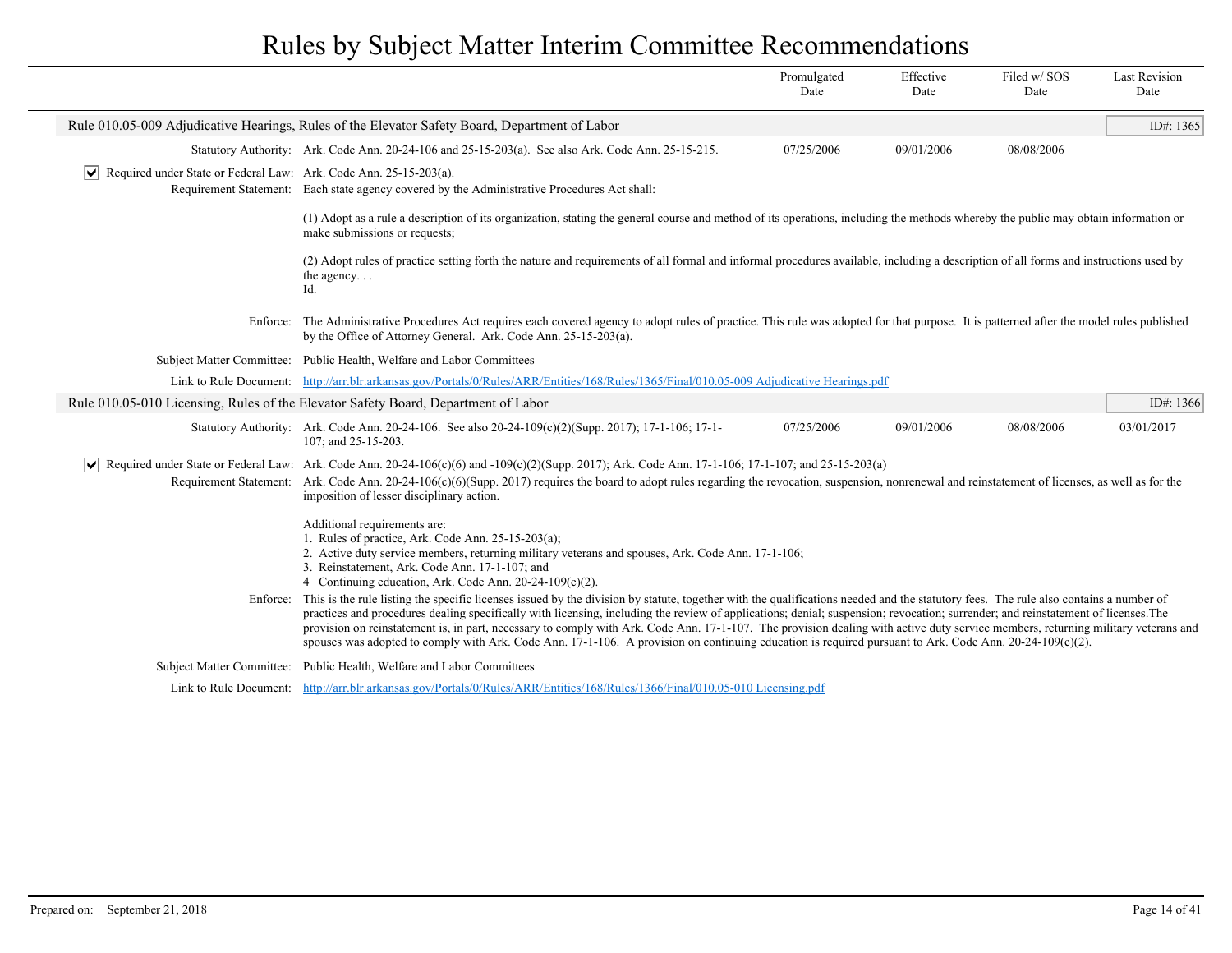|                                                                                      |                                                                                                                                                                                                                                                                                                                                                                                                                                                                                                                                                                                                                                                                                                                                                                                                                     | Promulgated<br>Date | Effective<br>Date | Filed w/SOS<br>Date | <b>Last Revision</b><br>Date |
|--------------------------------------------------------------------------------------|---------------------------------------------------------------------------------------------------------------------------------------------------------------------------------------------------------------------------------------------------------------------------------------------------------------------------------------------------------------------------------------------------------------------------------------------------------------------------------------------------------------------------------------------------------------------------------------------------------------------------------------------------------------------------------------------------------------------------------------------------------------------------------------------------------------------|---------------------|-------------------|---------------------|------------------------------|
|                                                                                      | Rule 010.05-011 New Construction and Installation, Rules of the Elevator Safety Board, Department of Labor                                                                                                                                                                                                                                                                                                                                                                                                                                                                                                                                                                                                                                                                                                          |                     |                   |                     | ID#: 1367                    |
|                                                                                      | Statutory Authority: Ark. Code Ann. 20-24-106.                                                                                                                                                                                                                                                                                                                                                                                                                                                                                                                                                                                                                                                                                                                                                                      | 07/25/2006          | 09/01/2006        | 08/08/2006          | 06/01/2008                   |
| $ \mathbf{v} $ Required under State or Federal Law: Ark. Code Ann. 20-24-106.        | Requirement Statement: Ark. Code Ann. 20-24-106(c) requires the board to make rules on the subject of new construction, but the specifics of the rule are not required. See also Ark. Code Ann. 20-24-112<br>$(a)(1)$ which requires all new elevators, dumbwaiters and escalators to be inspected and tested in conformity with the board's rules.<br>Enforce: This rule establishes minimum standards for the installation of new convevances as required by Ark. Code Ann. $20-24-106(c)(2)$ . It also deals with installation permits required by<br>Ark. Code Ann. 20-24-115(a); initial inspections and testing, Ark. Code Ann. 20-24-112; and the initial operating permit, Ark. Code Ann. 20-24-116. The fees recited in the rule<br>are set by statute.                                                    |                     |                   |                     |                              |
|                                                                                      | Subject Matter Committee: Public Health, Welfare and Labor Committees                                                                                                                                                                                                                                                                                                                                                                                                                                                                                                                                                                                                                                                                                                                                               |                     |                   |                     |                              |
| Link to Rule Document:                                                               | http://arr.blr.arkansas.gov/Portals/0/Rules/ARR/Entities/168/Rules/1367/Final/010.05-011 New Construction and Installation.pdf                                                                                                                                                                                                                                                                                                                                                                                                                                                                                                                                                                                                                                                                                      |                     |                   |                     |                              |
|                                                                                      | Rule 010.05-012 Alterations, Rules of the Elevator Safety Board, Department of Labor                                                                                                                                                                                                                                                                                                                                                                                                                                                                                                                                                                                                                                                                                                                                |                     |                   |                     | ID#: 1368                    |
|                                                                                      | Statutory Authority: Ark. Code Ann. 20-24-106                                                                                                                                                                                                                                                                                                                                                                                                                                                                                                                                                                                                                                                                                                                                                                       | 07/25/2006          | 09/01/2006        | 08/08/2006          |                              |
| $ \bm{\mathsf{v}} $<br>Required under State or Federal Law: Ark. Code Ann. 20-24-106 | Requirement Statement: Ark. Code Ann. 20-24-106(c)(3) requires the board to make rules for the alteration of existing elevators, but the specifics of the rule are not required. See also Ark. Code Ann. 20-<br>$24-112(a)(1)$ which requires all altered elevators, dumbwaiters and escalators to be inspected and tested in conformity with the board's rules.<br>Enforce: This rule establishes the minimum standards for the alteration of existing conveyances pursuant to Ark. Code Ann. 20-24-106(c)(3). The rule also covers the alteration permit<br>required by Ark. Code Ann. 20-24-115(a); the inspection and testing required after alteration, Ark. Code Ann. 20-24-112; and the operating permit requirement, Ark. Code Ann. 20<br>-24-116. The fees recited in the rule are established by statute. |                     |                   |                     |                              |
|                                                                                      | Subject Matter Committee: Public Health, Welfare and Labor Committees                                                                                                                                                                                                                                                                                                                                                                                                                                                                                                                                                                                                                                                                                                                                               |                     |                   |                     |                              |
|                                                                                      | Link to Rule Document: http://arr.blr.arkansas.gov/Portals/0/Rules/ARR/Entities/168/Rules/1368/Final/010.05-012 Alterations.pdf                                                                                                                                                                                                                                                                                                                                                                                                                                                                                                                                                                                                                                                                                     |                     |                   |                     |                              |
|                                                                                      | Rule 010.05-013 Existing Elevators, Rules of the Elevator Safety Board, Department of Labor                                                                                                                                                                                                                                                                                                                                                                                                                                                                                                                                                                                                                                                                                                                         |                     |                   |                     | ID#: $1369$                  |
|                                                                                      | Statutory Authority: Ark. Code Ann. 20-24-106.                                                                                                                                                                                                                                                                                                                                                                                                                                                                                                                                                                                                                                                                                                                                                                      | 07/25/2006          | 09/01/2006        | 08/08/2006          |                              |
| $ \mathbf{v} $ Required under State or Federal Law: Ark. Code Ann. 20-24-106.        | Requirement Statement: Ark. Code Ann. 20-24-106(c)(4) requires the board to make rules prescribing minimum safety standards for all existing elevators, dumbwaiters and escalators.<br>Enforce: This rule establishes the minimum standards for existing elevators as required by Ark. Code Ann. $20-24-106(c)(4)$ .                                                                                                                                                                                                                                                                                                                                                                                                                                                                                                |                     |                   |                     |                              |
|                                                                                      | Subject Matter Committee: Public Health, Welfare and Labor Committees                                                                                                                                                                                                                                                                                                                                                                                                                                                                                                                                                                                                                                                                                                                                               |                     |                   |                     |                              |
|                                                                                      | Link to Rule Document: http://arr.blr.arkansas.gov/Portals/0/Rules/ARR/Entities/168/Rules/1369/Final/010.05-013 Existing Elevators.pdf                                                                                                                                                                                                                                                                                                                                                                                                                                                                                                                                                                                                                                                                              |                     |                   |                     |                              |
|                                                                                      | Rule 010.05-014 Periodic Inspections and Testing, Rules of the Elevator Safety Board, Department of Labor                                                                                                                                                                                                                                                                                                                                                                                                                                                                                                                                                                                                                                                                                                           |                     |                   |                     | ID#: 1370                    |
|                                                                                      | Statutory Authority: Ark. Code Ann. 20-24-106.                                                                                                                                                                                                                                                                                                                                                                                                                                                                                                                                                                                                                                                                                                                                                                      | 07/25/2006          | 09/01/2006        | 08/08/2006          |                              |
| $ \mathbf{v} $ Required under State or Federal Law: Ark. Code Ann. 20-24-106.        | Requirement Statement: Ark. Code Ann. $20-24-106(c)(1)$ requires the board to make rules for the maintenance, inspection, tests and operation of all elevators and escalators.<br>Enforce: This rule establishes the minimum standards for inspection and testing of elevators, escalators and moving walks. The remaining provisions of the rule are a statement of the<br>statutory provisions. See Ark. Code Ann. 20-24-112(a)(3) and -113 (Supp. 2017). Note: Some provisions of this rule are scheduled for update as a result of Act 986 of 2017.                                                                                                                                                                                                                                                             |                     |                   |                     |                              |
|                                                                                      | Subject Matter Committee: Public Health, Welfare and Labor Committees                                                                                                                                                                                                                                                                                                                                                                                                                                                                                                                                                                                                                                                                                                                                               |                     |                   |                     |                              |
|                                                                                      | Link to Rule Document: http://arr.blr.arkansas.gov/Portals/0/Rules/ARR/Entities/168/Rules/1370/Final/010.05-014 Periodic Inspections and Testing.pdf                                                                                                                                                                                                                                                                                                                                                                                                                                                                                                                                                                                                                                                                |                     |                   |                     |                              |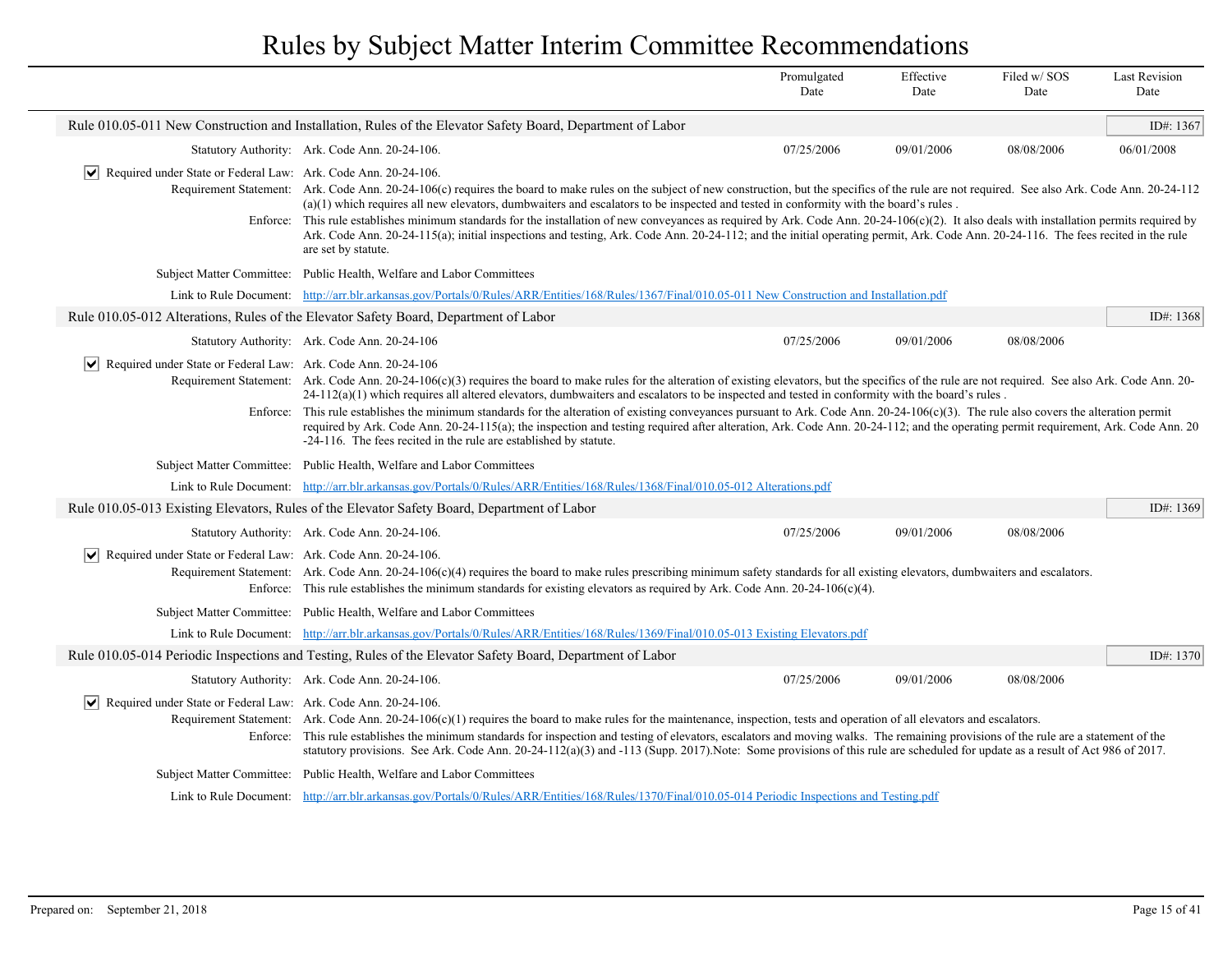|                                                                                               |                                                                                                                                                                                                                                                                                                                                                                                                                                                                                                                                                                                                                                                                                                                                                                                                                                                                                                                                         | Promulgated<br>Date | Effective<br>Date | Filed w/SOS<br>Date | <b>Last Revision</b><br>Date |  |
|-----------------------------------------------------------------------------------------------|-----------------------------------------------------------------------------------------------------------------------------------------------------------------------------------------------------------------------------------------------------------------------------------------------------------------------------------------------------------------------------------------------------------------------------------------------------------------------------------------------------------------------------------------------------------------------------------------------------------------------------------------------------------------------------------------------------------------------------------------------------------------------------------------------------------------------------------------------------------------------------------------------------------------------------------------|---------------------|-------------------|---------------------|------------------------------|--|
|                                                                                               | Rule 010.05-015 Operating Permits, Rules of the Elevator Safety Board, Department of Labor                                                                                                                                                                                                                                                                                                                                                                                                                                                                                                                                                                                                                                                                                                                                                                                                                                              |                     |                   |                     | ID#: 1371                    |  |
|                                                                                               | Statutory Authority: Ark. Code Ann. 20-24-106.                                                                                                                                                                                                                                                                                                                                                                                                                                                                                                                                                                                                                                                                                                                                                                                                                                                                                          | 07/25/2006          | 09/01/2006        | 08/08/2006          |                              |  |
| $\vert\bm{\mathsf{v}}\vert$<br>Required under State or Federal Law: Ark. Code Ann. 20-24-106. | Requirement Statement: Ark. Code Ann. 20-24-106(c)(1) requires the board to make rules for the maintenance, inspection, tests and operation of all elevators and escalators. Ark. Code Ann. 20-24-116<br>requires operating permits.<br>Enforce: Operating permits are required by Ark. Code Ann. 20-24-116(a)(3) and the requirements of this statute are largely incorporated in this rule. In addition to the statutory<br>requirements, there are procedure or practice provisions for the revocation of an operating permit; a requirement to keep a current address on file; and a requirement to notify the<br>agency if the conveyance is involved in a serious physical injury or fatality. Also, while most fees are set by statute, the board is authorized to set fees for temporary operating<br>permits in an amount up to \$100. Ark. Code Ann. $20-24-116(e)(2)$ . This rule sets fees for temporary operating permits. |                     |                   |                     |                              |  |
|                                                                                               | Subject Matter Committee: Public Health, Welfare and Labor Committees                                                                                                                                                                                                                                                                                                                                                                                                                                                                                                                                                                                                                                                                                                                                                                                                                                                                   |                     |                   |                     |                              |  |
|                                                                                               | Link to Rule Document: http://arr.blr.arkansas.gov/Portals/0/Rules/ARR/Entities/168/Rules/1371/Final/010.05-015 Operating Permits.pdf                                                                                                                                                                                                                                                                                                                                                                                                                                                                                                                                                                                                                                                                                                                                                                                                   |                     |                   |                     |                              |  |
|                                                                                               | Rule 010.05-016 Variances, Rules of the Elevator Safety Board, Department of Labor                                                                                                                                                                                                                                                                                                                                                                                                                                                                                                                                                                                                                                                                                                                                                                                                                                                      |                     |                   |                     | ID#: 1372                    |  |
|                                                                                               | Statutory Authority: Ark. Code Ann. 20-24-106.                                                                                                                                                                                                                                                                                                                                                                                                                                                                                                                                                                                                                                                                                                                                                                                                                                                                                          | 07/25/2006          | 09/01/2006        | 08/08/2006          |                              |  |
| Required under State or Federal Law: (none)<br>Requirement Statement: (none)<br>Enforce:      | Ark. Code Ann. 20-24-106(d) authorizes the Elevator Safety Board to grant variances in certain circumstances. This rule repeats the statutory standard for a variance, as well as<br>establishing the application and approval process. It also establishes the fee, which by statute is to be established by the board up to a maximum of \$100. The rule also deals with<br>certain specific types of variance requests. For example, it specifically provides that the board will not approve a variance for the installation of a residential elevator in a non-<br>residential application.                                                                                                                                                                                                                                                                                                                                        |                     |                   |                     |                              |  |
|                                                                                               | Subject Matter Committee: Public Health, Welfare and Labor Committees                                                                                                                                                                                                                                                                                                                                                                                                                                                                                                                                                                                                                                                                                                                                                                                                                                                                   |                     |                   |                     |                              |  |
|                                                                                               | Link to Rule Document: http://arr.blr.arkansas.gov/Portals/0/Rules/ARR/Entities/168/Rules/1372/Final/010.05-016 Variances.pdf                                                                                                                                                                                                                                                                                                                                                                                                                                                                                                                                                                                                                                                                                                                                                                                                           |                     |                   |                     |                              |  |
|                                                                                               | Rule 010.05-017 Civil Fines and Other Enforcement, Rules of the Elevator Safety Board, Department of Labor                                                                                                                                                                                                                                                                                                                                                                                                                                                                                                                                                                                                                                                                                                                                                                                                                              |                     |                   |                     | ID#: 1373                    |  |
|                                                                                               | Statutory Authority: Ark. Code Ann. 20-24-106 and 25-15-203(a)(2). See also 20-24-103.                                                                                                                                                                                                                                                                                                                                                                                                                                                                                                                                                                                                                                                                                                                                                                                                                                                  | 07/25/2006          | 09/01/2006        | 08/08/2006          |                              |  |
| Required under State or Federal Law: (none)<br>Requirement Statement:                         | (none)<br>Enforce: The authority to assess civil fines and the amount is established by Ark. Code Ann. 20-24-103. This rule establishes the procedures for the assessment of a civil fine, including<br>notice, hearing and appeal. The rule establishes a 2-year limitation period. The rule also states the director's authority to seek an injunction, which is also established by 20-24-<br>103.                                                                                                                                                                                                                                                                                                                                                                                                                                                                                                                                   |                     |                   |                     |                              |  |
|                                                                                               | Subject Matter Committee: Public Health, Welfare and Labor Committees                                                                                                                                                                                                                                                                                                                                                                                                                                                                                                                                                                                                                                                                                                                                                                                                                                                                   |                     |                   |                     |                              |  |
|                                                                                               | Link to Rule Document: http://arr.blr.arkansas.gov/Portals/0/Rules/ARR/Entities/168/Rules/1373/Final/010.05-017 Civil Fines and Other Enforcement.pdf                                                                                                                                                                                                                                                                                                                                                                                                                                                                                                                                                                                                                                                                                                                                                                                   |                     |                   |                     |                              |  |
|                                                                                               | Rule 010.05-018 Accessibility to the Disabled, Rules of the Elevator Safety Board, Department of Labor                                                                                                                                                                                                                                                                                                                                                                                                                                                                                                                                                                                                                                                                                                                                                                                                                                  |                     |                   |                     | ID#: 1374                    |  |
|                                                                                               | Statutory Authority: Ark. Code Ann. 20-24-106. See Ark. Code Ann. 20-24-118.                                                                                                                                                                                                                                                                                                                                                                                                                                                                                                                                                                                                                                                                                                                                                                                                                                                            | 07/25/2006          | 09/01/2006        | 08/08/2006          |                              |  |
| Required under State or Federal Law: (none)<br>Requirement Statement:                         | (none)<br>Enforce: This rule establishes minimum accessibility standards for the disabled. It also incorporates the provisions of Ark. Code Ann. 20-24-118 with respect to braille tags in publicly<br>owned buildings.                                                                                                                                                                                                                                                                                                                                                                                                                                                                                                                                                                                                                                                                                                                 |                     |                   |                     |                              |  |
|                                                                                               | Subject Matter Committee: Public Health, Welfare and Labor Committees                                                                                                                                                                                                                                                                                                                                                                                                                                                                                                                                                                                                                                                                                                                                                                                                                                                                   |                     |                   |                     |                              |  |
|                                                                                               | Link to Rule Document: http://arr.blr.arkansas.gov/Portals/0/Rules/ARR/Entities/168/Rules/1374/Final/010.05-018 Accessibility to the Disabled.pdf                                                                                                                                                                                                                                                                                                                                                                                                                                                                                                                                                                                                                                                                                                                                                                                       |                     |                   |                     |                              |  |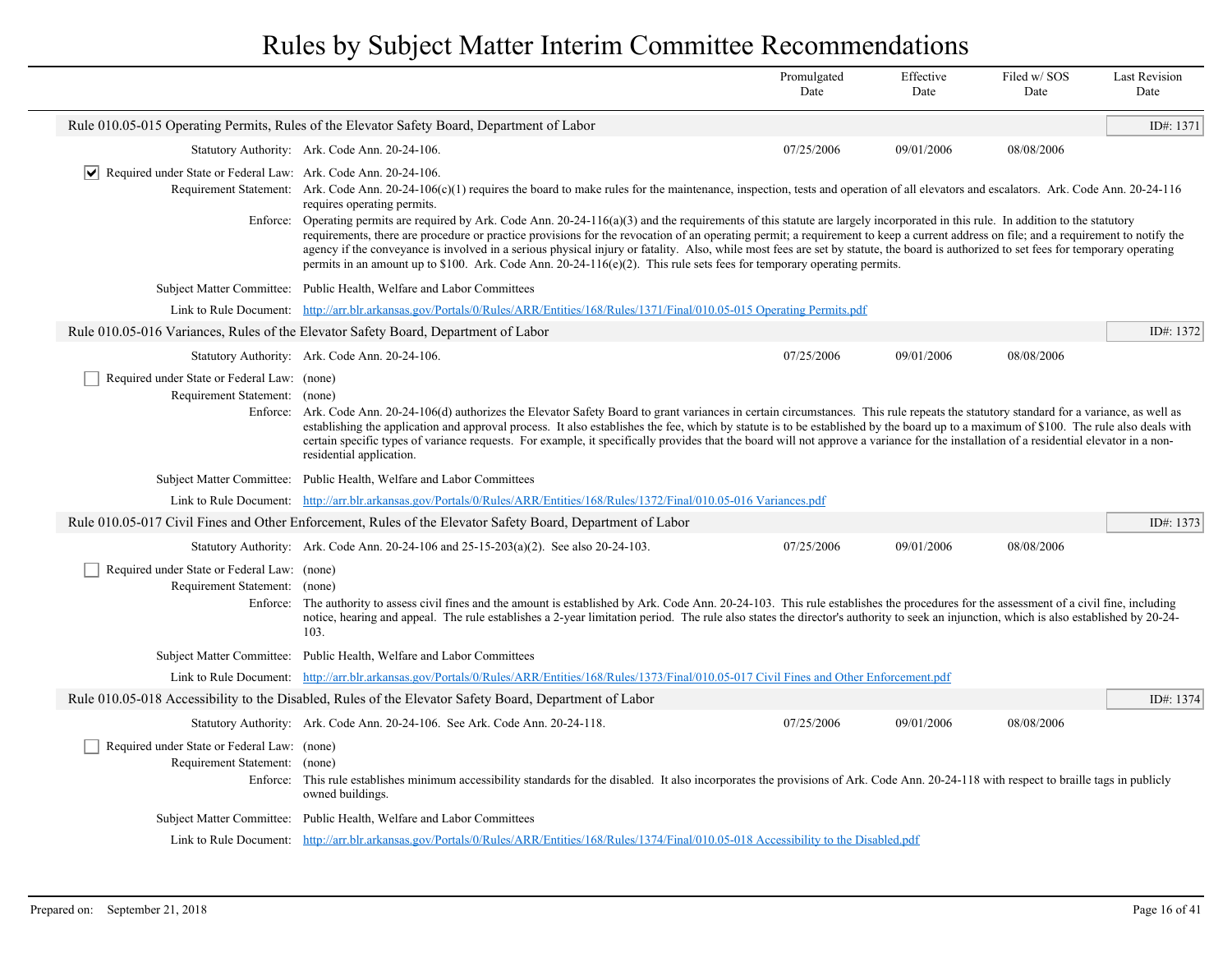|                                                                                          |                                                                                                                                                                                                                                                                                                                                                                                                                                                                                                                                                                                                                                                                    | Promulgated<br>Date | Effective<br>Date | Filed w/SOS<br>Date | <b>Last Revision</b><br>Date |
|------------------------------------------------------------------------------------------|--------------------------------------------------------------------------------------------------------------------------------------------------------------------------------------------------------------------------------------------------------------------------------------------------------------------------------------------------------------------------------------------------------------------------------------------------------------------------------------------------------------------------------------------------------------------------------------------------------------------------------------------------------------------|---------------------|-------------------|---------------------|------------------------------|
|                                                                                          | Rule 010.05-019 Other Appeals, Rules of the Elevator Safety Board, Department of Labor                                                                                                                                                                                                                                                                                                                                                                                                                                                                                                                                                                             |                     |                   |                     | ID#: 1375                    |
|                                                                                          | Statutory Authority: Ark. Code Ann. 20-24-106. See Ark. Code Ann. 20-24-119.                                                                                                                                                                                                                                                                                                                                                                                                                                                                                                                                                                                       | 07/25/2006          | 09/01/2006        | 08/08/2006          |                              |
| Required under State or Federal Law: (none)<br>Requirement Statement: (none)<br>Enforce: | Certain appeal procedures are addressed throughout the rules, such as those for civil fines. As a result, this rule is titled "Other Appeals." It restates the statutory provisions of Ark.<br>Code Ann. 20-24-119.                                                                                                                                                                                                                                                                                                                                                                                                                                                |                     |                   |                     |                              |
|                                                                                          | Subject Matter Committee: Public Health, Welfare and Labor Committees                                                                                                                                                                                                                                                                                                                                                                                                                                                                                                                                                                                              |                     |                   |                     |                              |
|                                                                                          | Link to Rule Document: http://arr.blr.arkansas.gov/Portals/0/Rules/ARR/Entities/168/Rules/1375/Final/010.05-019 Other Appeals.pdf                                                                                                                                                                                                                                                                                                                                                                                                                                                                                                                                  |                     |                   |                     |                              |
|                                                                                          | Rule 010.05-020 Repealer, Effective Date and History, Rules of the Elevator Safety Board, Department of Labor                                                                                                                                                                                                                                                                                                                                                                                                                                                                                                                                                      |                     |                   |                     | ID#: 1376                    |
|                                                                                          | Statutory Authority: Ark. Code Ann. 20-24-106.                                                                                                                                                                                                                                                                                                                                                                                                                                                                                                                                                                                                                     | 07/25/2006          | 09/01/2006        | 08/08/2006          | 03/01/2017                   |
| Required under State or Federal Law: (none)<br>Requirement Statement: (none)             | Enforce: This rule is necessary not only for public information, but for the agency to maintain as a historical record of the rules, adoption, amendment, and effective dates.                                                                                                                                                                                                                                                                                                                                                                                                                                                                                     |                     |                   |                     |                              |
|                                                                                          | Subject Matter Committee: Public Health, Welfare and Labor Committees                                                                                                                                                                                                                                                                                                                                                                                                                                                                                                                                                                                              |                     |                   |                     |                              |
|                                                                                          | Link to Rule Document: http://arr.blr.arkansas.gov/Portals/0/Rules/ARR/Entities/168/Rules/1376/Final/010.05-020 Repealer, Effective Date and History.pdf                                                                                                                                                                                                                                                                                                                                                                                                                                                                                                           |                     |                   |                     |                              |
|                                                                                          | Rule 010.06.91-001 Safety Code No. 12, Public Employees' Chemical Right to Know, AOSH Division, Department of Labor                                                                                                                                                                                                                                                                                                                                                                                                                                                                                                                                                |                     |                   |                     | ID#: $1710$                  |
|                                                                                          | Statutory Authority: Ark. Code Ann. 8-7-1011 and 11-2-110.                                                                                                                                                                                                                                                                                                                                                                                                                                                                                                                                                                                                         | 11/08/1991          | 12/01/1991        | 11/08/1991          |                              |
| Required under State or Federal Law: Ark. Code Ann. 8-7-1011                             | Requirement Statement: Ark. Code Ann. 8-7-1011 provides that the Director of the Department of Labor "shall promulgate regulations within six (6) months of July 1, 1991"<br>Enforce: This rule was adopted as mandated by the Public Employees' Chemical Right to Know Act, Ark. Code Ann. 8-7-1001 et seq. The statute and the rule were patterned, at the time,<br>after the federal Occupational Safety and Health Administration's (OSHA's) Hazard Communication Standard. As a result, it provides protections to state and local government<br>employees that correspond to the protections afforded private-sector employees by the OSHA standard.         |                     |                   |                     |                              |
|                                                                                          | Subject Matter Committee: Public Health, Welfare and Labor Committees                                                                                                                                                                                                                                                                                                                                                                                                                                                                                                                                                                                              |                     |                   |                     |                              |
|                                                                                          | Link to Rule Document: http://arr.blr.arkansas.gov/Portals/0/Rules/ARR/Entities/168/Rules/1710/Final/Safety Code 12, Chemical Right to Know.pdf                                                                                                                                                                                                                                                                                                                                                                                                                                                                                                                    |                     |                   |                     |                              |
|                                                                                          | Rule 010.06.93-001 Safety Code No. 13, Blasting, AOSH Division, Department of Labor                                                                                                                                                                                                                                                                                                                                                                                                                                                                                                                                                                                |                     |                   |                     | ID#: 1714                    |
|                                                                                          | Statutory Authority: Ark. Code Ann. 20-27-1102.                                                                                                                                                                                                                                                                                                                                                                                                                                                                                                                                                                                                                    | 01/08/1993          | 02/01/1993        | 01/08/1993          |                              |
| Required under State or Federal Law: Ark. Code Ann. 20-27-1102<br>Enforce:               | Requirement Statement: Ark. Code Ann. 20-27-1102 provides "[t]he Director of the Department of Labor shall promulgate regulations to establish minimum standards for the qualifications of those<br>individuals performing blasting in Arkansas."<br>This rule was adopted to comply with the requirements of Ark. Code Ann. 20-27-1102. The purpose is to ensure that all individuals engaged in covered blasting meet certain<br>minimum qualification and have been trained in the handling and use of explosives, as well as trained in the storage, and transportation of explosives. The fee for certifying<br>qualified individuals is set by rule at \$25. |                     |                   |                     |                              |
|                                                                                          | Subject Matter Committee: Public Health, Welfare and Labor Committees                                                                                                                                                                                                                                                                                                                                                                                                                                                                                                                                                                                              |                     |                   |                     |                              |
|                                                                                          | Link to Rule Document: http://arr.blr.arkansas.gov/Portals/0/Rules/ARR/Entities/168/Rules/1714/Final/Safety Code 13, Blasting.pdf                                                                                                                                                                                                                                                                                                                                                                                                                                                                                                                                  |                     |                   |                     |                              |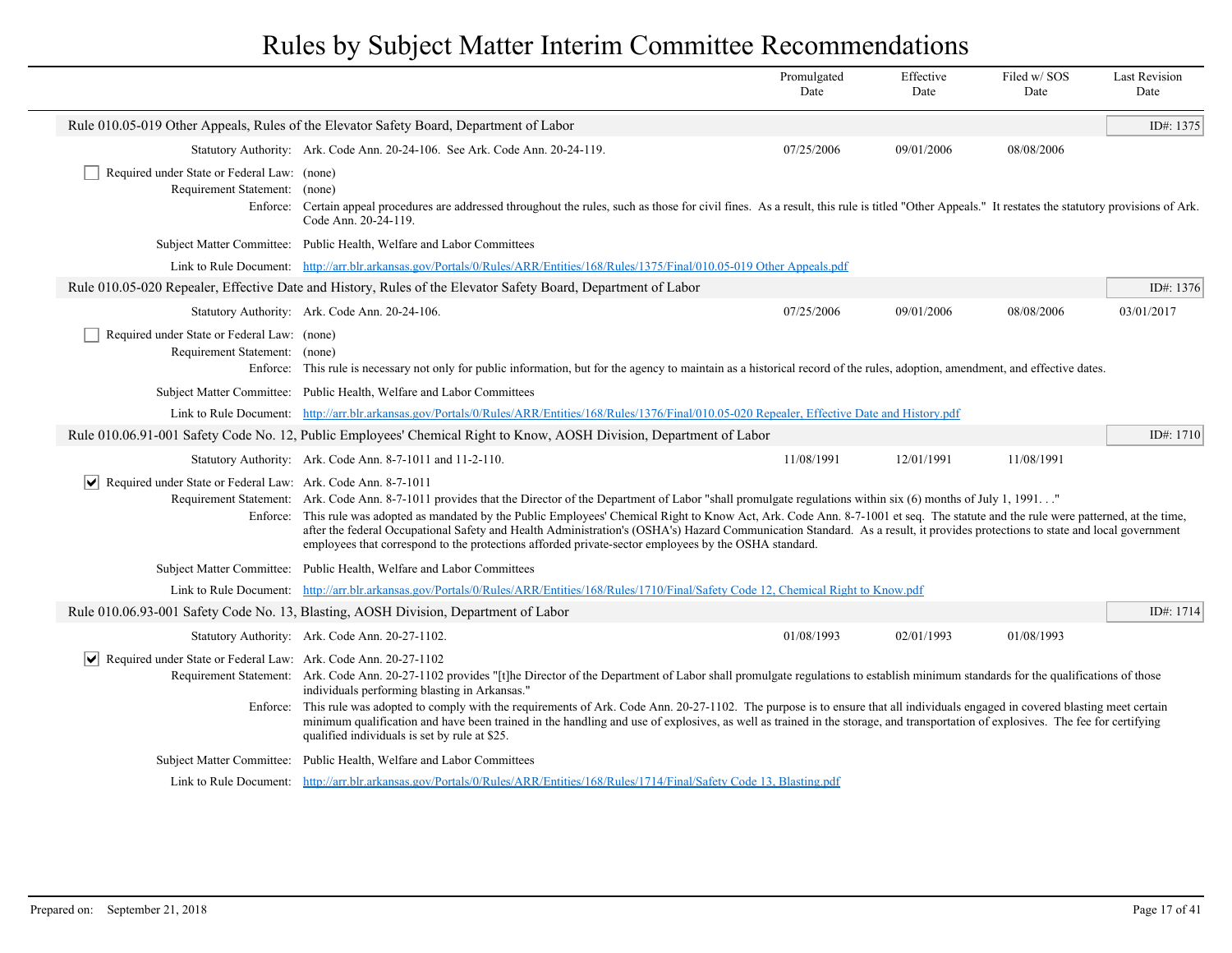|                                                                                  |                                                                                                                                                                                                                                                                                                                                                                                                                                                                                                                                                                                                                                                                                                                      | Promulgated<br>Date | Effective<br>Date | Filed w/SOS<br>Date | <b>Last Revision</b><br>Date |
|----------------------------------------------------------------------------------|----------------------------------------------------------------------------------------------------------------------------------------------------------------------------------------------------------------------------------------------------------------------------------------------------------------------------------------------------------------------------------------------------------------------------------------------------------------------------------------------------------------------------------------------------------------------------------------------------------------------------------------------------------------------------------------------------------------------|---------------------|-------------------|---------------------|------------------------------|
|                                                                                  | Rule 010.06.93-002 Safety Code No. 11, Electrical Transmission/Distribution Facilities, AOSH Division, Department of Labor                                                                                                                                                                                                                                                                                                                                                                                                                                                                                                                                                                                           |                     |                   |                     | ID#: 1708                    |
|                                                                                  | Statutory Authority: Ark. Code Ann. 11-2-110.                                                                                                                                                                                                                                                                                                                                                                                                                                                                                                                                                                                                                                                                        | 09/08/1993          | 10/01/1993        | 09/08/1993          |                              |
| Required under State or Federal Law: (none)<br>Requirement Statement: (none)     | Enforce: In 1993, Senate Resolution 35 of the 79th General Assembly established the procedure for an advisory Commission to advise the Director of the Department of Labor on then-<br>existing occupational safety and health standards regarding electrical transmission and distribution. This rule is the result. It adopts by reference the federal OSHA standards<br>existing at the time. The OSHA standards preempt the state standard on the same subject with respect to private sector employees. The OSHA standards do not cover public sector<br>employees. As a result, this rule provides protections to state and local government employees not covered by OSHA with respect to the subject matter. |                     |                   |                     |                              |
|                                                                                  | Subject Matter Committee: Public Health, Welfare and Labor Committees                                                                                                                                                                                                                                                                                                                                                                                                                                                                                                                                                                                                                                                |                     |                   |                     |                              |
|                                                                                  | Link to Rule Document: http://arr.blr.arkansas.gov/Portals/0/Rules/ARR/Entities/168/Rules/1708/Final/Safety Code 11, Electrical Transmission.pdf                                                                                                                                                                                                                                                                                                                                                                                                                                                                                                                                                                     |                     |                   |                     |                              |
|                                                                                  | Rule 010.13-001 Statement of Organization and Operations, Rules of the Board of Electrical Examiners, Department of Labor                                                                                                                                                                                                                                                                                                                                                                                                                                                                                                                                                                                            |                     |                   |                     | ID#: 1379                    |
|                                                                                  | Statutory Authority: Ark. Code Ann. 17-28-202(a)(1) and 25-15-203(a). See also Ark. Code Ann. 25-15-<br>215                                                                                                                                                                                                                                                                                                                                                                                                                                                                                                                                                                                                          | 05/01/2008          | 06/01/2008        | 05/09/2008          |                              |
| $ \mathbf{v} $ Required under State or Federal Law: Ark. Code Ann. 25-15-203(a)  | Requirement Statement: Each state agency covered by the Administrative Procedures Act shall:                                                                                                                                                                                                                                                                                                                                                                                                                                                                                                                                                                                                                         |                     |                   |                     |                              |
|                                                                                  | (1) Adopt as a rule a description of its organization, stating the general course and method of its operations, including the methods whereby the public may obtain information or<br>make submissions or requests;                                                                                                                                                                                                                                                                                                                                                                                                                                                                                                  |                     |                   |                     |                              |
|                                                                                  | (2) Adopt rules of practice setting forth the nature and requirements of all formal and informal procedures available, including a description of all forms and instructions used by<br>the agency<br>Id.                                                                                                                                                                                                                                                                                                                                                                                                                                                                                                            |                     |                   |                     |                              |
|                                                                                  | Enforce: The Administrative Procedures Act requires each covered agency to adopt a rule describing its organization. This is the rule adopted for that purpose. It is patterned after the<br>model rules published by the Office of Attorney General. Ark. Code Ann. 25-15-203(a).                                                                                                                                                                                                                                                                                                                                                                                                                                   |                     |                   |                     |                              |
|                                                                                  | Subject Matter Committee: Public Health, Welfare and Labor Committees                                                                                                                                                                                                                                                                                                                                                                                                                                                                                                                                                                                                                                                |                     |                   |                     |                              |
| Link to Rule Document:                                                           | http://arr.blr.arkansas.gov/Portals/0/Rules/ARR/Entities/168/Rules/1379/Final/010.13-001 Statement of Organization and Operations.pdf                                                                                                                                                                                                                                                                                                                                                                                                                                                                                                                                                                                |                     |                   |                     |                              |
|                                                                                  | Rule 010.13-002 Information for Public Guidance, Rules of the Board of Electrical Examiners, Department of Labor                                                                                                                                                                                                                                                                                                                                                                                                                                                                                                                                                                                                     |                     |                   |                     | ID#: 1380                    |
|                                                                                  | Statutory Authority: Ark. Code Ann. $17-28-202(a)(1)$ and $25-15-203(a)$ . See also Ark. Code Ann. $25-15-203(a)$<br>215.                                                                                                                                                                                                                                                                                                                                                                                                                                                                                                                                                                                            | 05/01/2008          | 06/01/2008        | 05/09/2008          | 04/21/2016                   |
| $ \mathbf{v} $ Required under State or Federal Law: Ark. Code Ann. 25-15-203(a). | Requirement Statement: Each state agency covered by the Administrative Procedures Act shall:                                                                                                                                                                                                                                                                                                                                                                                                                                                                                                                                                                                                                         |                     |                   |                     |                              |
|                                                                                  | (1) Adopt as a rule a description of its organization, stating the general course and method of its operations, including the methods whereby the public may obtain information or<br>make submissions or requests;                                                                                                                                                                                                                                                                                                                                                                                                                                                                                                  |                     |                   |                     |                              |
|                                                                                  | (2) Adopt rules of practice setting forth the nature and requirements of all formal and informal procedures available, including a description of all forms and instructions used by<br>the agency<br>Id.                                                                                                                                                                                                                                                                                                                                                                                                                                                                                                            |                     |                   |                     |                              |
|                                                                                  | Enforce: The Administrative Procedures Act requires each covered agency to adopt a rule advising the public how to obtain information or make submissions or requests. This is the rule<br>adopted for that purpose. It is patterned after the model rules published by the Office of Attorney General. Ark. Code Ann. 25-15-203(a).                                                                                                                                                                                                                                                                                                                                                                                 |                     |                   |                     |                              |
|                                                                                  | Subject Matter Committee: Public Health, Welfare and Labor Committees                                                                                                                                                                                                                                                                                                                                                                                                                                                                                                                                                                                                                                                |                     |                   |                     |                              |
|                                                                                  | Link to Rule Document: http://arr.blr.arkansas.gov/Portals/0/Rules/ARR/Entities/168/Rules/1380/Final/010.13-002 Information for Public Guidance.pdf                                                                                                                                                                                                                                                                                                                                                                                                                                                                                                                                                                  |                     |                   |                     |                              |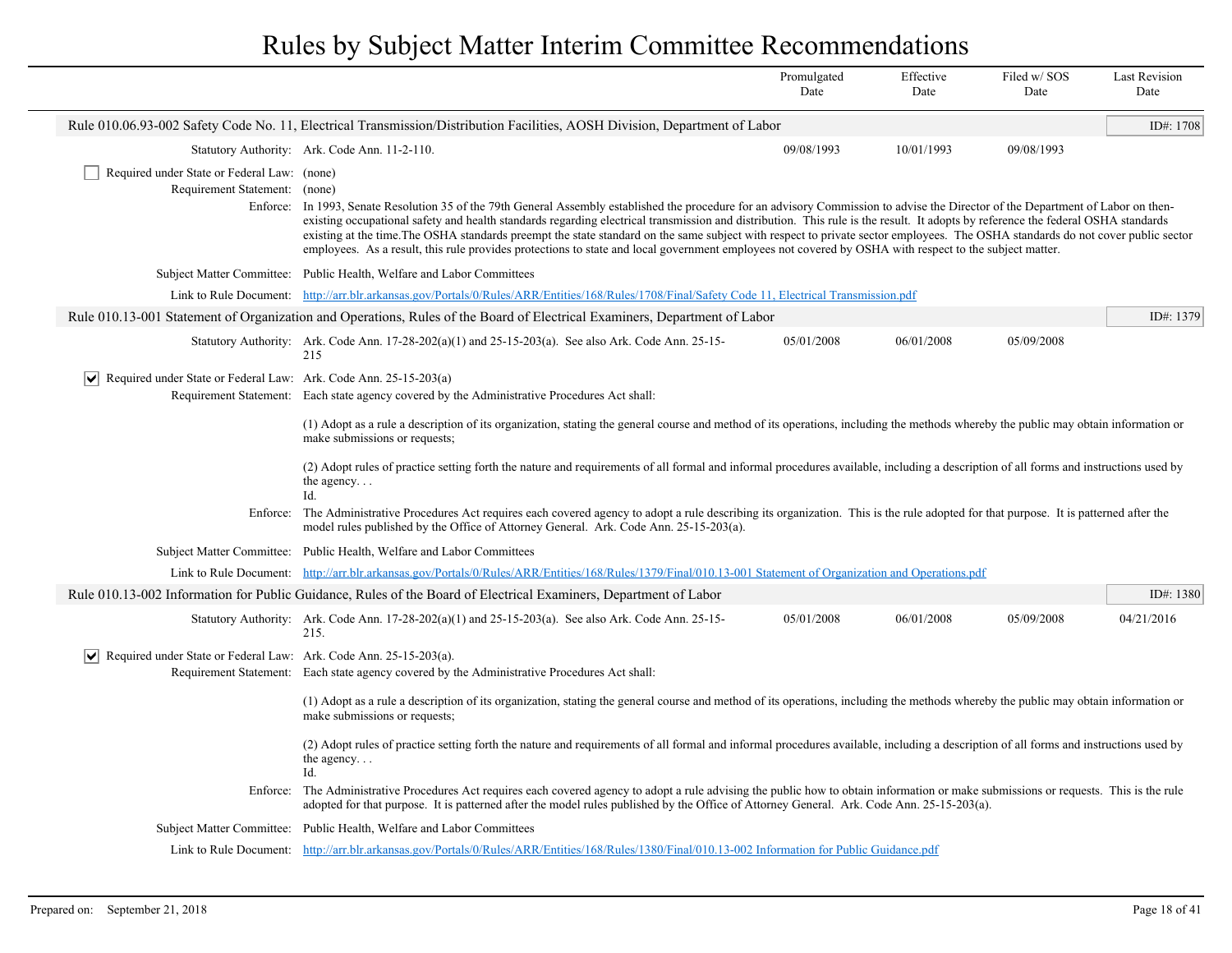|                                                                                  |                                                                                                                                                                                                                                                                        | Promulgated<br>Date | Effective<br>Date | Filed w/SOS<br>Date | <b>Last Revision</b><br>Date |
|----------------------------------------------------------------------------------|------------------------------------------------------------------------------------------------------------------------------------------------------------------------------------------------------------------------------------------------------------------------|---------------------|-------------------|---------------------|------------------------------|
|                                                                                  | Rule 010.13-003 General Organization, Rules of the Board of Electrical Examiners, Department of Labor                                                                                                                                                                  |                     |                   |                     | ID#: 1381                    |
|                                                                                  | Statutory Authority: Ark. Code Ann. $17-28-202(a)(1)$ and $25-15-203(a)$ . See also Ark. Code Ann. $25-15-203(a)$<br>215.                                                                                                                                              | 05/01/2008          | 06/01/2008        | 05/09/2008          |                              |
| $ \mathbf{v} $ Required under State or Federal Law: Ark. Code Ann. 25-15-203(a). | Requirement Statement: Each state agency covered by the Administrative Procedures Act shall:                                                                                                                                                                           |                     |                   |                     |                              |
|                                                                                  | (1) Adopt as a rule a description of its organization, stating the general course and method of its operations, including the methods whereby the public may obtain information or<br>make submissions or requests;                                                    |                     |                   |                     |                              |
|                                                                                  | (2) Adopt rules of practice setting forth the nature and requirements of all formal and informal procedures available, including a description of all forms and instructions used by<br>the agency<br>Id.                                                              |                     |                   |                     |                              |
| Enforce:                                                                         | The Administrative Procedures Act requires each covered agency to adopt a rule describing its organization. This rule was adopted for that purpose. It is patterned after the model<br>rules published by the Office of Attorney General. Ark. Code Ann. 25-15-203(a). |                     |                   |                     |                              |
|                                                                                  | Subject Matter Committee: Public Health, Welfare and Labor Committees                                                                                                                                                                                                  |                     |                   |                     |                              |
|                                                                                  | Link to Rule Document: http://arr.blr.arkansas.gov/Portals/0/Rules/ARR/Entities/168/Rules/1381/Final/010.13-003 General Organization.pdf                                                                                                                               |                     |                   |                     |                              |
|                                                                                  | Rule 010.13-004 Rule-Making, Rules of the Board of Electrical Examiners, Department of Labor                                                                                                                                                                           |                     |                   |                     | ID#: 1383                    |
|                                                                                  | Statutory Authority: Ark. Code Ann. $17-28-202(a)(1)$ and $25-15-203(a)$ . See also Ark. Code Ann. $25-15-203(a)$<br>215.                                                                                                                                              | 05/01/2008          | 06/01/2008        | 05/09/2008          | 04/21/2016                   |
| $ \mathbf{v} $ Required under State or Federal Law: Ark. Code Ann. 25-15-203(a). | Requirement Statement: Each state agency covered by the Administrative Procedures Act shall:                                                                                                                                                                           |                     |                   |                     |                              |
|                                                                                  | (1) Adopt as a rule a description of its organization, stating the general course and method of its operations, including the methods whereby the public may obtain information or<br>make submissions or requests;                                                    |                     |                   |                     |                              |
|                                                                                  | (2) Adopt rules of practice setting forth the nature and requirements of all formal and informal procedures available, including a description of all forms and instructions used by<br>the agency<br>Id.                                                              |                     |                   |                     |                              |
| Enforce:                                                                         | The Administrative Procedures Act requires each covered agency to adopt rules of practice. This rule was adopted for that purpose. It is patterned after the model rules published<br>by the Office of Attorney General. Ark. Code Ann. 25-15-203(a).                  |                     |                   |                     |                              |
| <b>Subject Matter Committee:</b>                                                 | Public Health, Welfare and Labor Committees                                                                                                                                                                                                                            |                     |                   |                     |                              |
|                                                                                  | Link to Rule Document: http://arr.blr.arkansas.gov/Portals/0/Rules/ARR/Entities/168/Rules/1383/Final/010.13-004 Rule-Making.pdf                                                                                                                                        |                     |                   |                     |                              |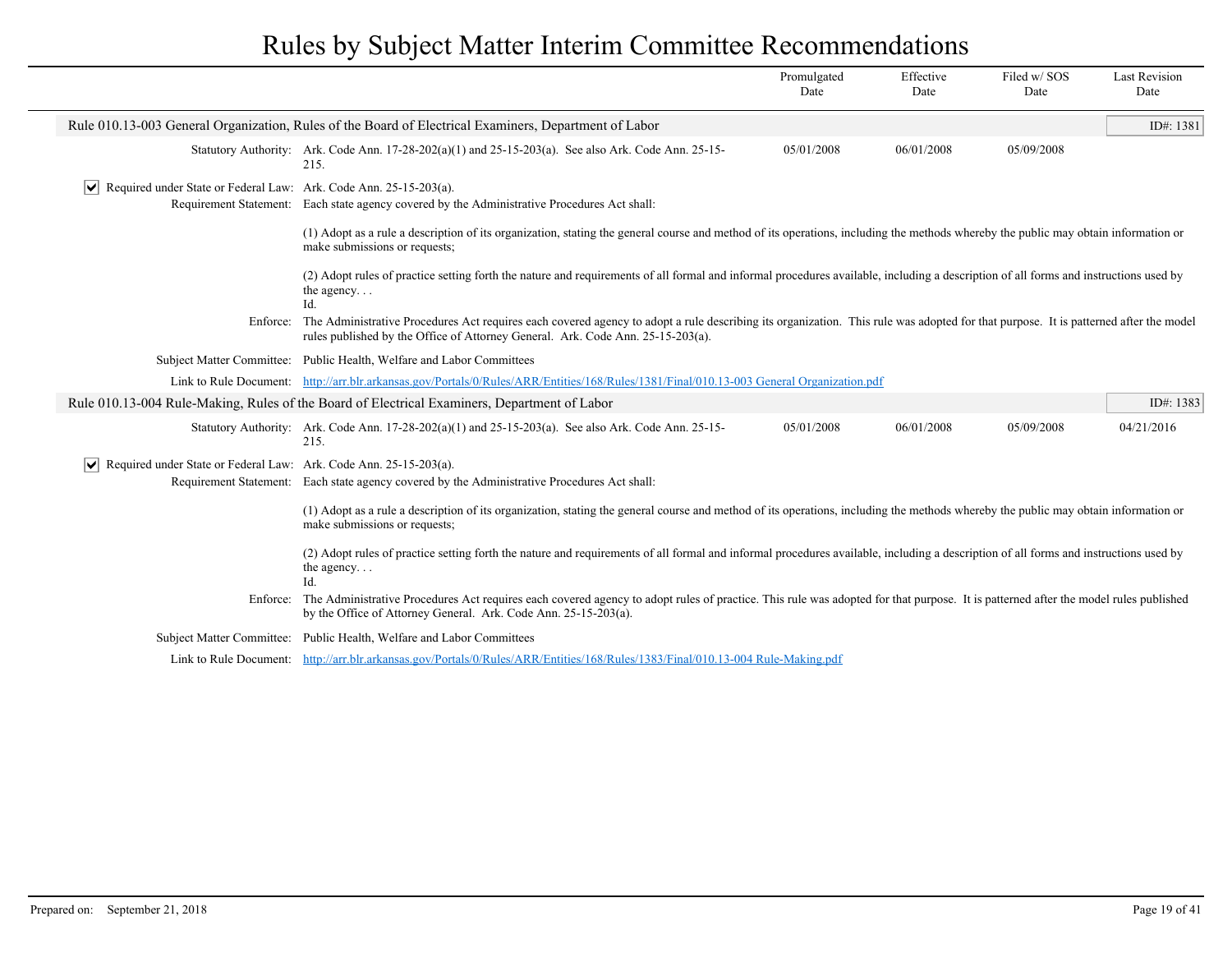|                                                                                  |                                                                                                                                                                                                                                                                | Promulgated<br>Date                                                                                                                    | Effective<br>Date | Filed w/SOS<br>Date | <b>Last Revision</b><br>Date |  |
|----------------------------------------------------------------------------------|----------------------------------------------------------------------------------------------------------------------------------------------------------------------------------------------------------------------------------------------------------------|----------------------------------------------------------------------------------------------------------------------------------------|-------------------|---------------------|------------------------------|--|
|                                                                                  | Rule 010.13-005 Emergency Rule-Making, Rules of the Board of Electrical Examiners, Department of Labor                                                                                                                                                         |                                                                                                                                        |                   |                     | ID#: 1384                    |  |
|                                                                                  | Statutory Authority: Ark. Code Ann. $17-28-202(a)(1)$ and $25-15-203(a)$ . See also Ark. Code Ann. $25-15-203(a)$<br>215.                                                                                                                                      | 05/01/2008                                                                                                                             | 06/01/2008        | 05/09/2008          | 04/21/2016                   |  |
| $ \mathbf{v} $ Required under State or Federal Law: Ark. Code Ann. 25-15-203(a). | Requirement Statement: Each state agency covered by the Administrative Procedures Act shall:                                                                                                                                                                   |                                                                                                                                        |                   |                     |                              |  |
|                                                                                  | (1) Adopt as a rule a description of its organization, stating the general course and method of its operations, including the methods whereby the public may obtain information or<br>make submissions or requests;                                            |                                                                                                                                        |                   |                     |                              |  |
|                                                                                  | (2) Adopt rules of practice setting forth the nature and requirements of all formal and informal procedures available, including a description of all forms and instructions used by<br>the agency<br>$Id$ .                                                   |                                                                                                                                        |                   |                     |                              |  |
|                                                                                  | Enforce: The Administrative Procedures Act requires each covered agency to adopt rules of practice. This rule was adopted for that purpose. It is patterned after the model rules published<br>by the Office of Attorney General. Ark. Code Ann. 25-15-203(a). |                                                                                                                                        |                   |                     |                              |  |
|                                                                                  | Subject Matter Committee: Public Health, Welfare and Labor Committees                                                                                                                                                                                          |                                                                                                                                        |                   |                     |                              |  |
|                                                                                  | Link to Rule Document: http://arr.blr.arkansas.gov/Portals/0/Rules/ARR/Entities/168/Rules/1384/Final/010.13-005 Emergency Rule-Making.pdf                                                                                                                      |                                                                                                                                        |                   |                     |                              |  |
|                                                                                  | Rule 010.13-006 Declaratory Orders, Rules of the Board of Electrical Examiners, Department of Labor                                                                                                                                                            |                                                                                                                                        |                   |                     | ID#: 1385                    |  |
|                                                                                  | Statutory Authority: Ark. Code Ann. $17-28-202(a)(1)$ and $25-15-203(a)$ . See also Ark. Code Ann. $25-15-203(a)$<br>215.                                                                                                                                      | 05/01/2008                                                                                                                             | 06/01/2008        | 05/09/2008          |                              |  |
| $ \mathbf{v} $ Required under State or Federal Law: Ark. Code Ann. 25-15-203(a)  | Requirement Statement: Each state agency covered by the Administrative Procedures Act shall:                                                                                                                                                                   |                                                                                                                                        |                   |                     |                              |  |
|                                                                                  | (1) Adopt as a rule a description of its organization, stating the general course and method of its operations, including the methods whereby the public may obtain information or<br>make submissions or requests;                                            |                                                                                                                                        |                   |                     |                              |  |
|                                                                                  | (2) Adopt rules of practice setting forth the nature and requirements of all formal and informal procedures available, including a description of all forms and instructions used by<br>the agency<br>Id.                                                      |                                                                                                                                        |                   |                     |                              |  |
| Enforce:                                                                         | The Administrative Procedures Act requires each covered agency to adopt rules of practice. This rule was adopted for that purpose. It is patterned after the model rules published<br>by the Office of Attorney General. Ark. Code Ann. 25-15-203(a).          |                                                                                                                                        |                   |                     |                              |  |
|                                                                                  | Subject Matter Committee: Public Health, Welfare and Labor Committees                                                                                                                                                                                          |                                                                                                                                        |                   |                     |                              |  |
|                                                                                  |                                                                                                                                                                                                                                                                | Link to Rule Document: http://arr.blr.arkansas.gov/Portals/0/Rules/ARR/Entities/168/Rules/1385/Final/010.13-006 Declaratory Orders.pdf |                   |                     |                              |  |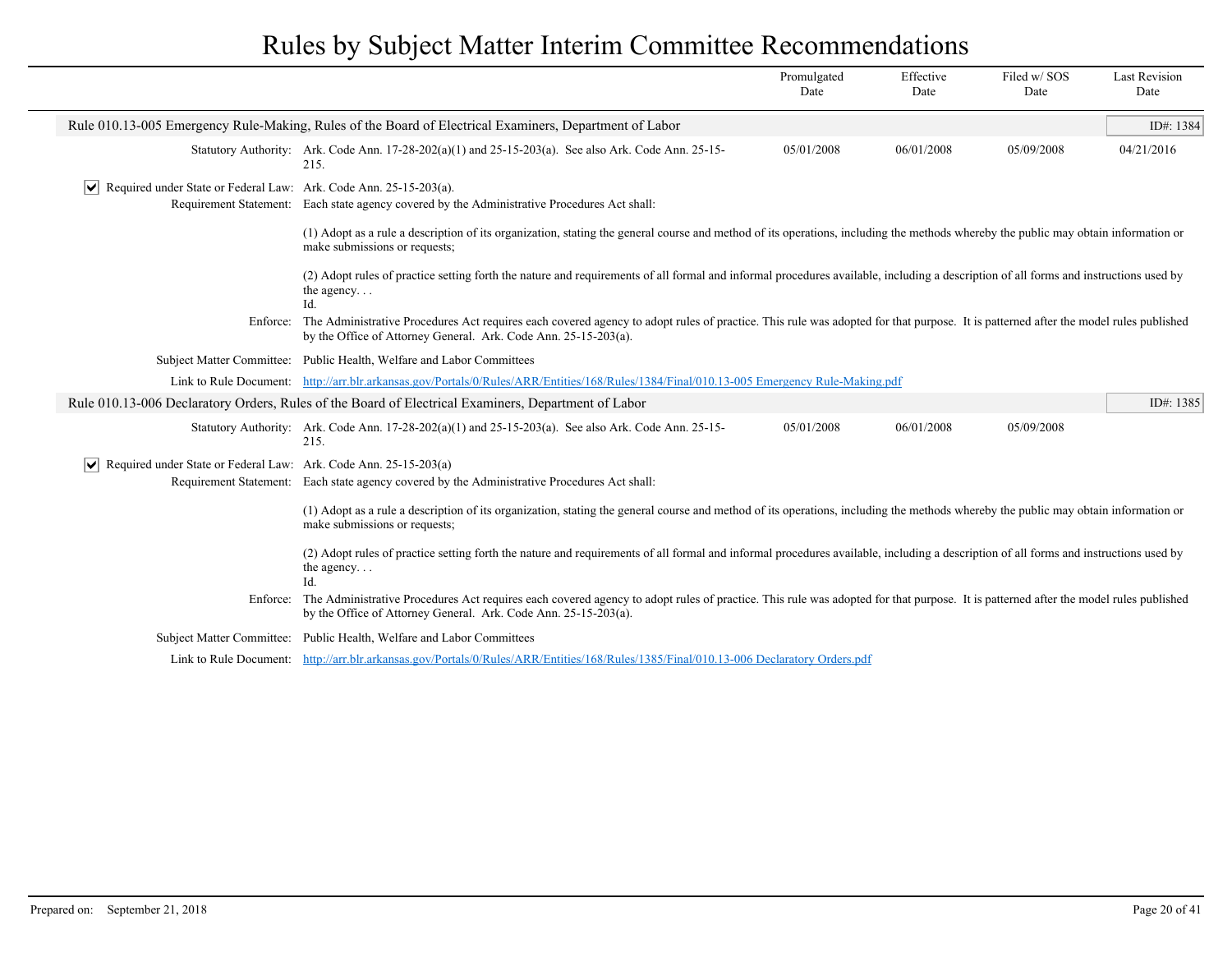|                                                                                            |                                                                                                                                                                                                                                                                                                                                                                                                                                                                                                                                                                                                                                                                                                                                                                                                                                                                                                                                                                                                               | Promulgated<br>Date | Effective<br>Date | Filed w/SOS<br>Date | <b>Last Revision</b><br>Date |  |
|--------------------------------------------------------------------------------------------|---------------------------------------------------------------------------------------------------------------------------------------------------------------------------------------------------------------------------------------------------------------------------------------------------------------------------------------------------------------------------------------------------------------------------------------------------------------------------------------------------------------------------------------------------------------------------------------------------------------------------------------------------------------------------------------------------------------------------------------------------------------------------------------------------------------------------------------------------------------------------------------------------------------------------------------------------------------------------------------------------------------|---------------------|-------------------|---------------------|------------------------------|--|
|                                                                                            | Rule 010.13-007 Adjudicative Hearings, Rules of the Board of Electrical Examiners, Department of Labor                                                                                                                                                                                                                                                                                                                                                                                                                                                                                                                                                                                                                                                                                                                                                                                                                                                                                                        |                     |                   |                     | ID#: 1386                    |  |
|                                                                                            | Statutory Authority: Ark. Code Ann. $17-28-202(a)(1)$ and $25-15-203(a)$ . See also Ark. Code Ann. $25-15-203(a)$<br>215.                                                                                                                                                                                                                                                                                                                                                                                                                                                                                                                                                                                                                                                                                                                                                                                                                                                                                     | 05/01/2008          | 06/01/2008        | 05/09/2008          |                              |  |
| Required under State or Federal Law: Ark. Code Ann. $25-15-203(a)$ .                       | Requirement Statement: Each state agency covered by the Administrative Procedures Act shall:                                                                                                                                                                                                                                                                                                                                                                                                                                                                                                                                                                                                                                                                                                                                                                                                                                                                                                                  |                     |                   |                     |                              |  |
|                                                                                            | (1) Adopt as a rule a description of its organization, stating the general course and method of its operations, including the methods whereby the public may obtain information or<br>make submissions or requests;                                                                                                                                                                                                                                                                                                                                                                                                                                                                                                                                                                                                                                                                                                                                                                                           |                     |                   |                     |                              |  |
|                                                                                            | (2) Adopt rules of practice setting forth the nature and requirements of all formal and informal procedures available, including a description of all forms and instructions used by<br>the agency<br>Id.                                                                                                                                                                                                                                                                                                                                                                                                                                                                                                                                                                                                                                                                                                                                                                                                     |                     |                   |                     |                              |  |
|                                                                                            | Enforce: The Administrative Procedures Act requires each covered agency to adopt rules of practice. This rule was adopted for that purpose. It is patterned after the model rules published<br>by the Office of Attorney General. Ark. Code Ann. 25-15-203(a).                                                                                                                                                                                                                                                                                                                                                                                                                                                                                                                                                                                                                                                                                                                                                |                     |                   |                     |                              |  |
|                                                                                            | Subject Matter Committee: Public Health, Welfare and Labor Committees                                                                                                                                                                                                                                                                                                                                                                                                                                                                                                                                                                                                                                                                                                                                                                                                                                                                                                                                         |                     |                   |                     |                              |  |
|                                                                                            | Link to Rule Document: http://arr.blr.arkansas.gov/Portals/0/Rules/ARR/Entities/168/Rules/1386/Final/010.13-007 Adjudicative Hearings.pdf                                                                                                                                                                                                                                                                                                                                                                                                                                                                                                                                                                                                                                                                                                                                                                                                                                                                     |                     |                   |                     |                              |  |
|                                                                                            | Rule 010.13-008 The National Electrical Code, Rules of the Board of Electrical Examiners, Department of Labor                                                                                                                                                                                                                                                                                                                                                                                                                                                                                                                                                                                                                                                                                                                                                                                                                                                                                                 |                     |                   |                     | ID#: $1387$                  |  |
|                                                                                            | Statutory Authority: Ark. Code Ann. 20-31-104. See also Ark. Code Ann. 17-28-202(a)(1)                                                                                                                                                                                                                                                                                                                                                                                                                                                                                                                                                                                                                                                                                                                                                                                                                                                                                                                        | 05/01/2008          | 06/01/2008        | 05/09/2008          | 01/01/2018                   |  |
| $\triangleright$ Required under State or Federal Law: Ark. Code Ann. 20-31-104(b) and (c). | Requirement Statement: Ark. Code Ann. 20-31-104 provides that the board shall adopt the National Electrical Code, 1990 edition, and for any updates and new editions to the National Electrical Code, the<br>Board of Electrical Examiners "shall adopt such changes and editions which it determines are necessary to ensure the public health and safety."<br>Enforce: Ark. Code Ann. 20-23-31-104 provides that the board shall adopt the National Electrical Code, 1990 edition, and for any updates and new editions to the National Electrical Code,<br>the board "shall adopt such changes and editions which it determines are necessary to ensure the public health and safety."The board has currently adopted the 2017 National<br>Electrical Code, effective January 1, 2018, with certain exceptions dealing with arc fault circuit interrupters in kitchens and laundry rooms. The rule is necessary to provide a<br>minimum standard for the performance of electrical work for public safety. |                     |                   |                     |                              |  |
|                                                                                            | Subject Matter Committee: Public Health, Welfare and Labor Committees                                                                                                                                                                                                                                                                                                                                                                                                                                                                                                                                                                                                                                                                                                                                                                                                                                                                                                                                         |                     |                   |                     |                              |  |
|                                                                                            | Link to Rule Document: http://arr.blr.arkansas.gov/Portals/0/Rules/ARR/Entities/168/Rules/1387/Final/010.13-008 The National Electrical Code.pdf                                                                                                                                                                                                                                                                                                                                                                                                                                                                                                                                                                                                                                                                                                                                                                                                                                                              |                     |                   |                     |                              |  |
|                                                                                            | Rule 010.13-009 Definitions, Rules of the Board of Electrical Examiners, Department of Labor                                                                                                                                                                                                                                                                                                                                                                                                                                                                                                                                                                                                                                                                                                                                                                                                                                                                                                                  |                     |                   |                     | ID#: 1388                    |  |
|                                                                                            | Statutory Authority: Ark. Code Ann. 17-28-202(a)(1).                                                                                                                                                                                                                                                                                                                                                                                                                                                                                                                                                                                                                                                                                                                                                                                                                                                                                                                                                          | 05/01/2008          | 06/01/2008        | 05/09/2008          | 04/21/2016                   |  |
| Required under State or Federal Law: (none)<br>Requirement Statement: (none)<br>Enforce:   | This rule provides definitions of statutory terms, as well as terms used in the rules. Some of the definitions are contained in the statutes. See Ark. Code Ann. 17-28-101 and 20-31-<br>102.                                                                                                                                                                                                                                                                                                                                                                                                                                                                                                                                                                                                                                                                                                                                                                                                                 |                     |                   |                     |                              |  |
|                                                                                            | Subject Matter Committee: Public Health, Welfare and Labor Committees                                                                                                                                                                                                                                                                                                                                                                                                                                                                                                                                                                                                                                                                                                                                                                                                                                                                                                                                         |                     |                   |                     |                              |  |
|                                                                                            | Link to Rule Document: http://arr.blr.arkansas.gov/Portals/0/Rules/ARR/Entities/168/Rules/1388/Final/010.13-009 Definitions.pdf                                                                                                                                                                                                                                                                                                                                                                                                                                                                                                                                                                                                                                                                                                                                                                                                                                                                               |                     |                   |                     |                              |  |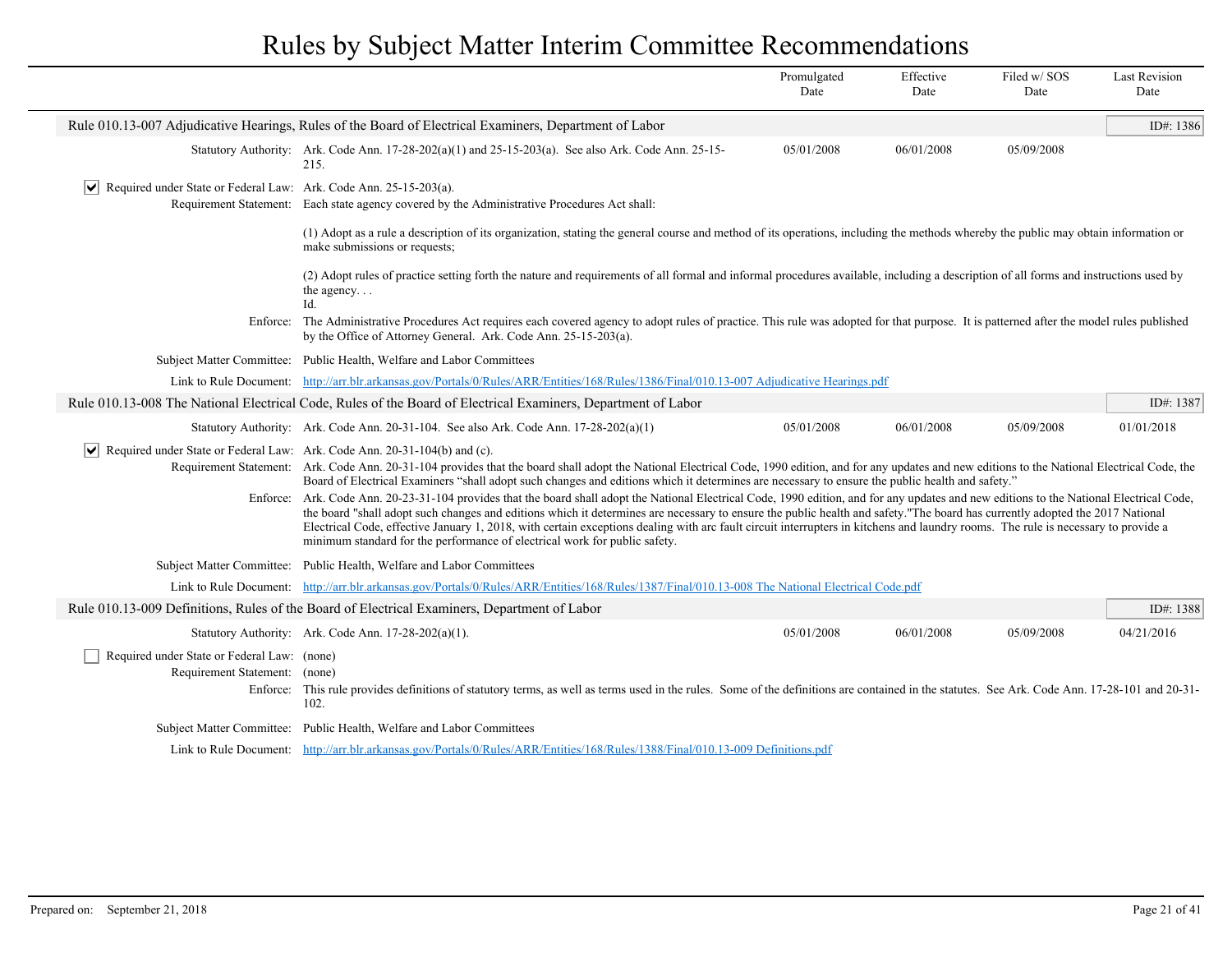|                                                                                          |                                                                                                                                                                                                                                                                                                                                                                                                                                                             | Promulgated<br>Date | Effective<br>Date | Filed w/SOS<br>Date | <b>Last Revision</b><br>Date |
|------------------------------------------------------------------------------------------|-------------------------------------------------------------------------------------------------------------------------------------------------------------------------------------------------------------------------------------------------------------------------------------------------------------------------------------------------------------------------------------------------------------------------------------------------------------|---------------------|-------------------|---------------------|------------------------------|
|                                                                                          | Rule 010.13-010 Construction and Exemptions, Rules of the Board of Electrical Examiners, Department of Labor                                                                                                                                                                                                                                                                                                                                                |                     |                   |                     | ID#: 1389                    |
|                                                                                          | Statutory Authority: Ark. Code Ann. 17-28-202(a)(1).                                                                                                                                                                                                                                                                                                                                                                                                        | 05/01/2008          | 06/01/2008        | 05/09/2008          |                              |
| Required under State or Federal Law: (none)<br>Requirement Statement:<br>Enforce:        | (none)<br>This rule restates the statutory exemptions of Ark. Code Ann. 17-28-102 and 20-31-103. Subsections (F), (G), and (H) are not statutory, but clarify that certain work is not covered<br>and does not require an electrician's license.                                                                                                                                                                                                            |                     |                   |                     |                              |
|                                                                                          | Subject Matter Committee: Public Health, Welfare and Labor Committees                                                                                                                                                                                                                                                                                                                                                                                       |                     |                   |                     |                              |
|                                                                                          | Link to Rule Document: http://arr.blr.arkansas.gov/Portals/0/Rules/ARR/Entities/168/Rules/1389/Final/010.13-010 Construction and Exemptions.pdf                                                                                                                                                                                                                                                                                                             |                     |                   |                     |                              |
|                                                                                          | Rule 010.13-011 Examinations, Rules of the Board of Electrical Examiners, Department of Labor                                                                                                                                                                                                                                                                                                                                                               |                     |                   |                     | ID#: $1390$                  |
|                                                                                          | Statutory Authority: Ark. Code Ann. 17-28-202(a)(1).                                                                                                                                                                                                                                                                                                                                                                                                        | 05/01/2008          | 06/01/2008        | 05/09/2008          | 02/01/2010                   |
| Required under State or Federal Law: (none)<br>Requirement Statement: (none)<br>Enforce: | This rule outlines the classes of examinations given, as well as the frequency of examinations. Examination fees are no longer paid to the agency, but directly to the testing service<br>approved by the board. As a result, this rule is currently under review for amendment.                                                                                                                                                                            |                     |                   |                     |                              |
|                                                                                          | Subject Matter Committee: Public Health, Welfare and Labor Committees                                                                                                                                                                                                                                                                                                                                                                                       |                     |                   |                     |                              |
|                                                                                          | Link to Rule Document: http://arr.blr.arkansas.gov/Portals/0/Rules/ARR/Entities/168/Rules/1390/Final/010.13-011 Examinations.pdf                                                                                                                                                                                                                                                                                                                            |                     |                   |                     |                              |
|                                                                                          | Rule 010.13-012 Qualification for Examination and Licensing, Rules of the Board of Electrical Examiners, Department of Labor                                                                                                                                                                                                                                                                                                                                |                     |                   |                     | ID#: 1391                    |
|                                                                                          | Statutory Authority: Ark. Code Ann. 17-28-202(a)(1).                                                                                                                                                                                                                                                                                                                                                                                                        | 05/01/2008          | 06/01/2008        | 05/09/2008          | 02/01/2010                   |
| Required under State or Federal Law: (none)<br>Requirement Statement: (none)             | Enforce: This rule establishes the qualifications for examination and licensure for each class of electrician license.                                                                                                                                                                                                                                                                                                                                      |                     |                   |                     |                              |
|                                                                                          | Subject Matter Committee: Public Health, Welfare and Labor Committees                                                                                                                                                                                                                                                                                                                                                                                       |                     |                   |                     |                              |
|                                                                                          | Link to Rule Document: http://arr.blr.arkansas.gov/Portals/0/Rules/ARR/Entities/168/Rules/1391/Final/010.13-012 Qualification for Examination and Licensure.pdf                                                                                                                                                                                                                                                                                             |                     |                   |                     |                              |
|                                                                                          | Rule 010.13-013 Licenses, Rules of the Board of Electrical Examiners, Department of Labor                                                                                                                                                                                                                                                                                                                                                                   |                     |                   |                     | ID#: 1392                    |
|                                                                                          | Statutory Authority: Ark. Code Ann. $17-28-202(a)(1)$ and $17-28-312(b)(3)(B)(Supp. 2017)$ .                                                                                                                                                                                                                                                                                                                                                                | 05/01/2008          | 06/01/2008        | 05/09/2008          | 04/21/2016                   |
|                                                                                          | $\sqrt{\phantom{a}}$ Required under State or Federal Law: Ark. Code Ann. 17-28-312(b)(3)(B)(Supp. 2017).<br>Requirement Statement: Ark. Code Ann. 17-28-312(b)(3)(B) provides that the Board of Electrical Examiners shall promulgate rules dealing with the supervision of apprentice electricians. Only a portion<br>of this rule, $010.13-013$ (H)(6), is in response to this requirement.                                                               |                     |                   |                     |                              |
|                                                                                          | Enforce: This rule is primarily one of practice and procedure for licensing, including provisions for expiration and renewal, reinstatement, apprentices, and temporary licenses. This rule is<br>scheduled for amendment to conform to Act 381 of 2017 (renewal of expired licenses); Act 476 of 2017 (additional authority to renew a temporary license); and Act 766 of 2017 (a<br>special non-mandatory endorsement for a specialist sign electrician). |                     |                   |                     |                              |
|                                                                                          | Subject Matter Committee: Public Health, Welfare and Labor Committees                                                                                                                                                                                                                                                                                                                                                                                       |                     |                   |                     |                              |
|                                                                                          | Link to Rule Document: http://arr.blr.arkansas.gov/Portals/0/Rules/ARR/Entities/168/Rules/1392/Final/010.13-013 Licenses.pdf                                                                                                                                                                                                                                                                                                                                |                     |                   |                     |                              |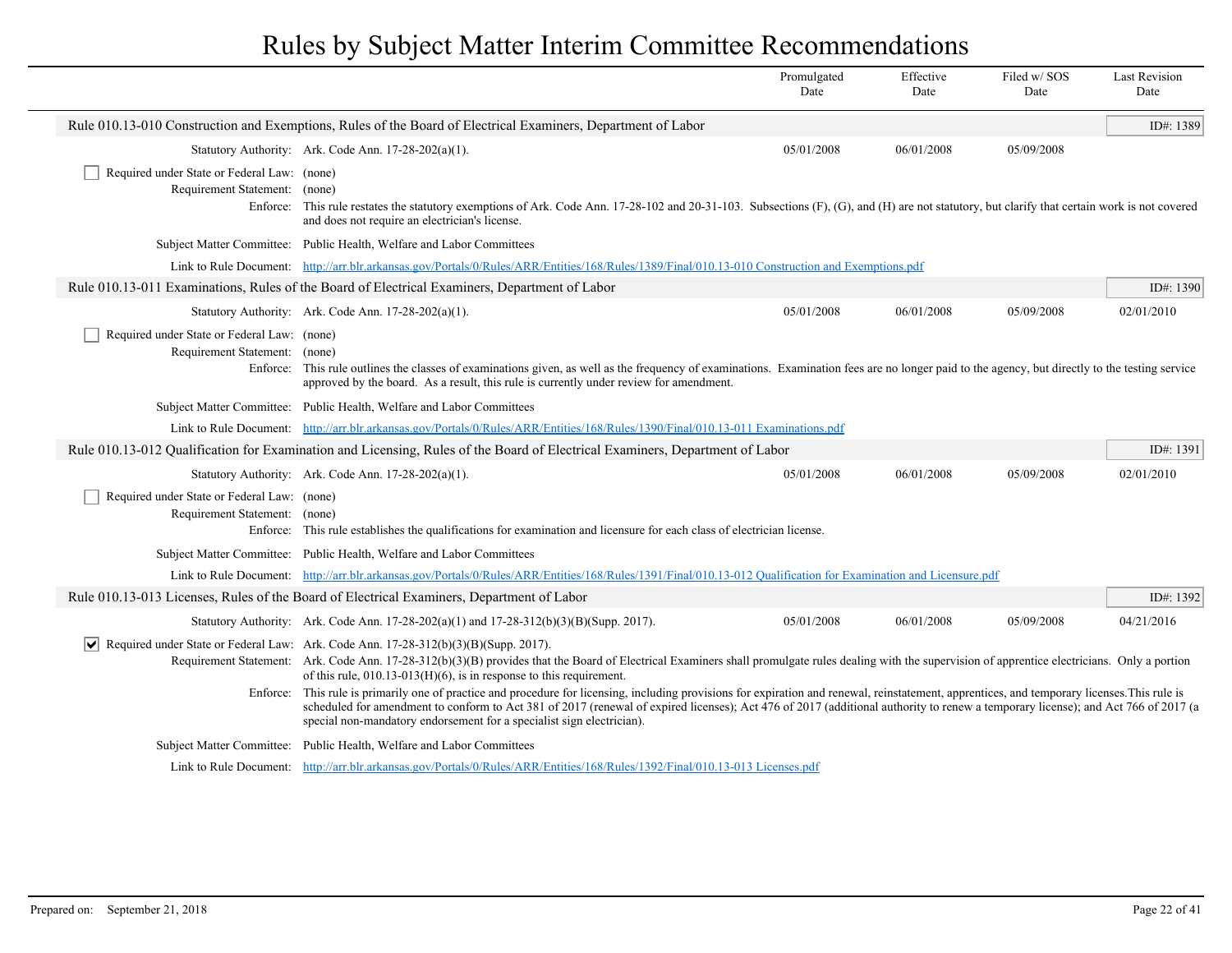|                                                                                   |                                                                                                                                                                                                                                                                                                                                                                 | Promulgated<br>Date | Effective<br>Date | Filed w/SOS<br>Date | <b>Last Revision</b><br>Date |
|-----------------------------------------------------------------------------------|-----------------------------------------------------------------------------------------------------------------------------------------------------------------------------------------------------------------------------------------------------------------------------------------------------------------------------------------------------------------|---------------------|-------------------|---------------------|------------------------------|
|                                                                                   | Rule 010.13-014 Revocation, Suspension, Surrender and Denial of Licenses, Rules of the Board of Electrical Examiners, Department of Labor                                                                                                                                                                                                                       |                     |                   |                     | ID#: 1393                    |
|                                                                                   | Statutory Authority: Ark. Code Ann. 17-28-202(a)(1).                                                                                                                                                                                                                                                                                                            | 05/01/2008          | 06/01/2008        | 05/09/2008          |                              |
| Required under State or Federal Law: (none)<br>Requirement Statement:<br>Enforce: | (none)<br>This rule is one of practice and procedure for revocation, suspension, surrender and denial of licenses. It is largely patterned after one of the model rules published by the Attorney<br>General. Additionally, the rule establishes the types of complaints that may be made against a licensee and the procedure for addressing those complaints. |                     |                   |                     |                              |
|                                                                                   | Subject Matter Committee: Public Health, Welfare and Labor Committees                                                                                                                                                                                                                                                                                           |                     |                   |                     |                              |
|                                                                                   | Link to Rule Document: http://arr.blr.arkansas.gov/Portals/0/Rules/ARR/Entities/168/Rules/1393/Final/010.13-014 Revocation, Suspension, Surrender and Denial of Licenses.pdf                                                                                                                                                                                    |                     |                   |                     |                              |
|                                                                                   | Rule 010.13-015 Civil Money Penalties, Rules of the Board of Electrical Examiners, Department of Labor                                                                                                                                                                                                                                                          |                     |                   |                     | ID#: 1394                    |
|                                                                                   | Statutory Authority: Ark. Code Ann. 17-28-202(a)(1).                                                                                                                                                                                                                                                                                                            | 05/01/2008          | 06/01/2008        | 05/09/2008          |                              |
| Required under State or Federal Law: (none)<br>Requirement Statement: (none)      | Enforce: Ark. Code Ann. 17-28-309(b) authorizes the imposition of civil money penalties. This rule restates the statutory provisions, and in addition it establishes the procedures for the<br>assessment, as well as notice and hearing. The rule specifically incorporates an administrative fine schedule as a guideline.                                    |                     |                   |                     |                              |
|                                                                                   | Subject Matter Committee: Public Health, Welfare and Labor Committees                                                                                                                                                                                                                                                                                           |                     |                   |                     |                              |
|                                                                                   | Link to Rule Document: http://arr.blr.arkansas.gov/Portals/0/Rules/ARR/Entities/168/Rules/1394/Final/010.13-015 Civil Money Penalties.pdf                                                                                                                                                                                                                       |                     |                   |                     |                              |
|                                                                                   | Rule 010.13-016 Reciprocity, Rules of the Board of Electrical Examiners, Department of Labor                                                                                                                                                                                                                                                                    |                     |                   |                     | ID#: 1396                    |
|                                                                                   | Statutory Authority: Ark. Code Ann. 17-28-202(a)(1).                                                                                                                                                                                                                                                                                                            | 05/01/2008          | 06/01/2008        | 05/09/2008          |                              |
| Required under State or Federal Law: (none)<br>Requirement Statement: (none)      | Enforce: This rule on reciprocity is a restatement of Ark. Code Ann. 17-28-306.                                                                                                                                                                                                                                                                                 |                     |                   |                     |                              |
|                                                                                   | Subject Matter Committee: Public Health, Welfare and Labor Committees                                                                                                                                                                                                                                                                                           |                     |                   |                     |                              |
| Link to Rule Document:                                                            | http://arr.blr.arkansas.gov/Portals/0/Rules/ARR/Entities/168/Rules/1396/Final/010.13-016 Reciprocity.pdf                                                                                                                                                                                                                                                        |                     |                   |                     |                              |
|                                                                                   | Rule 010.13-017 Non-licensed Persons Performing Electrical Work, Rules of the Board of Electrical Examiners, Department of Labor                                                                                                                                                                                                                                |                     |                   |                     | ID#: 1397                    |
|                                                                                   | Statutory Authority: Ark. Code Ann. 17-28-202(a)(1).                                                                                                                                                                                                                                                                                                            | 05/01/2008          | 06/01/2008        | 05/09/2008          |                              |
| Required under State or Federal Law: (none)<br>Requirement Statement: (none)      | Enforce: This rule specifically addresses the procedure for handling complaints and investigations regarding electrical work performed by non-licensed individuals.                                                                                                                                                                                             |                     |                   |                     |                              |
|                                                                                   | Subject Matter Committee: Public Health, Welfare and Labor Committees                                                                                                                                                                                                                                                                                           |                     |                   |                     |                              |
|                                                                                   | Link to Rule Document: http://arr.blr.arkansas.gov/Portals/0/Rules/ARR/Entities/168/Rules/1397/Final/010.13-017 Non-licensed Persons Performing Electrical Work.pdf                                                                                                                                                                                             |                     |                   |                     |                              |
|                                                                                   | Rule 010.13-018 Restricted Lifetime Master Electrician's License, Rules of the Board of Electrical Examiners, Department of Labor                                                                                                                                                                                                                               |                     |                   |                     | ID#: 1398                    |
|                                                                                   | Statutory Authority: Ark. Code Ann. $17-28-202(a)(1)$ and $17-28-307$ .                                                                                                                                                                                                                                                                                         | 05/01/2008          | 06/01/2008        | 05/09/2008          |                              |
| $ \mathbf{v} $ Required under State or Federal Law: Ark. Code Ann. 17-28-307.     | Requirement Statement: Ark. Code Ann. 17-28-307 provides that the "board shall promulgates rules and regulations necessary to carry out the provisions of this section."<br>Enforce: This rule establishes the procedures for obtaining and maintaining a restricted lifetime master electrician license.                                                       |                     |                   |                     |                              |
|                                                                                   | Subject Matter Committee: Public Health, Welfare and Labor Committees                                                                                                                                                                                                                                                                                           |                     |                   |                     |                              |
|                                                                                   | Link to Rule Document: http://arr.blr.arkansas.gov/Portals/0/Rules/ARR/Entities/168/Rules/1398/Final/010.13-018 Restricted Lifetime Master Electrician License.pdf                                                                                                                                                                                              |                     |                   |                     |                              |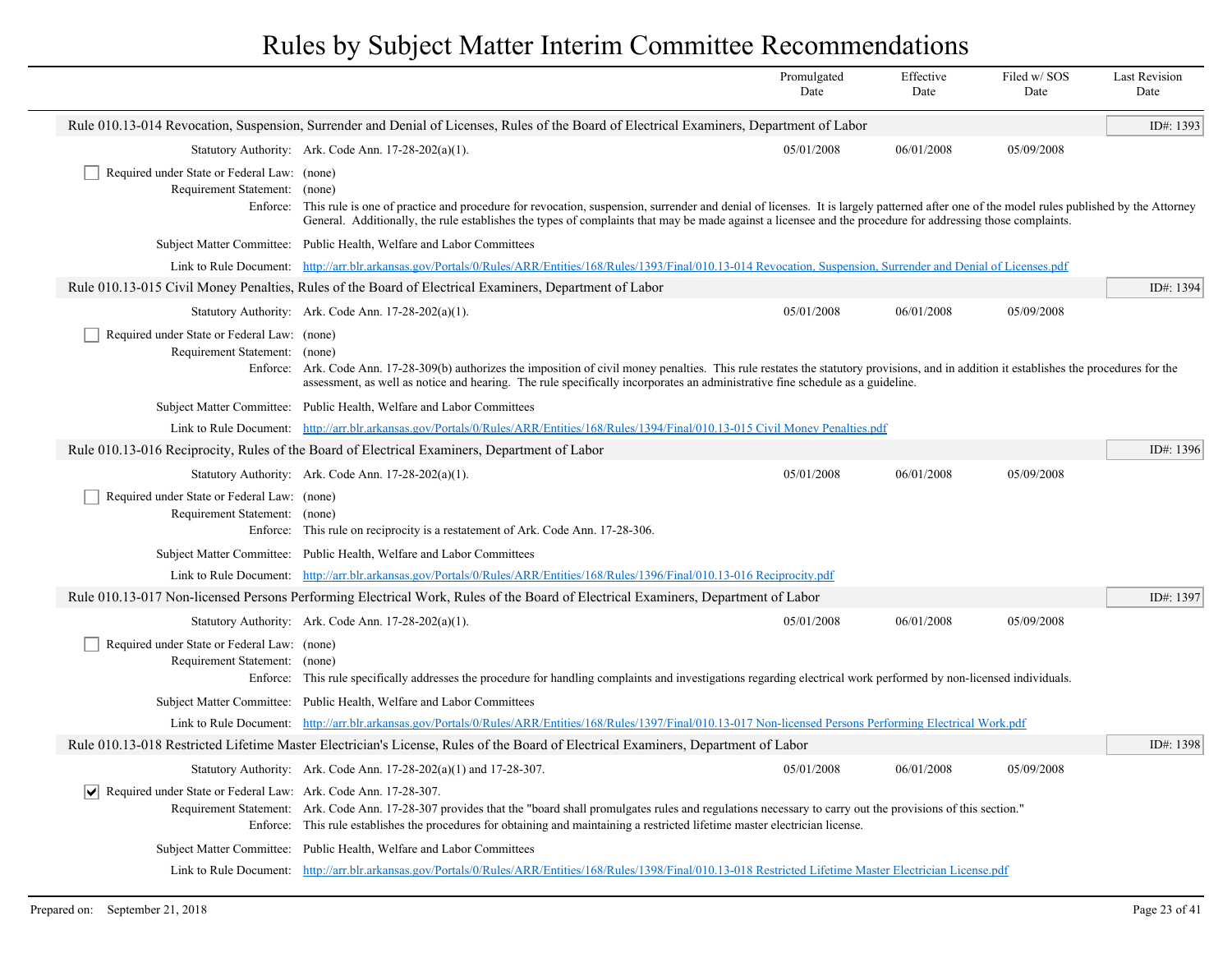|                                                                                          |                                                                                                                                                                                                                                                                                                                                                                                                                                                                                                                                                                                                                                                  | Promulgated<br>Date | Effective<br>Date | Filed w/SOS<br>Date | <b>Last Revision</b><br>Date |
|------------------------------------------------------------------------------------------|--------------------------------------------------------------------------------------------------------------------------------------------------------------------------------------------------------------------------------------------------------------------------------------------------------------------------------------------------------------------------------------------------------------------------------------------------------------------------------------------------------------------------------------------------------------------------------------------------------------------------------------------------|---------------------|-------------------|---------------------|------------------------------|
|                                                                                          | Rule 010.13-019 Continuing Education, Rules of the Board of Electrical Examiners, Department of Labor                                                                                                                                                                                                                                                                                                                                                                                                                                                                                                                                            |                     |                   |                     | ID#: 1399                    |
|                                                                                          | Statutory Authority: Ark. Code Ann. $17-28-202(a)(1)$ and $17-28-311$ .                                                                                                                                                                                                                                                                                                                                                                                                                                                                                                                                                                          | 05/01/2008          | 06/01/2008        | 05/09/2008          | 09/01/2008                   |
| $ \mathbf{v} $ Required under State or Federal Law: Ark. Code Ann. 17-28-311(c).         | Requirement Statement: Ark. Code Ann. 17-28-311(c) provides that the board "shall promulgate rules to set standards for continuing education for licensees under this section."<br>Enforce: Ark. Code Ann. 17-28-311(c) provides that the board "shall promulgate rules to set standards for continuing education for licensees under this section."This rule establishes<br>procedures for obtaining approval of continuing education hours. This rule is scheduled for amendment to conform to Act 381 of 2017.                                                                                                                                |                     |                   |                     |                              |
|                                                                                          | Subject Matter Committee: Public Health, Welfare and Labor Committees                                                                                                                                                                                                                                                                                                                                                                                                                                                                                                                                                                            |                     |                   |                     |                              |
|                                                                                          | Link to Rule Document: http://arr.blr.arkansas.gov/Portals/0/Rules/ARR/Entities/168/Rules/1399/Final/010.13-019 Continuing Education.pdf                                                                                                                                                                                                                                                                                                                                                                                                                                                                                                         |                     |                   |                     |                              |
|                                                                                          | Rule 010.13-020 Code Enforcement, Rules of the Board of Electrical Examiners, Department of Labor                                                                                                                                                                                                                                                                                                                                                                                                                                                                                                                                                |                     |                   |                     | ID#: $1400$                  |
|                                                                                          | Statutory Authority: Ark. Code Ann. 17-28-202(a)(1).                                                                                                                                                                                                                                                                                                                                                                                                                                                                                                                                                                                             | 05/01/2008          | 06/01/2008        | 05/09/2008          |                              |
| Required under State or Federal Law: (none)<br>Requirement Statement: (none)<br>Enforce: | This rule provides specifics on when a state electrical inspector may require electrical work to be exposed for inspection. It specifically provides that exposure would not be<br>required if the electrical work has been inspected by a city or county inspector. It also requires evidence of serious violations in the visible electrical work. The rule is necessary<br>for public safety reasons in the parts of the state where there is no local government inspection.                                                                                                                                                                 |                     |                   |                     |                              |
|                                                                                          | Subject Matter Committee: Public Health, Welfare and Labor Committees                                                                                                                                                                                                                                                                                                                                                                                                                                                                                                                                                                            |                     |                   |                     |                              |
|                                                                                          | Link to Rule Document: http://arr.blr.arkansas.gov/Portals/0/Rules/ARR/Entities/168/Rules/1400/Final/010.13-020 Code Enforcement.pdf                                                                                                                                                                                                                                                                                                                                                                                                                                                                                                             |                     |                   |                     |                              |
|                                                                                          | Rule 010.13-021 Electrical Inspectors, Rules of the Board of Electrical Examiners, Department of Labor                                                                                                                                                                                                                                                                                                                                                                                                                                                                                                                                           |                     |                   |                     | ID#: 1401                    |
|                                                                                          | Statutory Authority: Ark. Code Ann. 17-55-101(c)(2)(C)(ii); -105(b); -106 and 17-28-202(a)(1).                                                                                                                                                                                                                                                                                                                                                                                                                                                                                                                                                   | 11/19/2013          | 02/10/2014        | 01/08/2014          |                              |
|                                                                                          | $\blacktriangleright$ Required under State or Federal Law: Ark. Code Ann. 17-55-101(c)(2)(C)(ii) and -105(b).<br>Requirement Statement: The board "may promulgate rules necessary to implement this chapter." Ark. Code Ann. 17-55-106. However, the board is required to establish standards by rule for continuing<br>education and the fees to be charged by the Department of Labor for the continuing education classes it conducts or sponsors. Ark. Code Ann. $17-55-101(c)(2)(C)(ii)$ and $-105(b)$ .                                                                                                                                    |                     |                   |                     |                              |
|                                                                                          | Enforce: The board "may promulgate rules necessary to implement this chapter." Ark. Code Ann. 17-55-106. However, the board is required to establish standards by rule for continuing<br>education and the fees to be charged by the Department of Labor for the continuing education classes it conducts or sponsors. Ark. Code Ann. 17-55-101(c)(2)(C)(ii) and -105(b).<br>This rule establishes the procedures for the licensing of electrical inspectors, and covers such items as application and qualifications, renewal and continuing education. It also<br>establishes the fee of \$50 for an agency 8-hour continuing education class. |                     |                   |                     |                              |
|                                                                                          | Subject Matter Committee: Public Health, Welfare and Labor Committees                                                                                                                                                                                                                                                                                                                                                                                                                                                                                                                                                                            |                     |                   |                     |                              |
|                                                                                          | Link to Rule Document: http://arr.blr.arkansas.gov/Portals/0/Rules/ARR/Entities/168/Rules/1401/Final/010.13-021 Electrical Inspectors.pdf                                                                                                                                                                                                                                                                                                                                                                                                                                                                                                        |                     |                   |                     |                              |
|                                                                                          | Rule 010.13-022 Active Duty Service Members, Returning Military Veterans and Spouses, Rules of the Board of Electrical Examiners, Department of Labor                                                                                                                                                                                                                                                                                                                                                                                                                                                                                            |                     |                   |                     | ID#: 1402                    |
|                                                                                          | Statutory Authority: Ark. Code Ann. 17-1-106(g).                                                                                                                                                                                                                                                                                                                                                                                                                                                                                                                                                                                                 | 03/15/2016          | 04/21/2016        | 03/18/2016          |                              |
| Required under State or Federal Law: Ark. Code Ann. 17-1-106(g).<br>∣V∣                  | Requirement Statement: Ark. Code Ann. 17-1-106 deals with licensure, in general, for active duty service members, returning military veterans and spouses. At the time this rule was adopted, the statute<br>permitted state boards to adopt rules to carry out its provisions. It was made mandatory by Act 248 of 2017.<br>Enforce: This rule is necessary to comply with Ark. Code Ann. 17-1-106.                                                                                                                                                                                                                                             |                     |                   |                     |                              |
|                                                                                          | Subject Matter Committee: Public Health, Welfare and Labor Committees                                                                                                                                                                                                                                                                                                                                                                                                                                                                                                                                                                            |                     |                   |                     |                              |
|                                                                                          | Link to Rule Document: http://arr.blr.arkansas.gov/Portals/0/Rules/ARR/Entities/168/Rules/1402/Final/010.13-022 Active Duty Service Members, Returning Military Veterans, and Spouses.pdf                                                                                                                                                                                                                                                                                                                                                                                                                                                        |                     |                   |                     |                              |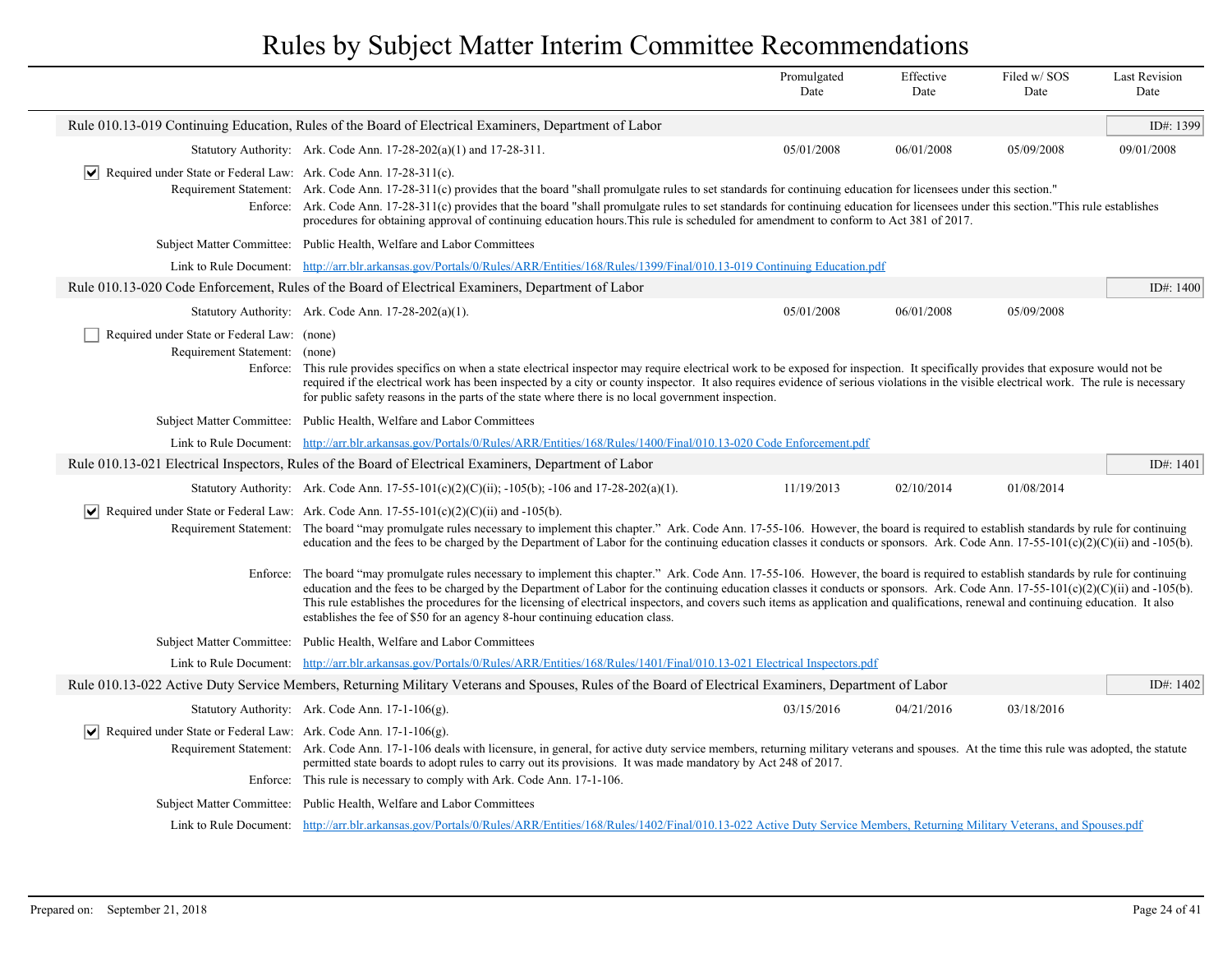|                                                                                          |                                                                                                                                                                                                                                                                                                                                               | Promulgated<br>Date | Effective<br>Date | Filed w/SOS<br>Date | <b>Last Revision</b><br>Date |
|------------------------------------------------------------------------------------------|-----------------------------------------------------------------------------------------------------------------------------------------------------------------------------------------------------------------------------------------------------------------------------------------------------------------------------------------------|---------------------|-------------------|---------------------|------------------------------|
|                                                                                          | Rule 010.13-023 Effective Date, Repealer and History, Rules of the Board of Electrical Examiners, Department of Labor                                                                                                                                                                                                                         |                     |                   |                     | ID#: 1403                    |
|                                                                                          | Statutory Authority: Ark. Code Ann. 17-28-202(a)(1) and 20-31-104.                                                                                                                                                                                                                                                                            | 05/01/2008          | 06/01/2008        | 05/09/2008          | 01/01/2018                   |
| Required under State or Federal Law: (none)<br>Requirement Statement: (none)<br>Enforce: | This rule is necessary not only for public information, but for the agency to maintain as a historical record of the rules, adoption, amendment, and effective dates.                                                                                                                                                                         |                     |                   |                     |                              |
|                                                                                          | Subject Matter Committee: Public Health, Welfare and Labor Committees                                                                                                                                                                                                                                                                         |                     |                   |                     |                              |
|                                                                                          | Link to Rule Document: http://arr.blr.arkansas.gov/Portals/0/Rules/ARR/Entities/168/Rules/1403/Final/010.13-023 Effective Date, Repealer and History.pdf                                                                                                                                                                                      |                     |                   |                     |                              |
|                                                                                          | Rule 010.14: 2.100 Child Labor, Definitions, Labor Standards Division, Department of Labor                                                                                                                                                                                                                                                    |                     |                   |                     | ID#: 1557                    |
|                                                                                          | Statutory Authority: Ark. Code Ann. 11-6-111(b)                                                                                                                                                                                                                                                                                               | 03/24/1992          | 04/14/1992        | 03/24/1992          |                              |
| Required under State or Federal Law: (none)<br>Requirement Statement: (none)             | Enforce: This rule contains definitions used in the rule and the statutes. There are no statutory definitions in the general statutes regarding child labor. Note: This rule is scheduled for<br>update to conform to Act 162 of 2015.                                                                                                        |                     |                   |                     |                              |
|                                                                                          | Subject Matter Committee: Public Health, Welfare and Labor Committees                                                                                                                                                                                                                                                                         |                     |                   |                     |                              |
|                                                                                          | Link to Rule Document: http://arr.blr.arkansas.gov/Portals/0/Rules/ARR/Entities/168/Rules/1557/Final/2.100 Definitions.pdf                                                                                                                                                                                                                    |                     |                   |                     |                              |
|                                                                                          | Rule 010.14: 2.101 Child Labor, Minimum Age Standards, Labor Standards Division, Department of Labor                                                                                                                                                                                                                                          |                     |                   |                     | ID#: 1558                    |
|                                                                                          | Statutory Authority: Ark. Code Ann. 11-6-111(b).                                                                                                                                                                                                                                                                                              | 03/24/1992          | 04/14/1992        | 03/24/1992          |                              |
| Required under State or Federal Law: (none)<br>Requirement Statement:<br>Enforce:        | (none)<br>This rule re-states the statutory minimum age standards for work in Arkansas. The statutes are not all in one location in the Arkansas Code.                                                                                                                                                                                        |                     |                   |                     |                              |
|                                                                                          | Subject Matter Committee: Public Health, Welfare and Labor Committees                                                                                                                                                                                                                                                                         |                     |                   |                     |                              |
|                                                                                          | Link to Rule Document: http://arr.blr.arkansas.gov/Portals/0/Rules/ARR/Entities/168/Rules/1558/Final/2.101 Minimum Age Standards.pdf                                                                                                                                                                                                          |                     |                   |                     |                              |
|                                                                                          | Rule 010.14: 2.200 Child Labor, Employment Certificates, Labor Standards Division, Department of Labor                                                                                                                                                                                                                                        |                     |                   |                     | ID#: $1560$                  |
|                                                                                          | Statutory Authority: Ark. Code Ann. 11-6-111(b).                                                                                                                                                                                                                                                                                              | 03/24/1992          | 04/14/1992        | 03/24/1992          |                              |
| Required under State or Federal Law: (none)<br>Requirement Statement: (none)             | Enforce: Arkansas Code Ann. 11-6-109 requires an employment certificate, commonly referred to as a work permit, issued by the agency in order to employ a child under sixteen (16) years<br>of age. This rule establishes general provisions regarding these employment certificates, such as when they are not required and what they cover. |                     |                   |                     |                              |
|                                                                                          | Subject Matter Committee: Public Health, Welfare and Labor Committees                                                                                                                                                                                                                                                                         |                     |                   |                     |                              |
|                                                                                          | Link to Rule Document: http://arr.blr.arkansas.gov/Portals/0/Rules/ARR/Entities/168/Rules/1560/Final/2.200 Employment Certificates, General.pdf                                                                                                                                                                                               |                     |                   |                     |                              |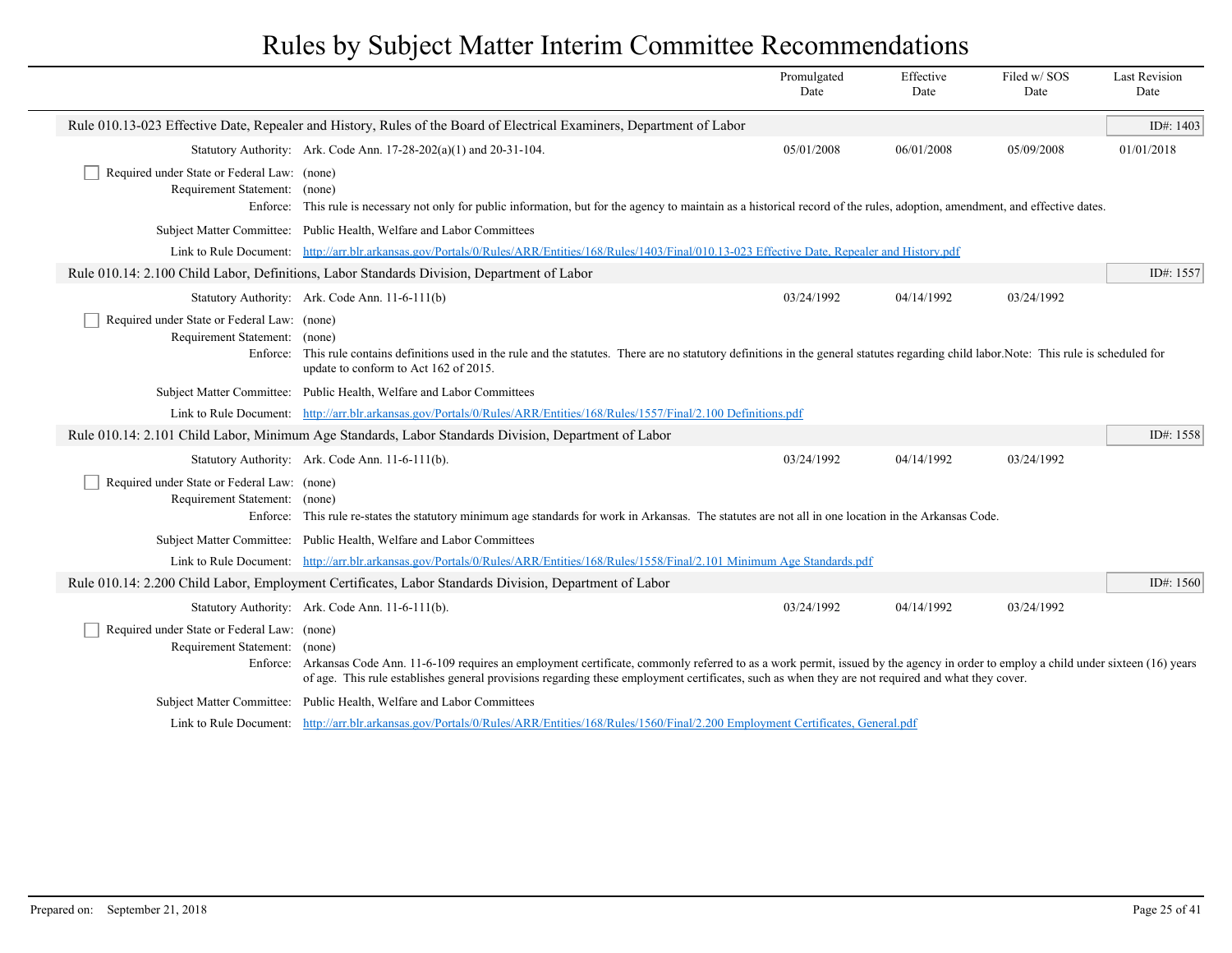|                                                                              |                                                                                                                                                                                                                                                                                                                                                                                                                                                                                                                                                                                                                 | Promulgated<br>Date | Effective<br>Date | Filed w/SOS<br>Date | <b>Last Revision</b><br>Date |
|------------------------------------------------------------------------------|-----------------------------------------------------------------------------------------------------------------------------------------------------------------------------------------------------------------------------------------------------------------------------------------------------------------------------------------------------------------------------------------------------------------------------------------------------------------------------------------------------------------------------------------------------------------------------------------------------------------|---------------------|-------------------|---------------------|------------------------------|
|                                                                              | Rule 010.14: 2.201 Child Labor, Application for Employment Certificates, Labor Standards Division, Department of Labor                                                                                                                                                                                                                                                                                                                                                                                                                                                                                          |                     |                   |                     | ID#: 1562                    |
|                                                                              | Statutory Authority: Ark. Code Ann. 11-6-111(b).                                                                                                                                                                                                                                                                                                                                                                                                                                                                                                                                                                | 03/24/1992          | 04/14/1992        | 03/24/1992          |                              |
| Required under State or Federal Law: (none)<br>Requirement Statement: (none) | Enforce: Arkansas Code Ann. 11-6-109 requires an employment certificate, commonly referred to as a work permit, issued by the agency in order to employ a child under sixteen (16) years<br>of age. This rule establishes the application procedures and the information required to obtain a certificate.                                                                                                                                                                                                                                                                                                      |                     |                   |                     |                              |
|                                                                              | Subject Matter Committee: Public Health, Welfare and Labor Committees                                                                                                                                                                                                                                                                                                                                                                                                                                                                                                                                           |                     |                   |                     |                              |
|                                                                              | Link to Rule Document: http://arr.blr.arkansas.gov/Portals/0/Rules/ARR/Entities/168/Rules/1562/Final/2.201 Employment Certificates, Application for Employment Certificate.pdf                                                                                                                                                                                                                                                                                                                                                                                                                                  |                     |                   |                     |                              |
|                                                                              | Rule 010.14: 2.202 Child Labor, Review, Issuance and Maintenance of Certificates, Labor Standards Division, Department of Labor                                                                                                                                                                                                                                                                                                                                                                                                                                                                                 |                     |                   |                     | ID#: 1563                    |
|                                                                              | Statutory Authority: Ark. Code Ann. 11-6-111(b).                                                                                                                                                                                                                                                                                                                                                                                                                                                                                                                                                                | 03/24/1992          | 04/14/1992        | 03/24/1992          |                              |
| Required under State or Federal Law: (none)<br>Requirement Statement:        | (none)<br>Enforce: Arkansas Code Ann. 11-6-109 requires an employment certificate, commonly referred to as a work permit, issued by the agency in order to employ a child under sixteen (16) years<br>of age. This rule establishes the procedures for review, issuance or denial of a certificate, as well as the procedures for contesting a denial.                                                                                                                                                                                                                                                          |                     |                   |                     |                              |
|                                                                              | Subject Matter Committee: Public Health, Welfare and Labor Committees                                                                                                                                                                                                                                                                                                                                                                                                                                                                                                                                           |                     |                   |                     |                              |
|                                                                              | Link to Rule Document: http://arr.blr.arkansas.gov/Portals/0/Rules/ARR/Entities/168/Rules/1563/Final/2.202 Employment Certificates, Review, Issuance and Maintenance of Certificates.pdf                                                                                                                                                                                                                                                                                                                                                                                                                        |                     |                   |                     |                              |
|                                                                              | Rule 010.14: 2.203 Child Labor, Employment Certificates Revocation, Labor Standards Division, Department of Labor                                                                                                                                                                                                                                                                                                                                                                                                                                                                                               |                     |                   |                     | ID#: 1572                    |
|                                                                              | Statutory Authority: Ark. Code Ann. 11-6-111(b).                                                                                                                                                                                                                                                                                                                                                                                                                                                                                                                                                                | 03/24/1992          | 04/14/1992        | 03/24/1992          |                              |
| Required under State or Federal Law: (none)<br>Requirement Statement: (none) | Enforce: Arkansas Code Ann. 11-6-109 requires an employment certificate, commonly referred to as a work permit, issued by the agency in order to employ a child under sixteen (16) years<br>of age. This rule establishes the procedures for revocation of an employment certificate.                                                                                                                                                                                                                                                                                                                           |                     |                   |                     |                              |
|                                                                              | Subject Matter Committee: Public Health, Welfare and Labor Committees                                                                                                                                                                                                                                                                                                                                                                                                                                                                                                                                           |                     |                   |                     |                              |
|                                                                              | Link to Rule Document: http://arr.blr.arkansas.gov/Portals/0/Rules/ARR/Entities/168/Rules/1572/Final/2.203 Employment Certificates, Revocation.pdf                                                                                                                                                                                                                                                                                                                                                                                                                                                              |                     |                   |                     |                              |
|                                                                              | Rule 010.14: 2.300 Child Labor, Hazardous Occupations, Labor Standards Division, Department of Labor                                                                                                                                                                                                                                                                                                                                                                                                                                                                                                            |                     |                   |                     | ID#: 1574                    |
|                                                                              | Statutory Authority: Ark. Code Ann. 11-6-107(b) and 11-6-111(b).                                                                                                                                                                                                                                                                                                                                                                                                                                                                                                                                                | 03/24/1992          | 04/14/1992        | 03/24/1992          | 07/28/1995                   |
| Required under State or Federal Law: (none)<br>Requirement Statement: (none) | Enforce: Ark. Code Ann. 11-6-107(a) provides a statutory list of prohibited occupations for children under sixteen (16) due to the hazardous nature of the work. Subsection (b) authorizes<br>the agency to establish additional prohibited hazardous occupations. Subsection (a) of this rule, repeats the statutory prohibitions and subsection (b) establishes additional<br>hazardous occupations by rule. The additional hazardous occupations for children under sixteen (16) conform to federal child labor rules and include such things as logging, meat-<br>packing, handling explosives, and mining. |                     |                   |                     |                              |
|                                                                              | Subject Matter Committee: Public Health, Welfare and Labor Committees                                                                                                                                                                                                                                                                                                                                                                                                                                                                                                                                           |                     |                   |                     |                              |
|                                                                              | Link to Rule Document: http://arr.blr.arkansas.gov/Portals/0/Rules/ARR/Entities/168/Rules/1574/Final/2.300 Occupations.pdf                                                                                                                                                                                                                                                                                                                                                                                                                                                                                      |                     |                   |                     |                              |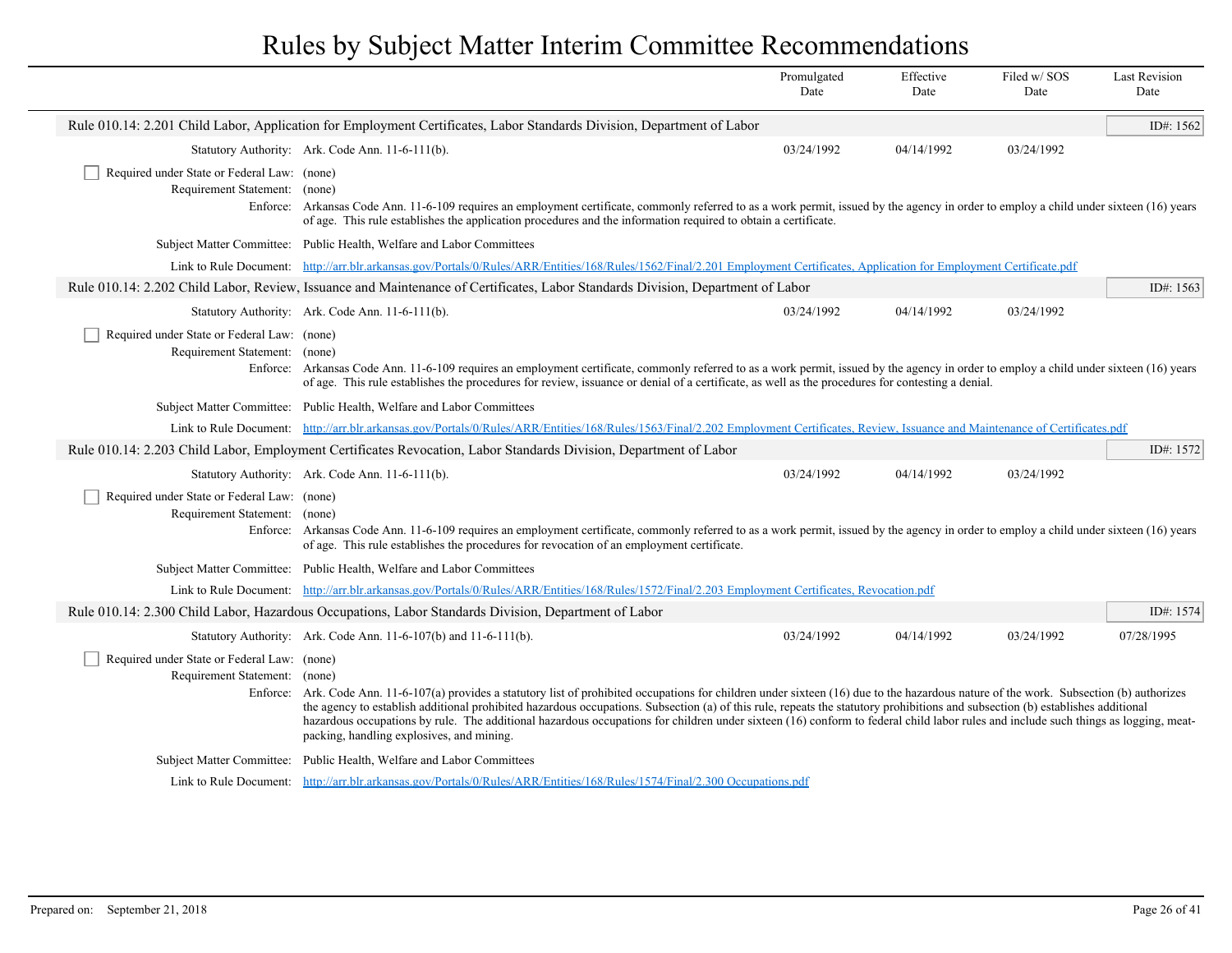|                                                                              |                                                                                                                                                                                                                                                                                                                                                                                                                                                                                                                                                                                                                                                                            | Promulgated<br>Date | Effective<br>Date | Filed w/SOS<br>Date | <b>Last Revision</b><br>Date |
|------------------------------------------------------------------------------|----------------------------------------------------------------------------------------------------------------------------------------------------------------------------------------------------------------------------------------------------------------------------------------------------------------------------------------------------------------------------------------------------------------------------------------------------------------------------------------------------------------------------------------------------------------------------------------------------------------------------------------------------------------------------|---------------------|-------------------|---------------------|------------------------------|
|                                                                              | Rule 010.14: 2.301 Child Labor, Occupations in Retail, Food Service and Gasoline Service Establishments, Labor Standards Division, Department of Labor                                                                                                                                                                                                                                                                                                                                                                                                                                                                                                                     |                     |                   |                     | ID#: 1575                    |
|                                                                              | Statutory Authority: Ark. Code Ann. 11-6-107(b) and 11-6-111(b).                                                                                                                                                                                                                                                                                                                                                                                                                                                                                                                                                                                                           | 03/24/1992          | 04/14/1992        | 03/24/1992          |                              |
| Required under State or Federal Law: (none)<br>Requirement Statement: (none) | Enforce: Ark. Code Ann. 11-6-107(b) authorizes the agency to establish prohibited hazardous occupations for children under sixteen (16). This rule deals with occupations in retail, food<br>service, and gasoline service establishments. Subsection (a) provides a list of allowed occupations or work for employer guidance. Subsection (b) provides a list of prohibited<br>work. The rule does not apply to children employed by a parent or guardian in an occupation owned or controlled by the parent or guardian. The rule is consistent with federal<br>child labor rules.                                                                                       |                     |                   |                     |                              |
|                                                                              | Subject Matter Committee: Public Health, Welfare and Labor Committees                                                                                                                                                                                                                                                                                                                                                                                                                                                                                                                                                                                                      |                     |                   |                     |                              |
|                                                                              | Link to Rule Document: http://arr.blr.arkansas.gov/Portals/0/Rules/ARR/Entities/168/Rules/1575/Final/2.301 Occupations in Retail, Food Service, and Gasoline Service Establishments.pdf                                                                                                                                                                                                                                                                                                                                                                                                                                                                                    |                     |                   |                     |                              |
|                                                                              | Rule 010.14: 2.302 Child Labor, Occupations in Agriculture, Labor Standards Division, Department of Labor                                                                                                                                                                                                                                                                                                                                                                                                                                                                                                                                                                  |                     |                   |                     | ID#: 1576                    |
|                                                                              | Statutory Authority: Ark. Code Ann. 11-6-107(b) and 11-6-111(b).                                                                                                                                                                                                                                                                                                                                                                                                                                                                                                                                                                                                           | 03/24/1992          | 04/14/1992        | 03/24/1992          |                              |
| Required under State or Federal Law: (none)<br>Requirement Statement:        | (none)<br>Enforce: Ark. Code Ann. 11-6-107(b) authorizes the agency to establish prohibited hazardous occupations for children under sixteen (16). This rule deals with prohibited and permissible<br>agricultural work and conforms to federal child labor rules. The rule does not apply to children employed by a parent or guardian in an occupation owned or controlled by the<br>parent or guardian or to children employed in a vocational educational program. Notwithstanding any prohibition, a 14 or 15 year old can operate certain farm machinery if he/she<br>has received training as specified in rule, such as through the Cooperative Extension Service. |                     |                   |                     |                              |
|                                                                              | Subject Matter Committee: Public Health, Welfare and Labor Committees                                                                                                                                                                                                                                                                                                                                                                                                                                                                                                                                                                                                      |                     |                   |                     |                              |
|                                                                              | Link to Rule Document: http://arr.blr.arkansas.gov/Portals/0/Rules/ARR/Entities/168/Rules/1576/Final/2.302 Occupations in Agriculture.pdf                                                                                                                                                                                                                                                                                                                                                                                                                                                                                                                                  |                     |                   |                     |                              |
|                                                                              | Rule 010.14: 2.303 Child Labor, Work Experience and Career Exploration Programs, Labor Standards Division, Department of Labor                                                                                                                                                                                                                                                                                                                                                                                                                                                                                                                                             |                     |                   |                     | ID#: 1577                    |
|                                                                              | Statutory Authority: Ark. Code Ann. 11-6-107(b) and 11-6-111(b).                                                                                                                                                                                                                                                                                                                                                                                                                                                                                                                                                                                                           | 03/24/1992          | 04/14/1992        | 03/24/1992          |                              |
| Required under State or Federal Law: (none)<br>Requirement Statement:        | (none)<br>Enforce: Ark. Code Ann. 11-6-107(b) authorizes the agency to establish prohibited hazardous occupations for children under sixteen (16). This rule creates an exception to the hazardous<br>occupation rules of the agency for certain work experience and career exploration programs.                                                                                                                                                                                                                                                                                                                                                                          |                     |                   |                     |                              |
|                                                                              | Subject Matter Committee: Public Health, Welfare and Labor Committees                                                                                                                                                                                                                                                                                                                                                                                                                                                                                                                                                                                                      |                     |                   |                     |                              |
|                                                                              | Link to Rule Document: http://arr.blr.arkansas.gov/Portals/0/Rules/ARR/Entities/168/Rules/1577/Final/2.303 Work Experience and Career Exploration Programs.pdf                                                                                                                                                                                                                                                                                                                                                                                                                                                                                                             |                     |                   |                     |                              |
|                                                                              | Rule 010.14: 2.304 Child Labor, Hazardous Occupations, Administrative Responsibility                                                                                                                                                                                                                                                                                                                                                                                                                                                                                                                                                                                       |                     |                   |                     | ID#: 10336                   |
|                                                                              | Statutory Authority: Ark. Code Ann. 11-6-107(b) and 11-6-111(b).                                                                                                                                                                                                                                                                                                                                                                                                                                                                                                                                                                                                           | 03/24/1992          | 04/14/1992        | 03/24/1992          |                              |
| Required under State or Federal Law: (none)<br>Requirement Statement: (none) | Enforce: Ark. Code Ann. 11-6-107(b) authorizes the agency to establish prohibited hazardous occupations for children under sixteen (16). This rule establishes procedures or practices to<br>issue such rules and how a person may initiate a request to amend or revoke a hazardous occupation determination.                                                                                                                                                                                                                                                                                                                                                             |                     |                   |                     |                              |
|                                                                              | Subject Matter Committee: Public Health, Welfare and Labor Committees                                                                                                                                                                                                                                                                                                                                                                                                                                                                                                                                                                                                      |                     |                   |                     |                              |
|                                                                              | Link to Rule Document: http://arr.blr.arkansas.gov/Portals/0/Rules/ARR/Entities/168/Rules/10336/Final/2.304 Administrative Responsibility.pdf                                                                                                                                                                                                                                                                                                                                                                                                                                                                                                                              |                     |                   |                     |                              |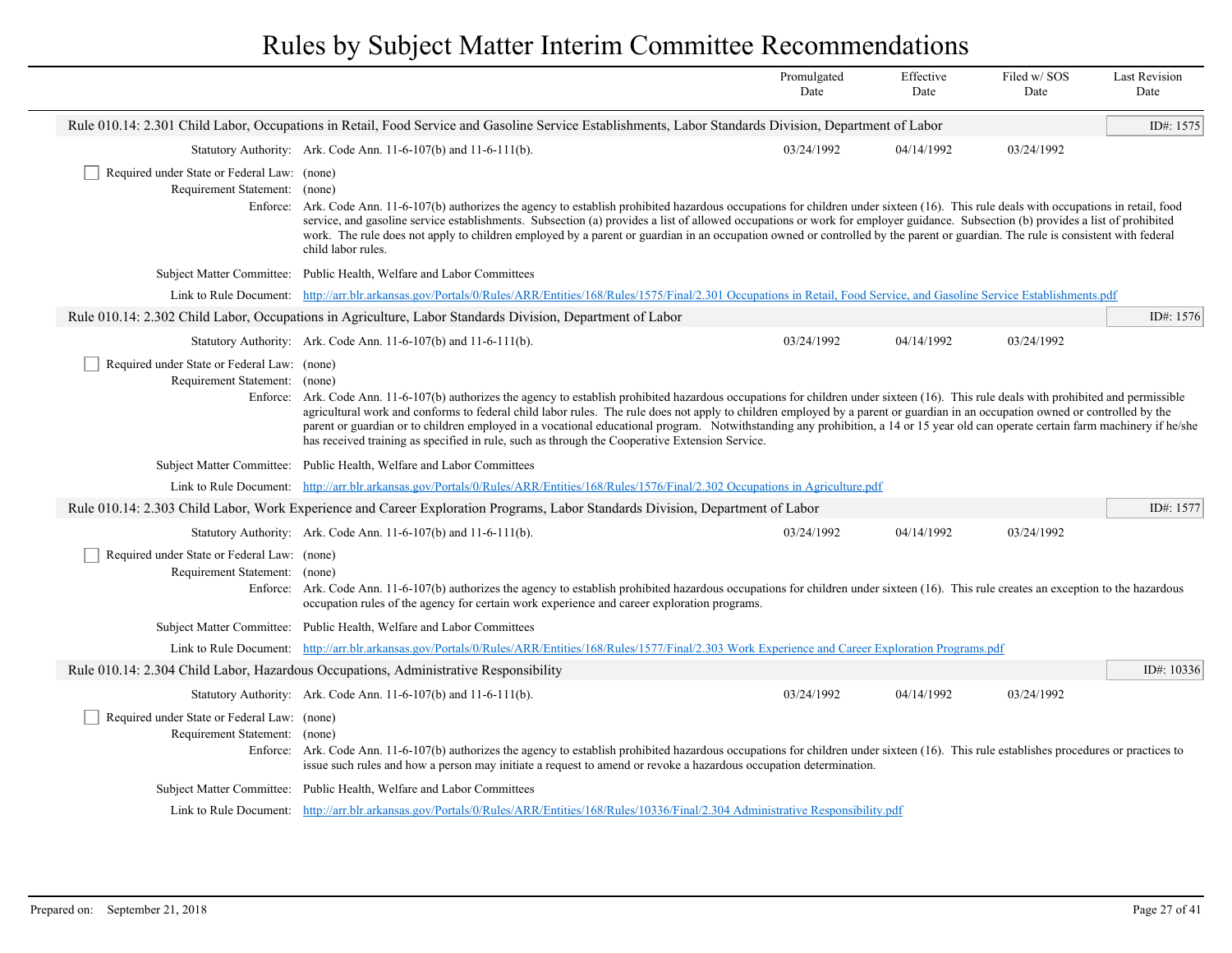|                                                                                          |                                                                                                                                                                                                                                                                                                                                                                                                                               | Promulgated<br>Date | Effective<br>Date | Filed w/SOS<br>Date | <b>Last Revision</b><br>Date |
|------------------------------------------------------------------------------------------|-------------------------------------------------------------------------------------------------------------------------------------------------------------------------------------------------------------------------------------------------------------------------------------------------------------------------------------------------------------------------------------------------------------------------------|---------------------|-------------------|---------------------|------------------------------|
|                                                                                          | Rule 010.14: 2.400 Child Labor, Entertainment Industry, Definitions, Labor Standards Division, Department of Labor                                                                                                                                                                                                                                                                                                            |                     |                   |                     | ID#: 1578                    |
|                                                                                          | Statutory Authority: Ark. Code Ann. 11-12-105                                                                                                                                                                                                                                                                                                                                                                                 | 05/13/1987          | 06/03/1987        | 05/14/1987          | 04/14/1992                   |
| Required under State or Federal Law: (none)<br>Requirement Statement: (none)             | Enforce: Ark. Code Ann. 11-12-101 through -105 are the provisions governing the employment of children under the age of sixteen (16) in the entertainment industry. 11-12-105 authorizes<br>the adoption of administrative rules for administration and enforcement. Rules 010.14:2.400 through 2.405 are the rules adopted for this purpose. This rule establishes definitions<br>used in the statutes and applicable rules. |                     |                   |                     |                              |
|                                                                                          | Subject Matter Committee: Public Health, Welfare and Labor Committees                                                                                                                                                                                                                                                                                                                                                         |                     |                   |                     |                              |
|                                                                                          | Link to Rule Document: http://arr.blr.arkansas.gov/Portals/0/Rules/ARR/Entities/168/Rules/1578/Final/2.400 Definitions.pdf                                                                                                                                                                                                                                                                                                    |                     |                   |                     |                              |
|                                                                                          | Rule 010.14: 2.401 Child Labor, Entertainment Industry, Work Permit, Labor Standards Division, Department of Labor                                                                                                                                                                                                                                                                                                            |                     |                   |                     | ID#: 1579                    |
|                                                                                          | Statutory Authority: Ark. Code Ann. 11-12-105.                                                                                                                                                                                                                                                                                                                                                                                | 05/13/1987          | 06/03/1987        | 05/14/1987          | 04/14/1992                   |
| Required under State or Federal Law: (none)<br>Requirement Statement: (none)             | Enforce: An entertainment work permit issued by the agency is required by Ark. Code Ann. 11-12-104(b)(6). This rule establishes the application process and the information required to be<br>submitted. It also addresses the reasons for denial, suspension, or revocation of a permit.                                                                                                                                     |                     |                   |                     |                              |
|                                                                                          | Subject Matter Committee: Public Health, Welfare and Labor Committees                                                                                                                                                                                                                                                                                                                                                         |                     |                   |                     |                              |
|                                                                                          | Link to Rule Document: http://arr.blr.arkansas.gov/Portals/0/Rules/ARR/Entities/168/Rules/1579/Final/2.401 Entertainment Work Permit.pdf                                                                                                                                                                                                                                                                                      |                     |                   |                     |                              |
|                                                                                          | Rule 010.14: 2.402 Child Labor, Entertainment Industry, Hours and Rest Time, Labor Standards Division, Department of Labor                                                                                                                                                                                                                                                                                                    |                     |                   |                     | ID#: 1580                    |
|                                                                                          | Statutory Authority: Ark. Code Ann. 11-12-105.                                                                                                                                                                                                                                                                                                                                                                                | 05/13/1987          | 06/03/1987        | 05/14/1987          | 04/14/1992                   |
| Required under State or Federal Law: (none)<br>Requirement Statement: (none)<br>Enforce: | This rule addresses hours and rest times for children based on age, from infancy through fifteen (15) years of age. Note: This rule is scheduled for update to provide for less<br>restrictive hours.                                                                                                                                                                                                                         |                     |                   |                     |                              |
|                                                                                          | Subject Matter Committee: Public Health, Welfare and Labor Committees                                                                                                                                                                                                                                                                                                                                                         |                     |                   |                     |                              |
|                                                                                          | Link to Rule Document: http://arr.blr.arkansas.gov/Portals/0/Rules/ARR/Entities/168/Rules/1580/Final/2.402 Hours and Rest Time.pdf                                                                                                                                                                                                                                                                                            |                     |                   |                     |                              |
|                                                                                          | Rule 010.14: 2.403 Child Labor, Entertainment Industry, Insurance, Labor Standards Division, Department of Labor                                                                                                                                                                                                                                                                                                              |                     |                   |                     | ID#: 1581                    |
|                                                                                          | Statutory Authority: Ark. Code Ann. 11-12-105                                                                                                                                                                                                                                                                                                                                                                                 | 05/13/1987          | 06/03/1987        | 05/14/1987          | 04/14/1992                   |
| Required under State or Federal Law: (none)<br>Requirement Statement: (none)<br>Enforce: | This rule provides an insurance requirement in the event workers' compensation coverage is not required or provided.                                                                                                                                                                                                                                                                                                          |                     |                   |                     |                              |
|                                                                                          | Subject Matter Committee: Public Health, Welfare and Labor Committees                                                                                                                                                                                                                                                                                                                                                         |                     |                   |                     |                              |
|                                                                                          | Link to Rule Document: http://arr.blr.arkansas.gov/Portals/0/Rules/ARR/Entities/168/Rules/1581/Final/2.403 Insurance.pdf                                                                                                                                                                                                                                                                                                      |                     |                   |                     |                              |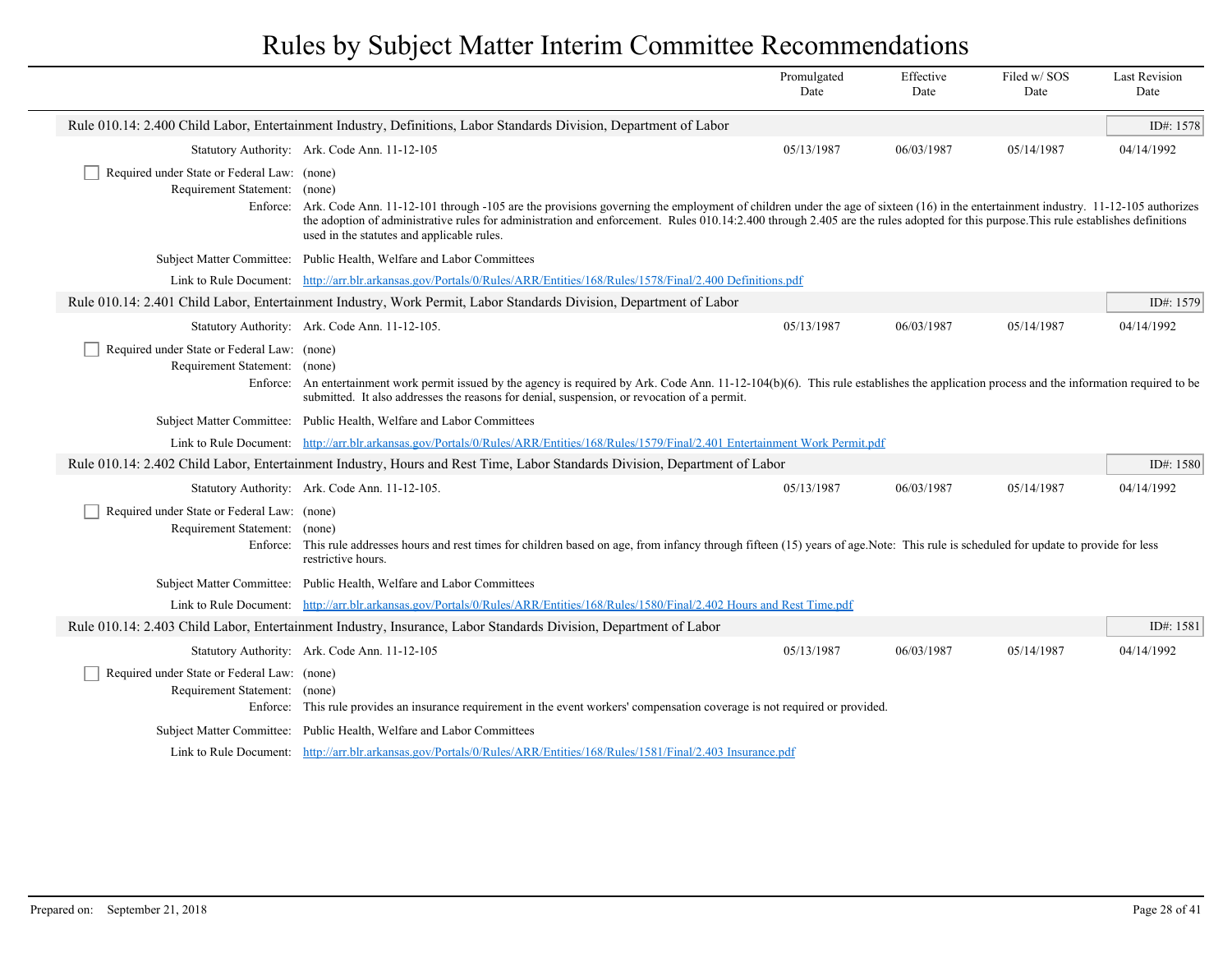|                                                                                          |                                                                                                                                                                                                                                                                                                                                                                                                                                                                                                                                                                                                                                                                                                                                                                                                   | Promulgated<br>Date | Effective<br>Date | Filed w/SOS<br>Date | <b>Last Revision</b><br>Date |  |
|------------------------------------------------------------------------------------------|---------------------------------------------------------------------------------------------------------------------------------------------------------------------------------------------------------------------------------------------------------------------------------------------------------------------------------------------------------------------------------------------------------------------------------------------------------------------------------------------------------------------------------------------------------------------------------------------------------------------------------------------------------------------------------------------------------------------------------------------------------------------------------------------------|---------------------|-------------------|---------------------|------------------------------|--|
|                                                                                          | Rule 010.14: 2.404 Child Labor, Entertainment Industry, Safety and Supervision, Labor Standards Division, Department of Labor                                                                                                                                                                                                                                                                                                                                                                                                                                                                                                                                                                                                                                                                     |                     |                   |                     | ID#: 1582                    |  |
|                                                                                          | Statutory Authority: Ark. Code Ann. 11-12-105                                                                                                                                                                                                                                                                                                                                                                                                                                                                                                                                                                                                                                                                                                                                                     | 05/13/1987          | 06/03/1987        | 05/14/1987          | 04/14/1992                   |  |
| Required under State or Federal Law: (none)<br>Requirement Statement: (none)             | Enforce: This rule establishes safety and supervision requirements for when a child entertainer is at the worksite. It deals with suitable areas for rest or play. It also requires prior written<br>consent of the parent or guardian for any unusual physical, athletic or acrobatic activity, stunts, special effects or other potentially hazardous activity.                                                                                                                                                                                                                                                                                                                                                                                                                                 |                     |                   |                     |                              |  |
|                                                                                          | Subject Matter Committee: Public Health, Welfare and Labor Committees                                                                                                                                                                                                                                                                                                                                                                                                                                                                                                                                                                                                                                                                                                                             |                     |                   |                     |                              |  |
|                                                                                          | Link to Rule Document: http://arr.blr.arkansas.gov/Portals/0/Rules/ARR/Entities/168/Rules/1582/Final/2.404 Safety and Supervision.pdf                                                                                                                                                                                                                                                                                                                                                                                                                                                                                                                                                                                                                                                             |                     |                   |                     |                              |  |
|                                                                                          | Rule 010.14: 2.405 Child Labor, Entertainment Industry, Schooling, Labor Standards Division, Department of Labor                                                                                                                                                                                                                                                                                                                                                                                                                                                                                                                                                                                                                                                                                  |                     |                   |                     | ID#: 1583                    |  |
|                                                                                          | Statutory Authority: Ark. Code Ann. 11-12-105                                                                                                                                                                                                                                                                                                                                                                                                                                                                                                                                                                                                                                                                                                                                                     | 05/13/1987          | 06/03/1987        | 05/14/1987          | 04/14/1992                   |  |
| Required under State or Federal Law: (none)<br>Requirement Statement: (none)             | Enforce: This rule provides simply that an Entertainment Work Permit does not authorize a child to be absent from school in violation of the requirements of state law or rules or policies of<br>the State Board of Education, the Department of Education, or a local school board.                                                                                                                                                                                                                                                                                                                                                                                                                                                                                                             |                     |                   |                     |                              |  |
|                                                                                          | Subject Matter Committee: Public Health, Welfare and Labor Committees                                                                                                                                                                                                                                                                                                                                                                                                                                                                                                                                                                                                                                                                                                                             |                     |                   |                     |                              |  |
|                                                                                          | Link to Rule Document: http://arr.blr.arkansas.gov/Portals/0/Rules/ARR/Entities/168/Rules/1583/Final/2.405 Schooling.pdf                                                                                                                                                                                                                                                                                                                                                                                                                                                                                                                                                                                                                                                                          |                     |                   |                     |                              |  |
|                                                                                          | Rule 010.14: 2.500 Child Labor, Hours of Employment Children Under Sixteen (16), Labor Standards Division, Department of Labor                                                                                                                                                                                                                                                                                                                                                                                                                                                                                                                                                                                                                                                                    |                     |                   |                     | ID#: 1584                    |  |
|                                                                                          | Statutory Authority: Ark. Code Ann. 11-6-107(b) and 11-6-111(b).                                                                                                                                                                                                                                                                                                                                                                                                                                                                                                                                                                                                                                                                                                                                  | 03/24/1992          | 04/14/1992        | 03/24/1992          |                              |  |
| Required under State or Federal Law: (none)<br>Requirement Statement: (none)             | Enforce: This rule is a restatement of the statutory provisions dealing with the hours for employment for children under sixteen (16) outside the entertainment industry. See Ark. Code Ann.<br>$11-6-108$ .                                                                                                                                                                                                                                                                                                                                                                                                                                                                                                                                                                                      |                     |                   |                     |                              |  |
|                                                                                          | Subject Matter Committee: Public Health, Welfare and Labor Committees                                                                                                                                                                                                                                                                                                                                                                                                                                                                                                                                                                                                                                                                                                                             |                     |                   |                     |                              |  |
|                                                                                          | Link to Rule Document: http://arr.blr.arkansas.gov/Portals/0/Rules/ARR/Entities/168/Rules/1584/Final/2.500 Children Under Sixteen (16).pdf                                                                                                                                                                                                                                                                                                                                                                                                                                                                                                                                                                                                                                                        |                     |                   |                     |                              |  |
|                                                                                          | Rule 010.14: 2.501 Child Labor, Hours of Employment Children Under Eighteen (18), Labor Standards Division, Department of Labor                                                                                                                                                                                                                                                                                                                                                                                                                                                                                                                                                                                                                                                                   |                     |                   |                     | ID#: 1585                    |  |
|                                                                                          | Statutory Authority: Ark. Code Ann. 11-6-107(b) and 11-6-111(b).                                                                                                                                                                                                                                                                                                                                                                                                                                                                                                                                                                                                                                                                                                                                  | 03/24/1992          | 04/14/1992        | 03/24/1992          | 12/01/2005                   |  |
| Required under State or Federal Law: (none)<br>Requirement Statement: (none)<br>Enforce: | This rule deals with hour restrictions for children under the age of eighteen (18). It did track the statutory provisions, but there has been a change by Act 162 of 2015. There are no<br>longer hour restrictions for seventeen (17) year olds. The agency has a revision scheduled.Additionally, Ark. Code Ann. 11-6-110(5) provides that the late night and early morning<br>restrictions shall not apply to sixteen (16) year olds "on nights preceding non-school days in occupations determined by rule of the Department of Labor to be sufficiently safe for<br>their employment." As a result, this rule allows the employment of 16-year olds between the hours of midnight and 6:00 a.m. on nights preceding non-school days, except in<br>certain specifically hazardous situations. |                     |                   |                     |                              |  |
|                                                                                          |                                                                                                                                                                                                                                                                                                                                                                                                                                                                                                                                                                                                                                                                                                                                                                                                   |                     |                   |                     |                              |  |
|                                                                                          | Subject Matter Committee: Public Health, Welfare and Labor Committees                                                                                                                                                                                                                                                                                                                                                                                                                                                                                                                                                                                                                                                                                                                             |                     |                   |                     |                              |  |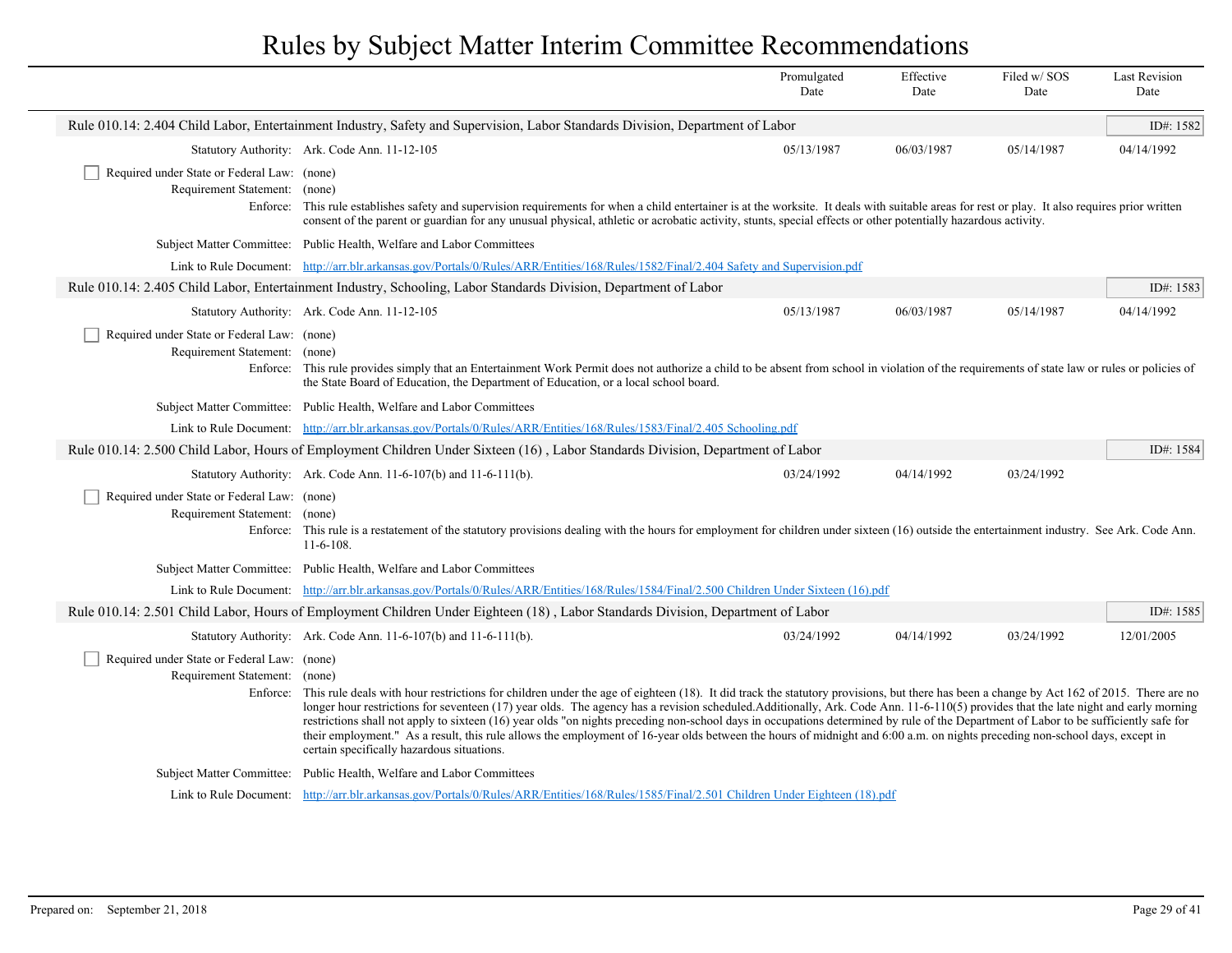|                                                                                          |                                                                                                                                                                                                                                                                                                                                                                                                                                                             | Promulgated<br>Date | Effective<br>Date | Filed w/SOS<br>Date | <b>Last Revision</b><br>Date |
|------------------------------------------------------------------------------------------|-------------------------------------------------------------------------------------------------------------------------------------------------------------------------------------------------------------------------------------------------------------------------------------------------------------------------------------------------------------------------------------------------------------------------------------------------------------|---------------------|-------------------|---------------------|------------------------------|
|                                                                                          | Rule 010.14: 2.600 Child Labor, Records to be Maintained, Labor Standards Division, Department of Labor                                                                                                                                                                                                                                                                                                                                                     |                     |                   |                     | ID#: 1586                    |
|                                                                                          | Statutory Authority: Ark. Code Ann. 11-6-111(b) and 11-12-105.                                                                                                                                                                                                                                                                                                                                                                                              | 03/24/1992          | 04/14/1992        | 03/24/1992          |                              |
| Required under State or Federal Law: (none)<br>Requirement Statement: (none)<br>Enforce: | This rule establishes the record-keeping requirements for employers of children. Note: The rule refers to children under eighteen (18) years of age, but the agency has a scheduled<br>amendment to conform to Act 162 of 2015, so it will reference children under seventeen (17).                                                                                                                                                                         |                     |                   |                     |                              |
|                                                                                          | Subject Matter Committee: Public Health, Welfare and Labor Committees                                                                                                                                                                                                                                                                                                                                                                                       |                     |                   |                     |                              |
| Link to Rule Document:                                                                   | http://arr.blr.arkansas.gov/Portals/0/Rules/ARR/Entities/168/Rules/1586/Final/2.600 Records To Be Maintained.pdf                                                                                                                                                                                                                                                                                                                                            |                     |                   |                     |                              |
|                                                                                          | Rule 010.14: 2.601 Child Labor, Record Accessibility, Labor Standards Division, Department of Labor                                                                                                                                                                                                                                                                                                                                                         |                     |                   |                     | ID#: 1587                    |
|                                                                                          | Statutory Authority: Ark. Code Ann. 11-6-111(b) and 11-12-105.                                                                                                                                                                                                                                                                                                                                                                                              | 03/24/1992          | 04/14/1992        | 03/24/1992          |                              |
| Required under State or Federal Law: (none)<br>Requirement Statement: (none)             | Enforce: This rule provides for record accessibility by the agency during normal business hours at the place of employment. The agency's general right of access to the workplace to enforce<br>or investigate compliance with child labor laws is Ark. Code Ann. 11-6-111(a).                                                                                                                                                                              |                     |                   |                     |                              |
|                                                                                          | Subject Matter Committee: Public Health, Welfare and Labor Committees                                                                                                                                                                                                                                                                                                                                                                                       |                     |                   |                     |                              |
| Link to Rule Document:                                                                   | http://arr.blr.arkansas.gov/Portals/0/Rules/ARR/Entities/168/Rules/1587/Final/2.601 Record Accessibility.pdf                                                                                                                                                                                                                                                                                                                                                |                     |                   |                     |                              |
|                                                                                          | Rule 010.14: 2.602 Child Labor, Record Retention, Labor Standards Division, Department of Labor                                                                                                                                                                                                                                                                                                                                                             |                     |                   |                     | ID#: 1588                    |
|                                                                                          | Statutory Authority: Ark. Code Ann. 11-6-111(b) and 11-12-105.                                                                                                                                                                                                                                                                                                                                                                                              | 03/24/1992          | 04/14/1992        | 03/24/1992          |                              |
| Required under State or Federal Law: (none)<br>Requirement Statement: (none)             | Enforce: This rule establishes a record retention period of three (3) years. It corresponds to the record retention requirement under the Arkansas Minimum Wage Act, Ark. Code Ann. 11-4-<br>$217(a)$ .                                                                                                                                                                                                                                                     |                     |                   |                     |                              |
|                                                                                          | Subject Matter Committee: Public Health, Welfare and Labor Committees                                                                                                                                                                                                                                                                                                                                                                                       |                     |                   |                     |                              |
|                                                                                          | Link to Rule Document: http://arr.blr.arkansas.gov/Portals/0/Rules/ARR/Entities/168/Rules/1588/Final/2.602 Record Retention.pdf                                                                                                                                                                                                                                                                                                                             |                     |                   |                     |                              |
|                                                                                          | Rule 010.14: 2.700 Child Labor, Civil Penalties, Labor Standards Division, Department of Labor                                                                                                                                                                                                                                                                                                                                                              |                     |                   |                     | ID#: 1589                    |
|                                                                                          | Statutory Authority: Ark. Code Ann. 11-6-111(b) and 11-12-105.                                                                                                                                                                                                                                                                                                                                                                                              | 03/24/1992          | 04/14/1992        | 03/24/1992          |                              |
| Required under State or Federal Law: (none)<br>Requirement Statement: (none)             | Enforce: Ark. Code Ann. 11-6-103 (general child labor) and 11-12-103 (entertainment industry) authorizes the agency to assess civil money penalties for violations of the statutes or the<br>rules adopted by the agency. This rule establishes certain practice requirements for assessing civil money penalties. Additionally, the Administrative Procedures Act requires each<br>covered agency to adopt rules of practice. Ark. Code Ann. 25-15-203(a). |                     |                   |                     |                              |
|                                                                                          | Subject Matter Committee: Public Health, Welfare and Labor Committees                                                                                                                                                                                                                                                                                                                                                                                       |                     |                   |                     |                              |
|                                                                                          | Link to Rule Document: http://arr.blr.arkansas.gov/Portals/0/Rules/ARR/Entities/168/Rules/1589/Final/2.700 Civil Penalties.pdf                                                                                                                                                                                                                                                                                                                              |                     |                   |                     |                              |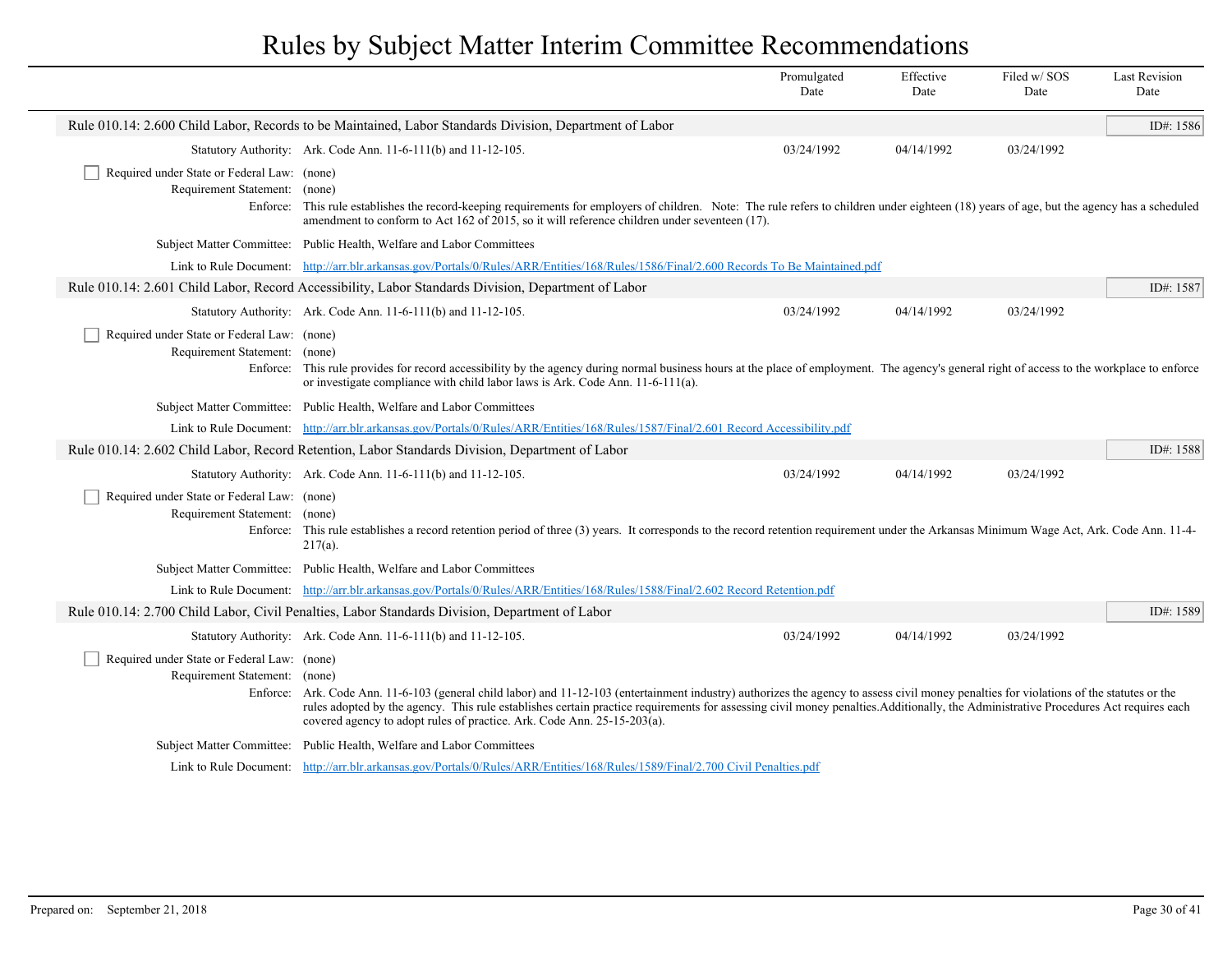|                                                                                  |                                                                                                                                                                                                                                                                                                                                                                                                                                                                                                                                                  | Promulgated<br>Date | Effective<br>Date | Filed w/SOS<br>Date | <b>Last Revision</b><br>Date |
|----------------------------------------------------------------------------------|--------------------------------------------------------------------------------------------------------------------------------------------------------------------------------------------------------------------------------------------------------------------------------------------------------------------------------------------------------------------------------------------------------------------------------------------------------------------------------------------------------------------------------------------------|---------------------|-------------------|---------------------|------------------------------|
|                                                                                  | Rule 010.14: 2.701 Child Labor, Civil Penalty Assessment, Labor Standards Division, Department of Labor                                                                                                                                                                                                                                                                                                                                                                                                                                          |                     |                   |                     | ID#: 1590                    |
|                                                                                  | Statutory Authority: Ark. Code Ann. 11-6-111(b) and 11-12-105.                                                                                                                                                                                                                                                                                                                                                                                                                                                                                   | 03/24/1992          | 04/14/1992        | 03/24/1992          |                              |
| Required under State or Federal Law: (none)<br>Requirement Statement: (none)     | Enforce: Ark. Code Ann. 11-6-103 (general child labor) and 11-12-103 (entertainment industry) authorizes the agency to assess civil money penalties for violations of the statutes or the<br>rules adopted by the agency. This rule establishes certain practice requirements for assessing civil money penalties, such as the matters to consider when weighing the size of a<br>civil money penalty.Additionally, the Administrative Procedures Act requires each covered agency to adopt rules of practice. Ark. Code Ann. 25-15-203(a).      |                     |                   |                     |                              |
|                                                                                  | Subject Matter Committee: Public Health, Welfare and Labor Committees                                                                                                                                                                                                                                                                                                                                                                                                                                                                            |                     |                   |                     |                              |
|                                                                                  | Link to Rule Document: http://arr.blr.arkansas.gov/Portals/0/Rules/ARR/Entities/168/Rules/1590/Final/2.701 Civil Penalty Assessment.pdf                                                                                                                                                                                                                                                                                                                                                                                                          |                     |                   |                     |                              |
|                                                                                  | Rule 010.14: 2.702 Child Labor, Contesting a Civil Penalty, Labor Standards Division, Department of Labor                                                                                                                                                                                                                                                                                                                                                                                                                                        |                     |                   |                     | ID#: 1591                    |
|                                                                                  | Statutory Authority: Ark. Code Ann. 11-6-111(b) and 11-12-105.                                                                                                                                                                                                                                                                                                                                                                                                                                                                                   | 03/24/1992          | 04/14/1992        | 03/24/1992          |                              |
| Requirement Statement: (none)                                                    | Enforce: Ark. Code Ann. 11-6-103 (general child labor) and 11-12-103 (entertainment industry) authorizes the agency to assess civil money penalties for violations of the statutes or the<br>rules adopted by the agency. This rule establishes certain practice requirements for contesting a civil money penalty assessment. Additionally, the Administrative Procedures Act<br>requires each covered agency to adopt rules of practice. Ark. Code Ann. 25-15-203(a).<br>Subject Matter Committee: Public Health, Welfare and Labor Committees |                     |                   |                     |                              |
|                                                                                  | Link to Rule Document: http://arr.blr.arkansas.gov/Portals/0/Rules/ARR/Entities/168/Rules/1591/Final/2.702 Contesting a Civil Penalty.pdf                                                                                                                                                                                                                                                                                                                                                                                                        |                     |                   |                     |                              |
|                                                                                  | Rule 010.14-001 Statement of Organization and Operations, Rules of the Labor Standards Division, Department of Labor                                                                                                                                                                                                                                                                                                                                                                                                                             |                     |                   |                     | ID#: $1465$                  |
|                                                                                  | Statutory Authority: Ark. Code Ann. 11-4-209 and 25-15-203(a). See also Ark. Code Ann. 25-15-215.                                                                                                                                                                                                                                                                                                                                                                                                                                                | 12/12/2006          | 01/26/2007        | 12/22/2006          |                              |
| $ \mathbf{v} $ Required under State or Federal Law: Ark. Code Ann. 25-15-203(a). | Requirement Statement: Each state agency covered by the Administrative Procedures Act shall:<br>(1) Adopt as a rule a description of its organization, stating the general course and method of its operations, including the methods whereby the public may obtain information or<br>make submissions or requests;                                                                                                                                                                                                                              |                     |                   |                     |                              |
|                                                                                  | (2) Adopt rules of practice setting forth the nature and requirements of all formal and informal procedures available, including a description of all forms and instructions used by<br>the agency<br>$Id$ .                                                                                                                                                                                                                                                                                                                                     |                     |                   |                     |                              |
|                                                                                  | Enforce: The Administrative Procedures Act requires each covered agency to adopt a rule describing the its organization. Ark. Code Ann. 25-15-203(a). This is the rule adopted for that<br>purpose. It is patterned after the model rules published by the Office of Attorney General.                                                                                                                                                                                                                                                           |                     |                   |                     |                              |
|                                                                                  | Subject Matter Committee: Public Health, Welfare and Labor Committees                                                                                                                                                                                                                                                                                                                                                                                                                                                                            |                     |                   |                     |                              |
|                                                                                  | Link to Rule Document: http://arr.blr.arkansas.gov/Portals/0/Rules/ARR/Entities/168/Rules/1465/Final/010.14-001 Statement of Organization and Operations.pdf                                                                                                                                                                                                                                                                                                                                                                                     |                     |                   |                     |                              |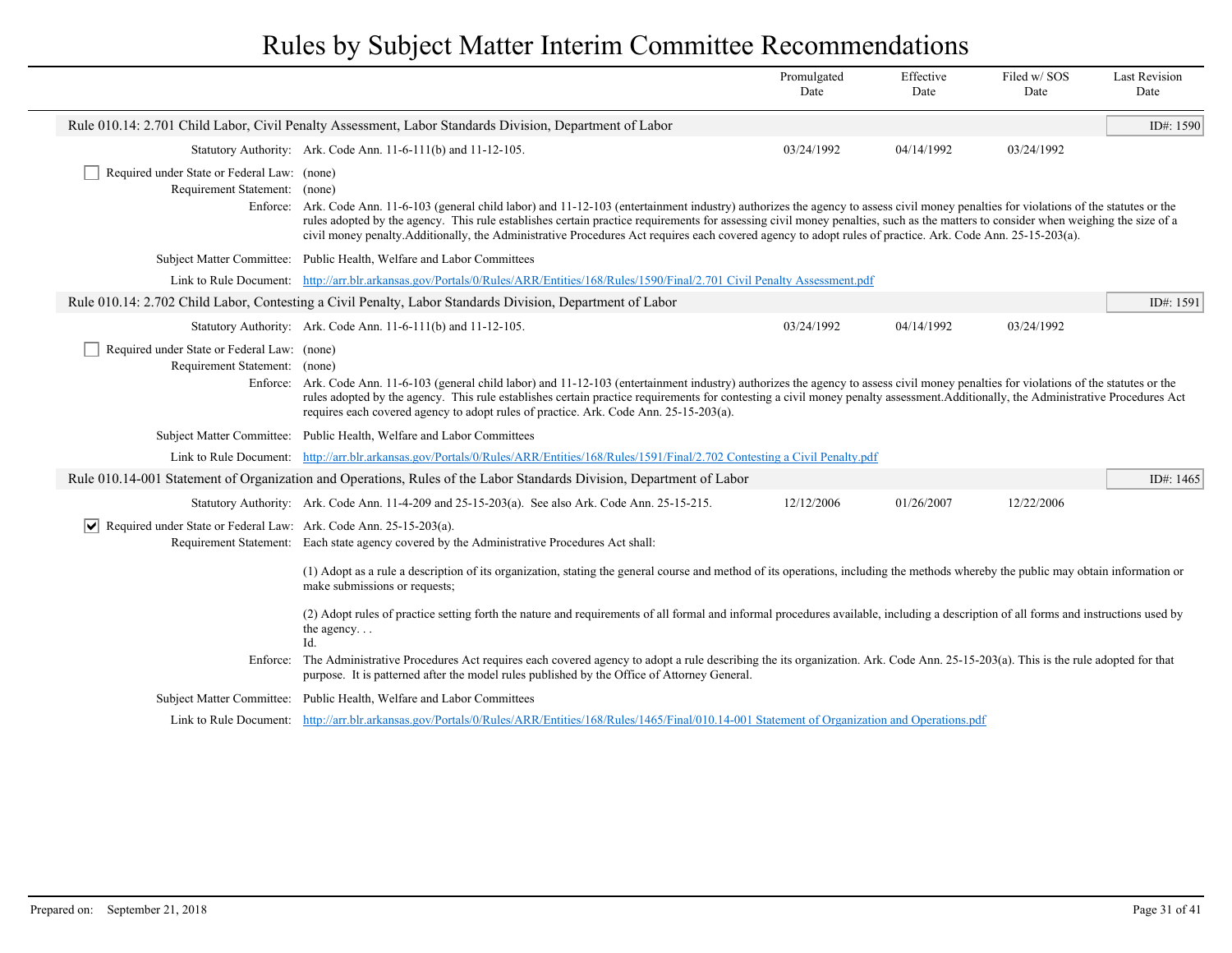|                                                                                  |                                                                                                                                                                                                                                                                                                                             | Promulgated<br>Date | Effective<br>Date | Filed w/SOS<br>Date | <b>Last Revision</b><br>Date |
|----------------------------------------------------------------------------------|-----------------------------------------------------------------------------------------------------------------------------------------------------------------------------------------------------------------------------------------------------------------------------------------------------------------------------|---------------------|-------------------|---------------------|------------------------------|
|                                                                                  | Rule 010.14-002 Information for Public Guidance, Rules of the Labor Standards Division, Department of Labor                                                                                                                                                                                                                 |                     |                   |                     | ID#: 1466                    |
|                                                                                  | Statutory Authority: Ark. Code Ann. 11-4-209 and 25-15-203(a). See also Ark. Code Ann. 25-15-215.                                                                                                                                                                                                                           | 12/12/2006          | 01/26/2007        | 12/22/2006          |                              |
| $ \mathbf{v} $ Required under State or Federal Law: Ark. Code Ann. 25-15-203(a). | Requirement Statement: Each state agency covered by the Administrative Procedures Act shall:                                                                                                                                                                                                                                |                     |                   |                     |                              |
|                                                                                  | (1) Adopt as a rule a description of its organization, stating the general course and method of its operations, including the methods whereby the public may obtain information or<br>make submissions or requests;                                                                                                         |                     |                   |                     |                              |
|                                                                                  | (2) Adopt rules of practice setting forth the nature and requirements of all formal and informal procedures available, including a description of all forms and instructions used by<br>the agency<br>Id.                                                                                                                   |                     |                   |                     |                              |
| Enforce:                                                                         | The Administrative Procedures Act requires each covered agency to adopt a rule advising the public how to obtain information or make submissions or requests. This is the rule<br>adopted for that purpose. It is patterned after the model rules published by the Office of Attorney General. Ark. Code Ann. 25-15-203(a). |                     |                   |                     |                              |
|                                                                                  | Subject Matter Committee: Public Health, Welfare and Labor Committees                                                                                                                                                                                                                                                       |                     |                   |                     |                              |
|                                                                                  | Link to Rule Document: http://arr.blr.arkansas.gov/Portals/0/Rules/ARR/Entities/168/Rules/1466/Final/010.14-002 Information for Public Guidance.pdf                                                                                                                                                                         |                     |                   |                     |                              |
|                                                                                  | Rule 010.14-003 General Organization, Rules of the Labor Standards Division, Department of Labor                                                                                                                                                                                                                            |                     |                   |                     | ID#: 1467                    |
|                                                                                  | Statutory Authority: Ark. Code Ann. 11-4-209 and 25-15-203(a). See also Ark. Code Ann. 25-15-215.                                                                                                                                                                                                                           | 12/12/2006          | 01/26/2007        | 12/22/2006          |                              |
| $ \mathbf{v} $ Required under State or Federal Law: Ark. Code Ann. 25-15-203(a). | Requirement Statement: Each state agency covered by the Administrative Procedures Act shall:                                                                                                                                                                                                                                |                     |                   |                     |                              |
|                                                                                  | (1) Adopt as a rule a description of its organization, stating the general course and method of its operations, including the methods whereby the public may obtain information or<br>make submissions or requests;                                                                                                         |                     |                   |                     |                              |
|                                                                                  | (2) Adopt rules of practice setting forth the nature and requirements of all formal and informal procedures available, including a description of all forms and instructions used by<br>the agency<br>Id.                                                                                                                   |                     |                   |                     |                              |
| Enforce:                                                                         | The Administrative Procedures Act requires each covered agency to adopt a rule describing its organization. This rule was adopted for that purpose. It is patterned after the model<br>rules published by the Office of Attorney General. Ark. Code Ann. 25-15-203(a).                                                      |                     |                   |                     |                              |
| <b>Subject Matter Committee:</b>                                                 | Public Health, Welfare and Labor Committees                                                                                                                                                                                                                                                                                 |                     |                   |                     |                              |
|                                                                                  | Link to Rule Document: http://arr.blr.arkansas.gov/Portals/0/Rules/ARR/Entities/168/Rules/1467/Final/010.14-003 General Organization.pdf                                                                                                                                                                                    |                     |                   |                     |                              |
|                                                                                  |                                                                                                                                                                                                                                                                                                                             |                     |                   |                     |                              |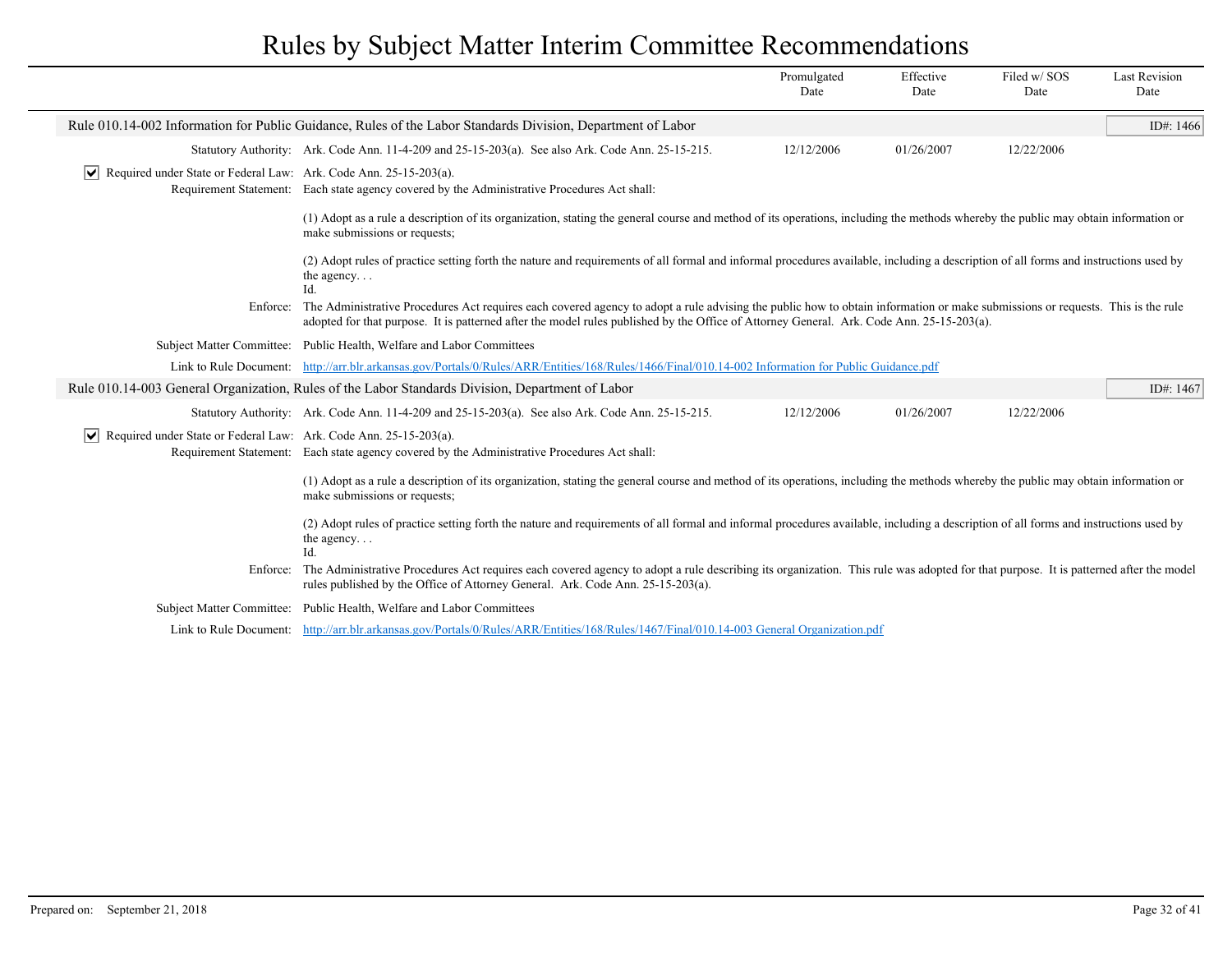|                                                                                  |                                                                                                                                                                                                                                                       | Promulgated<br>Date | Effective<br>Date | Filed w/SOS<br>Date | <b>Last Revision</b><br>Date |
|----------------------------------------------------------------------------------|-------------------------------------------------------------------------------------------------------------------------------------------------------------------------------------------------------------------------------------------------------|---------------------|-------------------|---------------------|------------------------------|
|                                                                                  | Rule 010.14-004 Rule-Making, Rules of the Labor Standards Division, Department of Labor                                                                                                                                                               |                     |                   |                     | ID#: 1469                    |
|                                                                                  | Statutory Authority: Ark. Code Ann. 11-4-209 and 25-15-203(a). See also Ark. Code Ann. 25-15-215.                                                                                                                                                     | 12/12/2006          | 01/26/2007        | 12/22/2006          |                              |
| $ \mathbf{v} $ Required under State or Federal Law: Ark. Code Ann. 15-15-203(a). | Requirement Statement: Each state agency covered by the Administrative Procedures Act shall:                                                                                                                                                          |                     |                   |                     |                              |
|                                                                                  | (1) Adopt as a rule a description of its organization, stating the general course and method of its operations, including the methods whereby the public may obtain information or<br>make submissions or requests;                                   |                     |                   |                     |                              |
|                                                                                  | (2) Adopt rules of practice setting forth the nature and requirements of all formal and informal procedures available, including a description of all forms and instructions used by<br>the agency<br>Id.                                             |                     |                   |                     |                              |
| Enforce:                                                                         | The Administrative Procedures Act requires each covered agency to adopt rules of practice. This rule was adopted for that purpose. It is patterned after the model rules published<br>by the Office of Attorney General. Ark. Code Ann. 25-15-203(a). |                     |                   |                     |                              |
|                                                                                  | Subject Matter Committee: Public Health, Welfare and Labor Committees                                                                                                                                                                                 |                     |                   |                     |                              |
|                                                                                  | Link to Rule Document: http://arr.blr.arkansas.gov/Portals/0/Rules/ARR/Entities/168/Rules/1469/Final/010.14-004 Rule-Making.pdf                                                                                                                       |                     |                   |                     |                              |
|                                                                                  | Rule 010.14-005 Emergency Rule-Making, Rules of the Labor Standards Division, Department of Labor                                                                                                                                                     |                     |                   |                     | ID#: 1471                    |
|                                                                                  | Statutory Authority: Ark. Code Ann. 11-4-209 and 25-15-203(a). See also Ark. Code Ann. 25-15-215.                                                                                                                                                     | 12/12/2006          | 01/26/2007        | 12/22/2006          |                              |
| $ \mathbf{v} $ Required under State or Federal Law: Ark. Code Ann. 25-15-203(a). | Requirement Statement: Each state agency covered by the Administrative Procedures Act shall:                                                                                                                                                          |                     |                   |                     |                              |
|                                                                                  | (1) Adopt as a rule a description of its organization, stating the general course and method of its operations, including the methods whereby the public may obtain information or<br>make submissions or requests;                                   |                     |                   |                     |                              |
|                                                                                  | (2) Adopt rules of practice setting forth the nature and requirements of all formal and informal procedures available, including a description of all forms and instructions used by<br>the agency<br>Id.                                             |                     |                   |                     |                              |
| Enforce:                                                                         | The Administrative Procedures Act requires each covered agency to adopt rules of practice. This rule was adopted for that purpose. It is patterned after the model rules published<br>by the Office of Attorney General. Ark. Code Ann. 25-15-203(a). |                     |                   |                     |                              |
|                                                                                  | Subject Matter Committee: Public Health, Welfare and Labor Committees                                                                                                                                                                                 |                     |                   |                     |                              |
|                                                                                  | Link to Rule Document: http://arr.blr.arkansas.gov/Portals/0/Rules/ARR/Entities/168/Rules/1471/Final/010.14-005 Emergency Rule-Making.pdf                                                                                                             |                     |                   |                     |                              |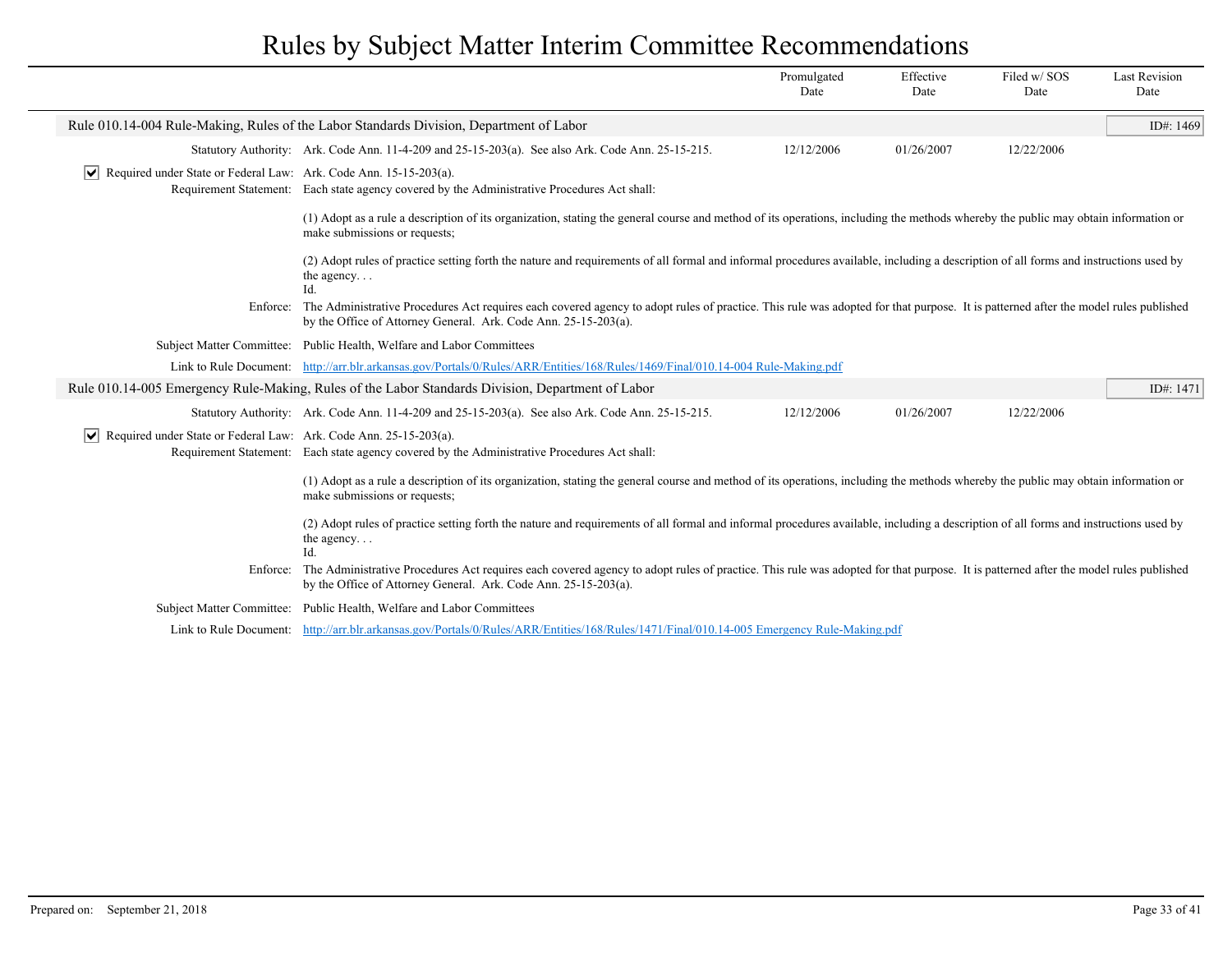|                                                                                  |                                                                                                                                                                                                                                                       | Promulgated<br>Date | Effective<br>Date | Filed w/SOS<br>Date | <b>Last Revision</b><br>Date |
|----------------------------------------------------------------------------------|-------------------------------------------------------------------------------------------------------------------------------------------------------------------------------------------------------------------------------------------------------|---------------------|-------------------|---------------------|------------------------------|
|                                                                                  | Rule 010.14-006 Declaratory Orders, Rules of the Labor Standards Division, Department of Labor                                                                                                                                                        |                     |                   |                     | ID#: 1472                    |
|                                                                                  | Statutory Authority: Ark. Code Ann. 11-4-209 and 25-15-203(a). See also Ark. Code Ann. 25-15-215.                                                                                                                                                     | 12/12/2006          | 01/26/2007        | 12/22/2006          |                              |
| Required under State or Federal Law: Ark. Code Ann. 25-15-203(a).<br>$ \vee $    | Requirement Statement: Each state agency covered by the Administrative Procedures Act shall:                                                                                                                                                          |                     |                   |                     |                              |
|                                                                                  | (1) Adopt as a rule a description of its organization, stating the general course and method of its operations, including the methods whereby the public may obtain information or<br>make submissions or requests;                                   |                     |                   |                     |                              |
|                                                                                  | (2) Adopt rules of practice setting forth the nature and requirements of all formal and informal procedures available, including a description of all forms and instructions used by<br>the agency<br>Id.                                             |                     |                   |                     |                              |
| Enforce:                                                                         | The Administrative Procedures Act requires each covered agency to adopt rules of practice. This rule was adopted for that purpose. It is patterned after the model rules published<br>by the Office of Attorney General. Ark. Code Ann. 25-15-203(a). |                     |                   |                     |                              |
|                                                                                  | Subject Matter Committee: Public Health, Welfare and Labor Committees                                                                                                                                                                                 |                     |                   |                     |                              |
|                                                                                  | Link to Rule Document: http://arr.blr.arkansas.gov/Portals/0/Rules/ARR/Entities/168/Rules/1472/Final/010.14-006 Declaratory Orders.pdf                                                                                                                |                     |                   |                     |                              |
|                                                                                  | Rule 010.14-007 Adjudicative Hearings, Rules of the Labor Standards Division, Department of Labor                                                                                                                                                     |                     |                   |                     | ID#: 1474                    |
|                                                                                  | Statutory Authority: Ark. Code Ann. 11-4-209 and 25-15-203(a). See also Ark. Code Ann. 25-15-215.                                                                                                                                                     | 12/12/2006          | 01/26/2007        | 12/22/2006          |                              |
| $ \mathbf{v} $ Required under State or Federal Law: Ark. Code Ann. 25-15-203(a). |                                                                                                                                                                                                                                                       |                     |                   |                     |                              |
|                                                                                  | Requirement Statement: Each state agency covered by the Administrative Procedures Act shall:                                                                                                                                                          |                     |                   |                     |                              |
|                                                                                  | (1) Adopt as a rule a description of its organization, stating the general course and method of its operations, including the methods whereby the public may obtain information or<br>make submissions or requests;                                   |                     |                   |                     |                              |
|                                                                                  | (2) Adopt rules of practice setting forth the nature and requirements of all formal and informal procedures available, including a description of all forms and instructions used by<br>the agency<br>Id                                              |                     |                   |                     |                              |
| Enforce:                                                                         | The Administrative Procedures Act requires each covered agency to adopt rules of practice. This rule was adopted for that purpose. It is patterned after the model rules published<br>by the Office of Attorney General. Ark. Code Ann. 25-15-203(a). |                     |                   |                     |                              |
|                                                                                  | Subject Matter Committee: Public Health, Welfare and Labor Committees                                                                                                                                                                                 |                     |                   |                     |                              |
|                                                                                  | Link to Rule Document: http://arr.blr.arkansas.gov/Portals/0/Rules/ARR/Entities/168/Rules/1474/Final/010.14-007 Adjudicative Hearings.pdf                                                                                                             |                     |                   |                     |                              |
|                                                                                  | Rule 010.14-100 Minimum Wage and Overtime, Rules of the Labor Standards Division, Department of Labor                                                                                                                                                 |                     |                   |                     | ID#: 1475                    |
|                                                                                  | Statutory Authority: Ark. Code Ann. 11-4-209.                                                                                                                                                                                                         | 12/12/2006          | 01/26/2007        | 12/22/2006          |                              |
| Required under State or Federal Law: (none)<br>Requirement Statement: (none)     | Enforce: This rule cites the statutory provisions, including the director's authority to adopt rules. It also defines certain terms, some of which are the statutory definition.                                                                      |                     |                   |                     |                              |
|                                                                                  | Subject Matter Committee: Public Health, Welfare and Labor Committees                                                                                                                                                                                 |                     |                   |                     |                              |
|                                                                                  | Link to Rule Document: http://arr.blr.arkansas.gov/Portals/0/Rules/ARR/Entities/168/Rules/1475/Final/010.14-100 Minimum Wage and Overtime.pdf                                                                                                         |                     |                   |                     |                              |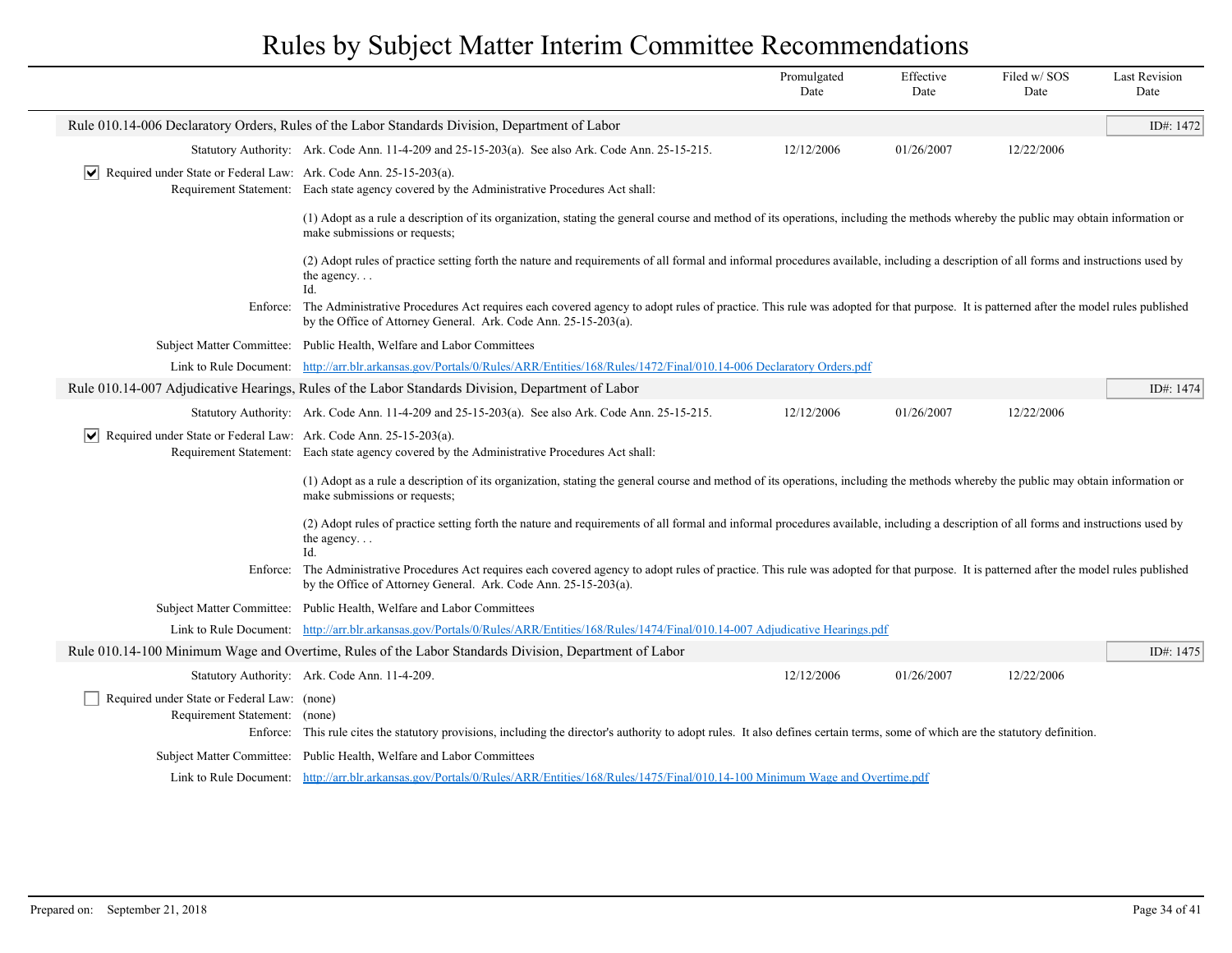|                                                                                   |                                                                                                                                                                                                                                                                                                                                                                         | Promulgated<br>Date                                                                                                                                                                                                                                                                                                                                              | Effective<br>Date | Filed w/SOS<br>Date | <b>Last Revision</b><br>Date |  |  |  |  |
|-----------------------------------------------------------------------------------|-------------------------------------------------------------------------------------------------------------------------------------------------------------------------------------------------------------------------------------------------------------------------------------------------------------------------------------------------------------------------|------------------------------------------------------------------------------------------------------------------------------------------------------------------------------------------------------------------------------------------------------------------------------------------------------------------------------------------------------------------|-------------------|---------------------|------------------------------|--|--|--|--|
|                                                                                   | Rule 010.14-101 Rules Incorporated by Reference, Rules of the Labor Standards Division, Department of Labor                                                                                                                                                                                                                                                             |                                                                                                                                                                                                                                                                                                                                                                  |                   |                     | ID#: 1476                    |  |  |  |  |
|                                                                                   | Statutory Authority: Ark. Code Ann. 11-4-209                                                                                                                                                                                                                                                                                                                            | 12/12/2006                                                                                                                                                                                                                                                                                                                                                       | 01/26/2007        | 12/22/2006          |                              |  |  |  |  |
| Required under State or Federal Law: (none)<br>Requirement Statement:<br>Enforce: | (none)<br>employers to follow the same rule for compliance if possible.                                                                                                                                                                                                                                                                                                 | This rule cites the specific version of the Code of Federal Regulations that are adopted and incorporated by reference in the rules governing minimum wage and overtime. The<br>agency's preference has been to adopt and follow the federal rules under the federal Fair Labor Standards Act when possible and as appropriate. It is simply easier for Arkansas |                   |                     |                              |  |  |  |  |
|                                                                                   | Subject Matter Committee: Public Health, Welfare and Labor Committees                                                                                                                                                                                                                                                                                                   |                                                                                                                                                                                                                                                                                                                                                                  |                   |                     |                              |  |  |  |  |
|                                                                                   | Link to Rule Document: http://arr.blr.arkansas.gov/Portals/0/Rules/ARR/Entities/168/Rules/1476/Final/010.14-101 Rules Incorporated by Reference.pdf                                                                                                                                                                                                                     |                                                                                                                                                                                                                                                                                                                                                                  |                   |                     |                              |  |  |  |  |
|                                                                                   | Rule 010.14-102 Records to be Kept by Employer, Rules of the Labor Standards Division, Department of Labor                                                                                                                                                                                                                                                              |                                                                                                                                                                                                                                                                                                                                                                  |                   |                     | ID#: 1477                    |  |  |  |  |
|                                                                                   | Statutory Authority: Ark. Code Ann. 11-4-209.                                                                                                                                                                                                                                                                                                                           | 12/12/2006                                                                                                                                                                                                                                                                                                                                                       | 01/26/2007        | 12/22/2006          |                              |  |  |  |  |
| Required under State or Federal Law: (none)<br>Requirement Statement:             | (none)<br>Enforce: This rule establishes record-keeping requirements for employers. See Ark. Code Ann. 11-4-217. It is basically the same requirements as the federal rules. Note: Section $B(3)(c)$ ,<br>dealing with records for tipped employees, is scheduled for update.                                                                                           |                                                                                                                                                                                                                                                                                                                                                                  |                   |                     |                              |  |  |  |  |
|                                                                                   | Subject Matter Committee: Public Health, Welfare and Labor Committees                                                                                                                                                                                                                                                                                                   |                                                                                                                                                                                                                                                                                                                                                                  |                   |                     |                              |  |  |  |  |
|                                                                                   | Link to Rule Document: http://arr.blr.arkansas.gov/Portals/0/Rules/ARR/Entities/168/Rules/1477/Final/010.14-102 Records To Be Kept By Employer.pdf                                                                                                                                                                                                                      |                                                                                                                                                                                                                                                                                                                                                                  |                   |                     |                              |  |  |  |  |
|                                                                                   | Rule 010.14-103 Employment of Full Time Students at Sub-Minimum Wage, Rules of the Labor Standards Division, Department of Labor                                                                                                                                                                                                                                        |                                                                                                                                                                                                                                                                                                                                                                  |                   |                     | ID#: 1478                    |  |  |  |  |
|                                                                                   | Statutory Authority: Ark. Code Ann. 11-4-209.                                                                                                                                                                                                                                                                                                                           | 12/12/2006                                                                                                                                                                                                                                                                                                                                                       | 01/26/2007        | 12/22/2006          |                              |  |  |  |  |
| Required under State or Federal Law: (none)<br>Requirement Statement: (none)      | Enforce: Ark. Code Ann. 11-4-210(b) is the statutory authority for employment of full-time students at a sub-minimum wage rate. This rule establishes the requirements for paying the 85%<br>student rate, as well as the record-keeping requirements. The rule also provides for recognition of a student certificate issued by the U.S. Department of Labor as valid. |                                                                                                                                                                                                                                                                                                                                                                  |                   |                     |                              |  |  |  |  |
|                                                                                   | Subject Matter Committee: Public Health, Welfare and Labor Committees                                                                                                                                                                                                                                                                                                   |                                                                                                                                                                                                                                                                                                                                                                  |                   |                     |                              |  |  |  |  |
|                                                                                   | Link to Rule Document: http://arr.blr.arkansas.gov/Portals/0/Rules/ARR/Entities/168/Rules/1478/Final/010.14-103 Employment of Full Time Students at Sub-Minimum Wages.pdf                                                                                                                                                                                               |                                                                                                                                                                                                                                                                                                                                                                  |                   |                     |                              |  |  |  |  |
|                                                                                   | Rule 010.14-104 Student Learners, Learners and Apprentices, Rules of the Labor Standards Division, Department of Labor                                                                                                                                                                                                                                                  |                                                                                                                                                                                                                                                                                                                                                                  |                   |                     | ID#: 1480                    |  |  |  |  |
|                                                                                   | Statutory Authority: Ark. Code Ann. 11-4-209 and 11-4-215.                                                                                                                                                                                                                                                                                                              | 12/12/2006                                                                                                                                                                                                                                                                                                                                                       | 01/26/2007        | 12/22/2006          |                              |  |  |  |  |
| Required under State or Federal Law: (none)<br>Requirement Statement: (none)      | Enforce: Ark. Code Ann. 11-4-215 authorizes the Director of the Department of Labor to provide by regulation a sub-minimum wage rate for learners, apprentices, and full-time students.<br>This rule establishes the rate at 85% of the minimum wage rate and authorizes payment at that rate upon obtaining certification from the U.S. Department of Labor.           |                                                                                                                                                                                                                                                                                                                                                                  |                   |                     |                              |  |  |  |  |
|                                                                                   | Subject Matter Committee: Public Health, Welfare and Labor Committees                                                                                                                                                                                                                                                                                                   |                                                                                                                                                                                                                                                                                                                                                                  |                   |                     |                              |  |  |  |  |
|                                                                                   | Link to Rule Document: http://arr.blr.arkansas.gov/Portals/0/Rules/ARR/Entities/168/Rules/1480/Final/010.14-104 Student Learners, Learners and Apprentices.pdf                                                                                                                                                                                                          |                                                                                                                                                                                                                                                                                                                                                                  |                   |                     |                              |  |  |  |  |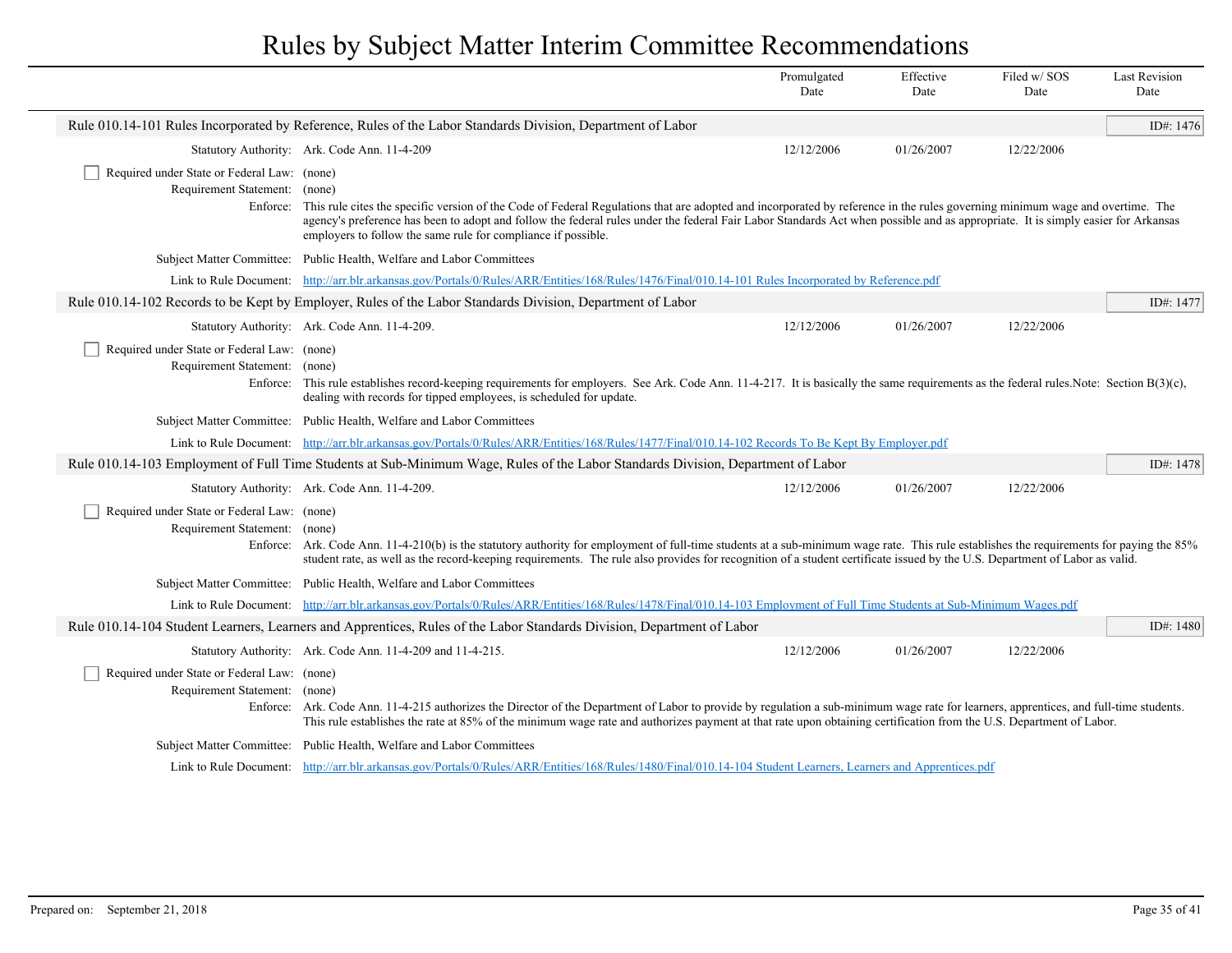|                                                                              |                                                                                                                                                                                                                                                                                                                                                                                                                                                                                                                                                                                                                                                                                                                        | Promulgated<br>Date | Effective<br>Date | Filed w/SOS<br>Date | <b>Last Revision</b><br>Date |
|------------------------------------------------------------------------------|------------------------------------------------------------------------------------------------------------------------------------------------------------------------------------------------------------------------------------------------------------------------------------------------------------------------------------------------------------------------------------------------------------------------------------------------------------------------------------------------------------------------------------------------------------------------------------------------------------------------------------------------------------------------------------------------------------------------|---------------------|-------------------|---------------------|------------------------------|
|                                                                              | Rule 010.14-105 Employment of Workers with Disabilities at Special Rates, Rules of the Labor Standards Division, Department of Labor                                                                                                                                                                                                                                                                                                                                                                                                                                                                                                                                                                                   |                     |                   |                     | ID#: 1482                    |
|                                                                              | Statutory Authority: Ark. Code Ann. 11-4-209 and 11-4-214.                                                                                                                                                                                                                                                                                                                                                                                                                                                                                                                                                                                                                                                             | 12/12/2006          | 01/26/2007        | 12/22/2006          |                              |
| Required under State or Federal Law: (none)<br>Requirement Statement: (none) | Enforce: Ark. Code Ann. 11-4-214 authorizes the agency to establish by administrative rule a process for granting a sub-minimum wage rate to certain disabled employees whose<br>employment might otherwise be curtailed. This rule adopts the federal standards for certification and recognizes the federal certification as valid.                                                                                                                                                                                                                                                                                                                                                                                  |                     |                   |                     |                              |
|                                                                              | Subject Matter Committee: Public Health, Welfare and Labor Committees                                                                                                                                                                                                                                                                                                                                                                                                                                                                                                                                                                                                                                                  |                     |                   |                     |                              |
|                                                                              | Link to Rule Document: http://arr.blr.arkansas.gov/Portals/0/Rules/ARR/Entities/168/Rules/1482/Final/010.14-105 Employment of Workers With Disabilities.pdf                                                                                                                                                                                                                                                                                                                                                                                                                                                                                                                                                            |                     |                   |                     |                              |
|                                                                              | Rule 010.14-106 Coverage and Exemptions, Rules of the Labor Standards Division, Department of Labor                                                                                                                                                                                                                                                                                                                                                                                                                                                                                                                                                                                                                    |                     |                   |                     | ID#: 1483                    |
|                                                                              | Statutory Authority: Ark. Code Ann. 11-4-209.                                                                                                                                                                                                                                                                                                                                                                                                                                                                                                                                                                                                                                                                          | 12/12/2006          | 01/26/2007        | 12/22/2006          |                              |
| Required under State or Federal Law: (none)<br>Requirement Statement: (none) | Enforce: This rule deals with the statutory coverage and exemption provisions in one rule. The Arkansas Minimum Wage Act (AMWA), Ark. Code Ann. 11-4-201 et seq., deals with these<br>exemptions in various sections. They are centralized in this rule, and terms defined for the purpose of administration and enforcement. For example, Ark. Code Ann. 11-4-211(d)<br>establishes an overtime exemption for "any employee exempt from the overtime requirements of the federal Fair Labor Standards Act pursuant to the provisions of 29 U.S.C. 213<br>$(b)(1)-(24)$ and $(b)(28)-(30)$ ." This rule itemizes those exemptions by occupation. Note: This rule is scheduled for update to add a statutory exemption. |                     |                   |                     |                              |
|                                                                              | Subject Matter Committee: Public Health, Welfare and Labor Committees                                                                                                                                                                                                                                                                                                                                                                                                                                                                                                                                                                                                                                                  |                     |                   |                     |                              |
|                                                                              | Link to Rule Document: http://arr.blr.arkansas.gov/Portals/0/Rules/ARR/Entities/168/Rules/1483/Final/010.14-106 Coverage and Exemptions.pdf                                                                                                                                                                                                                                                                                                                                                                                                                                                                                                                                                                            |                     |                   |                     |                              |
|                                                                              | Rule 010.14-107 Wage Payments, Rules of the Labor Standards Division, Department of Labor                                                                                                                                                                                                                                                                                                                                                                                                                                                                                                                                                                                                                              |                     |                   |                     | ID#: 1484                    |
|                                                                              | Statutory Authority: Ark. Code Ann. 11-4-209.                                                                                                                                                                                                                                                                                                                                                                                                                                                                                                                                                                                                                                                                          | 12/12/2006          | 01/26/2007        | 12/22/2006          |                              |
| Required under State or Federal Law: (none)<br>Requirement Statement: (none) | Enforce: This rule deals with wage payments in terms of compliance with minimum wage and overtime requirements. Specifically, it covers the method of wage payments; deductions from<br>minimum wage; authorized payments to third persons; wage assignments and the statutory allowances or credits against the minimum wage allowed by Ark. Code Ann. 11-4-212<br>(tips) and -213 (board, lodging, apparel, etc.). Note: The provision dealing with the tip credit is scheduled for update.                                                                                                                                                                                                                          |                     |                   |                     |                              |
|                                                                              | Subject Matter Committee: Public Health, Welfare and Labor Committees                                                                                                                                                                                                                                                                                                                                                                                                                                                                                                                                                                                                                                                  |                     |                   |                     |                              |
|                                                                              | Link to Rule Document: http://arr.blr.arkansas.gov/Portals/0/Rules/ARR/Entities/168/Rules/1484/Final/010.14-107 Wage Payments.pdf                                                                                                                                                                                                                                                                                                                                                                                                                                                                                                                                                                                      |                     |                   |                     |                              |
|                                                                              | Rule 010.14-108 Hours Worked, Rules of the Labor Standards Division, Department of Labor                                                                                                                                                                                                                                                                                                                                                                                                                                                                                                                                                                                                                               |                     |                   |                     | ID#: 1485                    |
|                                                                              | Statutory Authority: Ark. Code Ann. 11-4-209.                                                                                                                                                                                                                                                                                                                                                                                                                                                                                                                                                                                                                                                                          | 12/12/2006          | 01/26/2007        | 12/22/2006          |                              |
| Required under State or Federal Law: (none)<br>Requirement Statement: (none) | Enforce: This rule deals with the question of what constitutes hours worked for purposes of compliance. It is basically the federal rules and deals with waiting time, travel time, meal and<br>break times, sleep times, and lectures, meetings, or training programs.                                                                                                                                                                                                                                                                                                                                                                                                                                                |                     |                   |                     |                              |
|                                                                              | Subject Matter Committee: Public Health, Welfare and Labor Committees                                                                                                                                                                                                                                                                                                                                                                                                                                                                                                                                                                                                                                                  |                     |                   |                     |                              |
|                                                                              | Link to Rule Document: http://arr.blr.arkansas.gov/Portals/0/Rules/ARR/Entities/168/Rules/1485/Final/010.14-108 Hours Worked.pdf                                                                                                                                                                                                                                                                                                                                                                                                                                                                                                                                                                                       |                     |                   |                     |                              |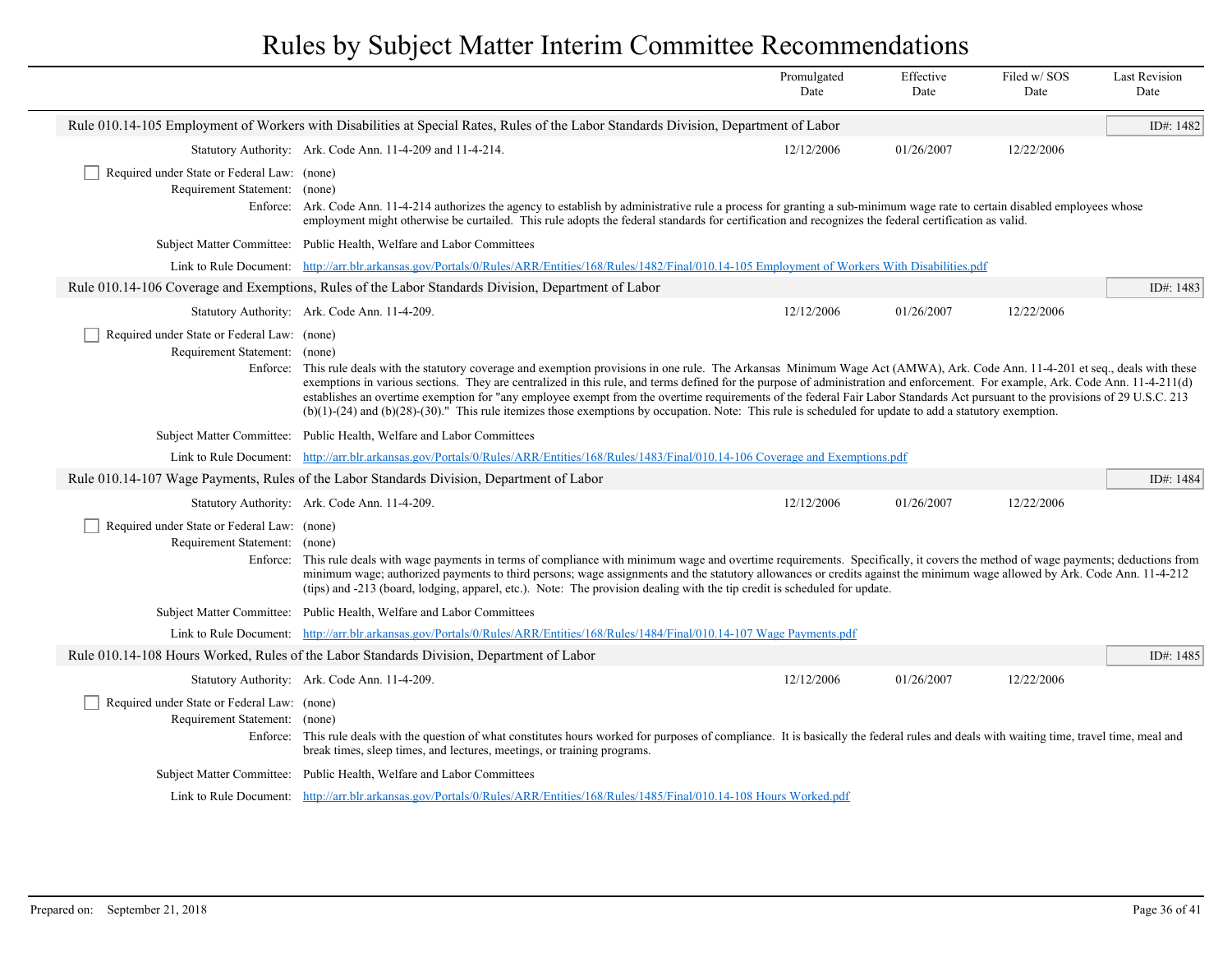|                                                                              |                                                                                                                                                                                                                                                                               | Promulgated<br>Date | Effective<br>Date | Filed w/SOS<br>Date | <b>Last Revision</b><br>Date |
|------------------------------------------------------------------------------|-------------------------------------------------------------------------------------------------------------------------------------------------------------------------------------------------------------------------------------------------------------------------------|---------------------|-------------------|---------------------|------------------------------|
|                                                                              | Rule 010.14-109 Overtime Compensation, Rules of the Labor Standards Division, Department of Labor                                                                                                                                                                             |                     |                   |                     | ID#: 1487                    |
|                                                                              | Statutory Authority: Ark. Code Ann. 11-4-209.                                                                                                                                                                                                                                 | 12/12/2006          | 01/26/2007        | 12/22/2006          |                              |
| Required under State or Federal Law: (none)<br>Requirement Statement: (none) | Enforce: This is the rule that establishes the method and manner of calculating overtime compensation. The federal rules are adopted and incorporated by reference.                                                                                                           |                     |                   |                     |                              |
|                                                                              | Subject Matter Committee: Public Health, Welfare and Labor Committees                                                                                                                                                                                                         |                     |                   |                     |                              |
|                                                                              | Link to Rule Document: http://arr.blr.arkansas.gov/Portals/0/Rules/ARR/Entities/168/Rules/1487/Final/010.14-109 Overtime Compensation.pdf                                                                                                                                     |                     |                   |                     |                              |
|                                                                              | Rule 010.14-110 Joint Employment, Rules of the Labor Standards Division, Department of Labor                                                                                                                                                                                  |                     |                   |                     | ID#: 1490                    |
|                                                                              | Statutory Authority: Ark. Code Ann. 11-4-209.                                                                                                                                                                                                                                 | 12/12/2006          | 01/26/2007        | 12/22/2006          |                              |
| Required under State or Federal Law: (none)<br>Requirement Statement:        | (none)<br>Enforce: This rule recognizes that there are circumstances in which an employee can be jointly employed by one or more employers. This is a restatement of the federal rule.                                                                                        |                     |                   |                     |                              |
|                                                                              | Subject Matter Committee: Public Health, Welfare and Labor Committees                                                                                                                                                                                                         |                     |                   |                     |                              |
|                                                                              | Link to Rule Document: http://arr.blr.arkansas.gov/Portals/0/Rules/ARR/Entities/168/Rules/1490/Final/010.14-110 Joint Employment.pdf                                                                                                                                          |                     |                   |                     |                              |
|                                                                              | Rule 010.14-111 Enforcement, Rules of the Labor Standards Division, Department of Labor                                                                                                                                                                                       |                     |                   |                     | ID#: 1492                    |
|                                                                              | Statutory Authority: Ark. Code Ann. 11-4-209.                                                                                                                                                                                                                                 | 12/12/2006          | 01/26/2007        | 12/22/2006          |                              |
| Required under State or Federal Law: (none)<br>Requirement Statement: (none) | Enforce: This rule establishes the rules of practice for enforcement, including handling employee complaints; providing notice to employers of any violation found after investigation by the<br>agency; and assessing any civil money penalty.                               |                     |                   |                     |                              |
|                                                                              | Subject Matter Committee: Public Health, Welfare and Labor Committees                                                                                                                                                                                                         |                     |                   |                     |                              |
|                                                                              | Link to Rule Document: http://arr.blr.arkansas.gov/Portals/0/Rules/ARR/Entities/168/Rules/1492/Final/010.14-111 Enforcement.pdf                                                                                                                                               |                     |                   |                     |                              |
|                                                                              | Rule 010.14-112 Interpretation and Application of Rules, Rules of the Labor Standards Division, Department of Labor                                                                                                                                                           |                     |                   |                     | ID#: 1494                    |
|                                                                              | Statutory Authority: Ark. Code Ann. 11-4-209.                                                                                                                                                                                                                                 | 12/12/2006          | 01/26/2007        | 12/22/2006          |                              |
| Required under State or Federal Law: (none)<br>Requirement Statement:        | (none)<br>Enforce: This rule provides that the agency may rely on the interpretations of the U.S. Department of Labor and federal precedent established under the federal Fair Labor Standards Act in<br>interpreting and applying the provisions of AMWA and the AMWA rules. |                     |                   |                     |                              |
|                                                                              | Subject Matter Committee: Public Health, Welfare and Labor Committees                                                                                                                                                                                                         |                     |                   |                     |                              |
|                                                                              | Link to Rule Document: http://arr.blr.arkansas.gov/Portals/0/Rules/ARR/Entities/168/Rules/1494/Final/010.14-112 Interpretation and Application of Rules.pdf                                                                                                                   |                     |                   |                     |                              |
| Rule 010.14-113 Repealer, Severability, Effective Date and History           |                                                                                                                                                                                                                                                                               |                     |                   |                     | ID#: 1496                    |
|                                                                              | Statutory Authority: Ark. Code Ann. 11-4-209.                                                                                                                                                                                                                                 | 12/12/2006          | 01/26/2007        | 12/22/2006          |                              |
| Required under State or Federal Law: (none)<br>Requirement Statement: (none) | Enforce: This rule is necessary not only for public information, but for the agency to maintain as a historical record of the rules, adoption, amendment, and effective dates.                                                                                                |                     |                   |                     |                              |
|                                                                              | Subject Matter Committee: Public Health, Welfare and Labor Committees                                                                                                                                                                                                         |                     |                   |                     |                              |
|                                                                              | Link to Rule Document: http://arr.blr.arkansas.gov/Portals/0/Rules/ARR/Entities/168/Rules/1496/Final/010.14-113 Repealer, Severability, Effective Date and History.pdf                                                                                                        |                     |                   |                     |                              |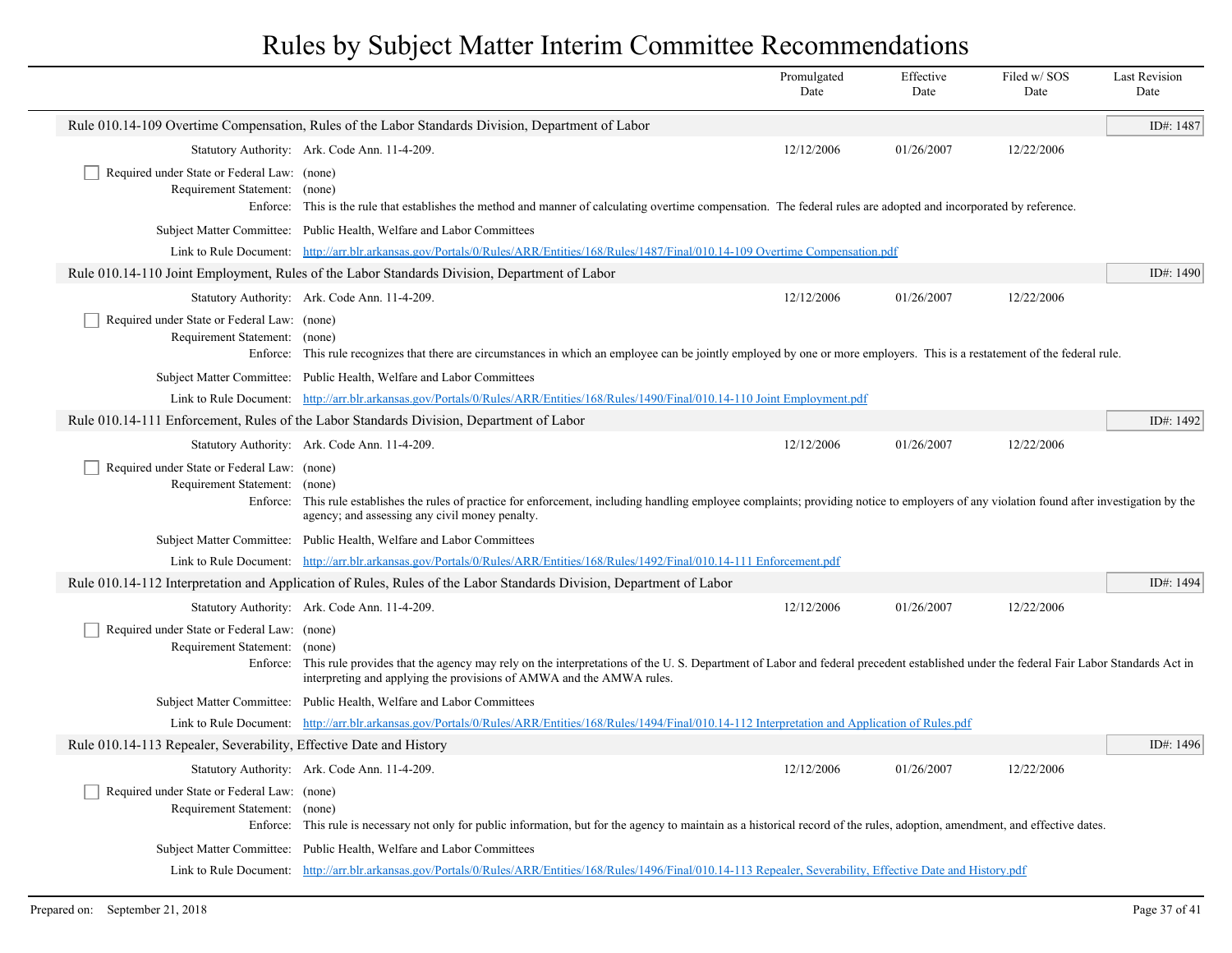|                                                                                 |                                                                                                                                                                                                                                                                                                                                                                                                                                                                                                                                                                                                                            | Promulgated<br>Date | Effective<br>Date | Filed w/SOS<br>Date | <b>Last Revision</b><br>Date |
|---------------------------------------------------------------------------------|----------------------------------------------------------------------------------------------------------------------------------------------------------------------------------------------------------------------------------------------------------------------------------------------------------------------------------------------------------------------------------------------------------------------------------------------------------------------------------------------------------------------------------------------------------------------------------------------------------------------------|---------------------|-------------------|---------------------|------------------------------|
|                                                                                 | Rule 010.14-400 Medical Examinations and Drug Tests, Rules of the Labor Standards Division, Department of Labor                                                                                                                                                                                                                                                                                                                                                                                                                                                                                                            |                     |                   |                     | ID#: 1499                    |
|                                                                                 | Statutory Authority: Ark. Code Ann. 11-3-203(c)(1).                                                                                                                                                                                                                                                                                                                                                                                                                                                                                                                                                                        | 06/16/2010          | 08/01/2010        | 06/30/2010          |                              |
| Required under State or Federal Law: Ark. Code Ann. 11-3-203(c)(1).<br>$ \vee $ | Requirement Statement: "The Director of the Department of Labor shall administer and enforce this sectionbyadopting administrative rules" Id.<br>Enforce: The Director of the Department of Labor is required to administer and enforce Ark. Code Ann. 11-3-203, including adopting administrative rules and demanding payment or<br>seeking recovery of payments or wage deductions made employees as a result of employer violations. The agency is specifically required to define the term "illegal drug" by rule.<br>Note: This rule is under review to determine if the medical marijuana law requires an amendment. |                     |                   |                     |                              |
|                                                                                 | Subject Matter Committee: Public Health, Welfare and Labor Committees                                                                                                                                                                                                                                                                                                                                                                                                                                                                                                                                                      |                     |                   |                     |                              |
|                                                                                 | Link to Rule Document: http://arr.blr.arkansas.gov/Portals/0/Rules/ARR/Entities/168/Rules/1499/Final/010.14-400 Medical Examinations and Drug Tests.pdf                                                                                                                                                                                                                                                                                                                                                                                                                                                                    |                     |                   |                     |                              |
|                                                                                 | Rule 010.14-500 Prohibiting Employer from Requiring Access to Employee Social Media Account, Rules of the Labor Standards Division, Department of Labor                                                                                                                                                                                                                                                                                                                                                                                                                                                                    |                     |                   |                     | ID#: $1500$                  |
|                                                                                 | Statutory Authority: Ark. Code Ann. 11-2-110(b).                                                                                                                                                                                                                                                                                                                                                                                                                                                                                                                                                                           | 06/11/2014          | 07/14/2014        | 06/12/2014          |                              |
| Required under State or Federal Law: (none)<br>Requirement Statement: (none)    | Enforce: This rule was adopted to clarify certain provisions of the statute, as well as the manner by which the Department of Labor will enforce it. It specifically outlines practices which<br>are not prohibited by the statute and provides the agency will not refer violations for criminal prosecution, but will rely on civil penalties. Note: The agency anticipates an<br>amendment to the rule as a result of Act 792 of 2017.                                                                                                                                                                                  |                     |                   |                     |                              |
|                                                                                 | Subject Matter Committee: Public Health, Welfare and Labor Committees                                                                                                                                                                                                                                                                                                                                                                                                                                                                                                                                                      |                     |                   |                     |                              |
|                                                                                 | Link to Rule Document: http://arr.blr.arkansas.gov/Portals/0/Rules/ARR/Entities/168/Rules/1500/Final/010.14-500 Prohibiting Employer From Requiring Access to Employee Social Media Account.pdf                                                                                                                                                                                                                                                                                                                                                                                                                            |                     |                   |                     |                              |
|                                                                                 | ID#: 1602<br>Rule 010.15.04-001: No.10, Amusement Rides, Accidents, Reporting Injuries or Death and Investigations, AOSH Division, Department of Labor                                                                                                                                                                                                                                                                                                                                                                                                                                                                     |                     |                   |                     |                              |
|                                                                                 | Statutory Authority: Ark. Code Ann. 23-89-503(b)(3) and 23-89-508                                                                                                                                                                                                                                                                                                                                                                                                                                                                                                                                                          | 07/05/2005          | 08/15/2005        | 07/15/2005          |                              |
| Required under State or Federal Law: Ark. Code Ann. 23-89-503(b)(3).            | Requirement Statement: "The Director of Labor shall promulgate regulations for the proper administration and enforcement of this subchapter" Ark. Code Ann. 23-89-503(b).                                                                                                                                                                                                                                                                                                                                                                                                                                                  |                     |                   |                     |                              |
|                                                                                 | Enforce: The Director of Labor is required to adopt rules. Ark. Code Ann. 23-89-503(b)(3). This specific rule is not required. This rule is a restatement of the statute. Ark. Code Ann. 23-89<br>-510. There is no requirement, other than the statutory requirements.                                                                                                                                                                                                                                                                                                                                                    |                     |                   |                     |                              |
|                                                                                 | Subject Matter Committee: Public Health, Welfare and Labor Committees                                                                                                                                                                                                                                                                                                                                                                                                                                                                                                                                                      |                     |                   |                     |                              |
|                                                                                 | Link to Rule Document: http://arr.blr.arkansas.gov/Portals/0/Rules/ARR/Entities/168/Rules/1602/Final/Regulation 10 Accidents, Reporting Injuries or Death, Investigations.pdf                                                                                                                                                                                                                                                                                                                                                                                                                                              |                     |                   |                     |                              |
|                                                                                 | Rule 010.15.04-001: No.1, Amusement Rides, Definitions, AOSH Division, Department of Labor                                                                                                                                                                                                                                                                                                                                                                                                                                                                                                                                 |                     |                   |                     | ID#: 1593                    |
|                                                                                 | Statutory Authority: Ark. Code Ann. 23-89-504(b)(3) and 23-89-508.                                                                                                                                                                                                                                                                                                                                                                                                                                                                                                                                                         | 07/05/2005          | 08/15/2005        | 07/15/2005          |                              |
| Required under State or Federal Law: Ark. Code Ann. 23-89-504(b)(3).            | Requirement Statement: "The Director of Labor shall promulgate regulations for the proper administration and enforcement of this subchapter." Ark. Code Ann. 23-89-503(b).<br>Enforce: The Director of the Department of Labor is required to adopt rules for the administration and enforcement of the Amusement Ride and Amusement Attraction Safety Insurance<br>Act. Ark. Code Ann. 23-89-504(b)(3). However, this specific rule or topic is not required. This rule establishes definitions. Some repeat statutory definitions and some define<br>terms in the rules.                                                 |                     |                   |                     |                              |
|                                                                                 | Subject Matter Committee: Public Health, Welfare and Labor Committees                                                                                                                                                                                                                                                                                                                                                                                                                                                                                                                                                      |                     |                   |                     |                              |
|                                                                                 | Link to Rule Document: http://arr.blr.arkansas.gov/Portals/0/Rules/ARR/Entities/168/Rules/1593/Final/Regulation 1 Definitions.pdf                                                                                                                                                                                                                                                                                                                                                                                                                                                                                          |                     |                   |                     |                              |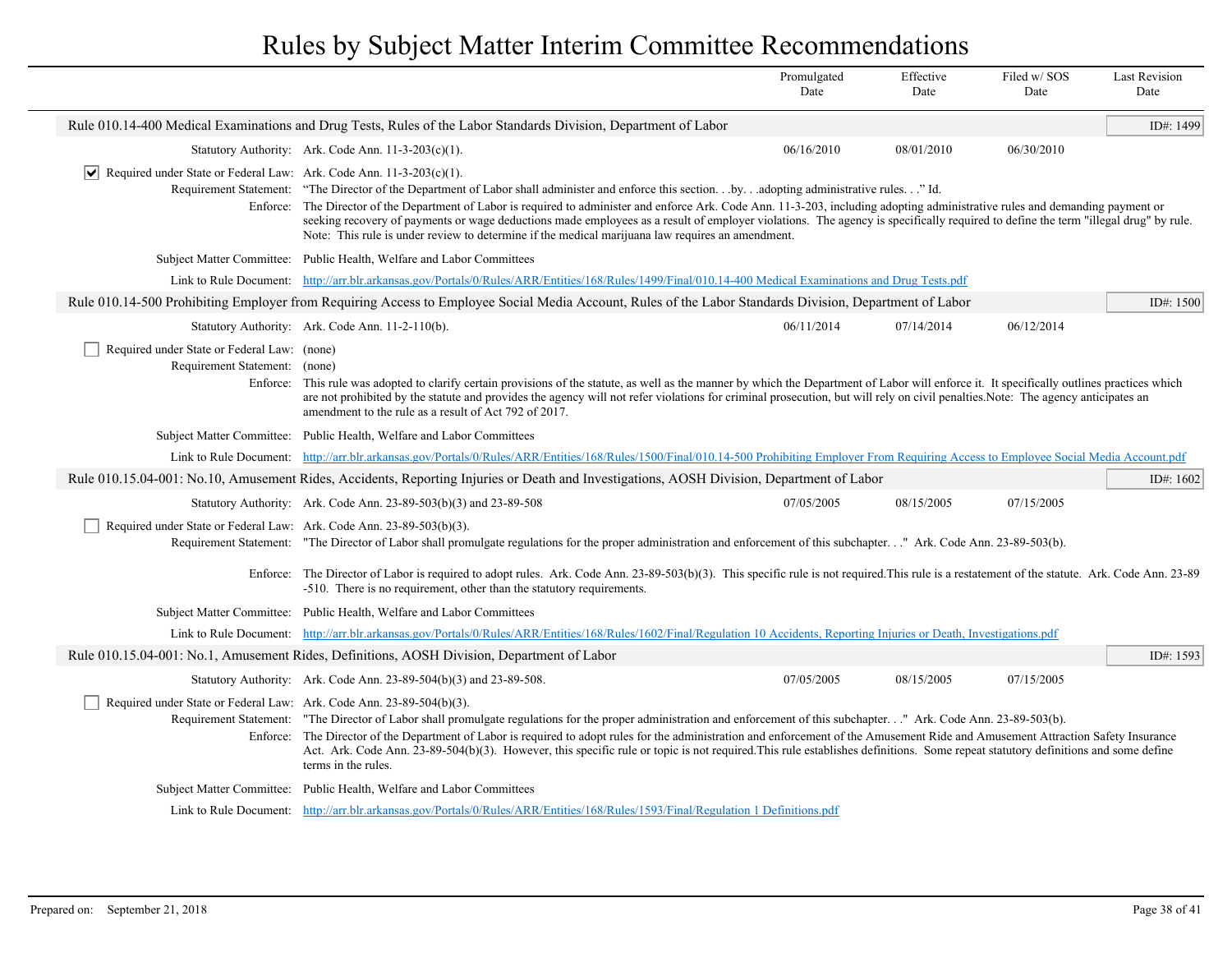|                                                                                                                                                                                                                                                                                                                                                                                                                                                                              |                                                                                                                                                                                                                                                                                                                                                                                                                                                                                      | Promulgated<br>Date | Effective<br>Date | Filed w/SOS<br>Date | <b>Last Revision</b><br>Date |
|------------------------------------------------------------------------------------------------------------------------------------------------------------------------------------------------------------------------------------------------------------------------------------------------------------------------------------------------------------------------------------------------------------------------------------------------------------------------------|--------------------------------------------------------------------------------------------------------------------------------------------------------------------------------------------------------------------------------------------------------------------------------------------------------------------------------------------------------------------------------------------------------------------------------------------------------------------------------------|---------------------|-------------------|---------------------|------------------------------|
| Rule 010.15.04-001: No.11, Amusement Rides, Recordkeeping, AOSH Division, Department of Labor                                                                                                                                                                                                                                                                                                                                                                                |                                                                                                                                                                                                                                                                                                                                                                                                                                                                                      |                     |                   |                     |                              |
|                                                                                                                                                                                                                                                                                                                                                                                                                                                                              | Statutory Authority: Ark. Code Ann. 23-89-503(b)(3) and 23-89-508.                                                                                                                                                                                                                                                                                                                                                                                                                   | 07/05/2005          | 08/15/2005        | 07/15/2005          |                              |
| Required under State or Federal Law: Ark. Code Ann. 23-89-504(b)(3).                                                                                                                                                                                                                                                                                                                                                                                                         | Requirement Statement: "The Director of Labor shall promulgate regulations for the proper administration and enforcement of this subchapter." Ark. Code Ann. 23-89-503(b).                                                                                                                                                                                                                                                                                                           |                     |                   |                     |                              |
|                                                                                                                                                                                                                                                                                                                                                                                                                                                                              | Enforce: The Director of Labor is required to adopt rules. Ark. Code Ann. 23-89-503(b)(3). This specific rule is not required. This rule restates the recordkeeping requirements of Ark. Code<br>Ann. 23-89-516. The only addition is the requirement for the owner operator to maintain a variance certificate if one is granted by the agency.                                                                                                                                     |                     |                   |                     |                              |
|                                                                                                                                                                                                                                                                                                                                                                                                                                                                              | Subject Matter Committee: Public Health, Welfare and Labor Committees                                                                                                                                                                                                                                                                                                                                                                                                                |                     |                   |                     |                              |
|                                                                                                                                                                                                                                                                                                                                                                                                                                                                              | Link to Rule Document: http://arr.blr.arkansas.gov/Portals/0/Rules/ARR/Entities/168/Rules/1603/Final/Regulation 11 Recordkeeping.pdf                                                                                                                                                                                                                                                                                                                                                 |                     |                   |                     |                              |
|                                                                                                                                                                                                                                                                                                                                                                                                                                                                              | Rule 010.15.04-001: No.12, Amusement Rides, Administrative Penalties, AOSH Division, Department of Labor                                                                                                                                                                                                                                                                                                                                                                             |                     |                   |                     | ID#: 1604                    |
|                                                                                                                                                                                                                                                                                                                                                                                                                                                                              | Statutory Authority: Ark. Code Ann. 23-89-503(b)(3) and 23-89-508.                                                                                                                                                                                                                                                                                                                                                                                                                   | 07/05/2005          | 08/15/2005        | 07/15/2005          |                              |
| Required under State or Federal Law: Ark. Code Ann. 23-89-503(b)(3).                                                                                                                                                                                                                                                                                                                                                                                                         | Requirement Statement: "The Director of Labor shall promulgate regulations for the proper administration and enforcement of this subchapter" Ark. Code Ann. 23-89-503(b).                                                                                                                                                                                                                                                                                                            |                     |                   |                     |                              |
|                                                                                                                                                                                                                                                                                                                                                                                                                                                                              | Enforce: The Director of Labor is required to adopt rules. Ark. Code Ann. 23-89-503(b)(3). This specific rule is not required. This rule establishes practices and procedures for assessing the<br>administrative penalties authorized by statute. See Ark. Code Ann. 23-89-504(c) and 23-89-505(d). The rule covers the notice of an administrative penalty; the factors to consider<br>in assessment; a penalty schedule; and procedures for contesting an administrative penalty. |                     |                   |                     |                              |
|                                                                                                                                                                                                                                                                                                                                                                                                                                                                              | Subject Matter Committee: Public Health, Welfare and Labor Committees                                                                                                                                                                                                                                                                                                                                                                                                                |                     |                   |                     |                              |
|                                                                                                                                                                                                                                                                                                                                                                                                                                                                              | Link to Rule Document: http://arr.blr.arkansas.gov/Portals/0/Rules/ARR/Entities/168/Rules/1604/Final/Regulation 12 Administrative Penalties.pdf                                                                                                                                                                                                                                                                                                                                      |                     |                   |                     |                              |
| Rule 010.15.04-001: No.13, Amusement Rides, Effective Date, AOSH Division, Department of Labor                                                                                                                                                                                                                                                                                                                                                                               |                                                                                                                                                                                                                                                                                                                                                                                                                                                                                      |                     |                   |                     | ID#: 10347                   |
|                                                                                                                                                                                                                                                                                                                                                                                                                                                                              | Statutory Authority: Ark. Code Ann. 23-89-503(b)(3) and 23-89-508.                                                                                                                                                                                                                                                                                                                                                                                                                   | 07/05/2005          | 08/15/2005        | 07/15/2005          |                              |
|                                                                                                                                                                                                                                                                                                                                                                                                                                                                              | Required under State or Federal Law: Ark. Code Ann. 23-89-503(b)(3).<br>Requirement Statement: "The Director of Labor shall promulgate regulations for the proper administration and enforcement of this subchapter." Ark. Code Ann. 23-89-503(b).                                                                                                                                                                                                                                   |                     |                   |                     |                              |
| Enforce: The Director of Labor is required to adopt rules. Ark. Code Ann. 23-89-503(b)(3). This specific rule is not required. This rule sets out the effective date of the amusement ride<br>rules, as well as any amendments and their effective date.                                                                                                                                                                                                                     |                                                                                                                                                                                                                                                                                                                                                                                                                                                                                      |                     |                   |                     |                              |
|                                                                                                                                                                                                                                                                                                                                                                                                                                                                              | Subject Matter Committee: Public Health, Welfare and Labor Committees                                                                                                                                                                                                                                                                                                                                                                                                                |                     |                   |                     |                              |
|                                                                                                                                                                                                                                                                                                                                                                                                                                                                              | Link to Rule Document: http://arr.blr.arkansas.gov/Portals/0/Rules/ARR/Entities/168/Rules/10347/Final/Regulation 13 Effective Date.pdf                                                                                                                                                                                                                                                                                                                                               |                     |                   |                     |                              |
|                                                                                                                                                                                                                                                                                                                                                                                                                                                                              | Rule 010.15.04-001: No.2, Amusement Rides, Exemptions, AOSH Division, Department of Labor                                                                                                                                                                                                                                                                                                                                                                                            |                     |                   |                     | ID#: $1594$                  |
|                                                                                                                                                                                                                                                                                                                                                                                                                                                                              | Statutory Authority: Ark. Code Ann. 23-89-503(b)(3) and 23-89-508.                                                                                                                                                                                                                                                                                                                                                                                                                   | 07/05/2005          | 08/15/2005        | 07/15/2005          |                              |
| Required under State or Federal Law: Ark. Code Ann. 23-89-503(b)(3).<br>Requirement Statement: "The Director of Labor shall promulgate regulations for the proper administration and enforcement of this subchapter." Ark. Code Ann. 23-89-503(b).<br>Enforce: The Director of Labor is required to adopt rules. Ark. Code Ann. 23-89-503(b)(3). This specific rule is not required. This rule principally restates the statutory exemptions of Ark.<br>Code Ann. 23-89-503. |                                                                                                                                                                                                                                                                                                                                                                                                                                                                                      |                     |                   |                     |                              |
|                                                                                                                                                                                                                                                                                                                                                                                                                                                                              | Subject Matter Committee: Public Health, Welfare and Labor Committees                                                                                                                                                                                                                                                                                                                                                                                                                |                     |                   |                     |                              |
|                                                                                                                                                                                                                                                                                                                                                                                                                                                                              | Link to Rule Document: http://arr.blr.arkansas.gov/Portals/0/Rules/ARR/Entities/168/Rules/1594/Final/Regulation 2 Exemptions.pdf                                                                                                                                                                                                                                                                                                                                                     |                     |                   |                     |                              |
|                                                                                                                                                                                                                                                                                                                                                                                                                                                                              |                                                                                                                                                                                                                                                                                                                                                                                                                                                                                      |                     |                   |                     |                              |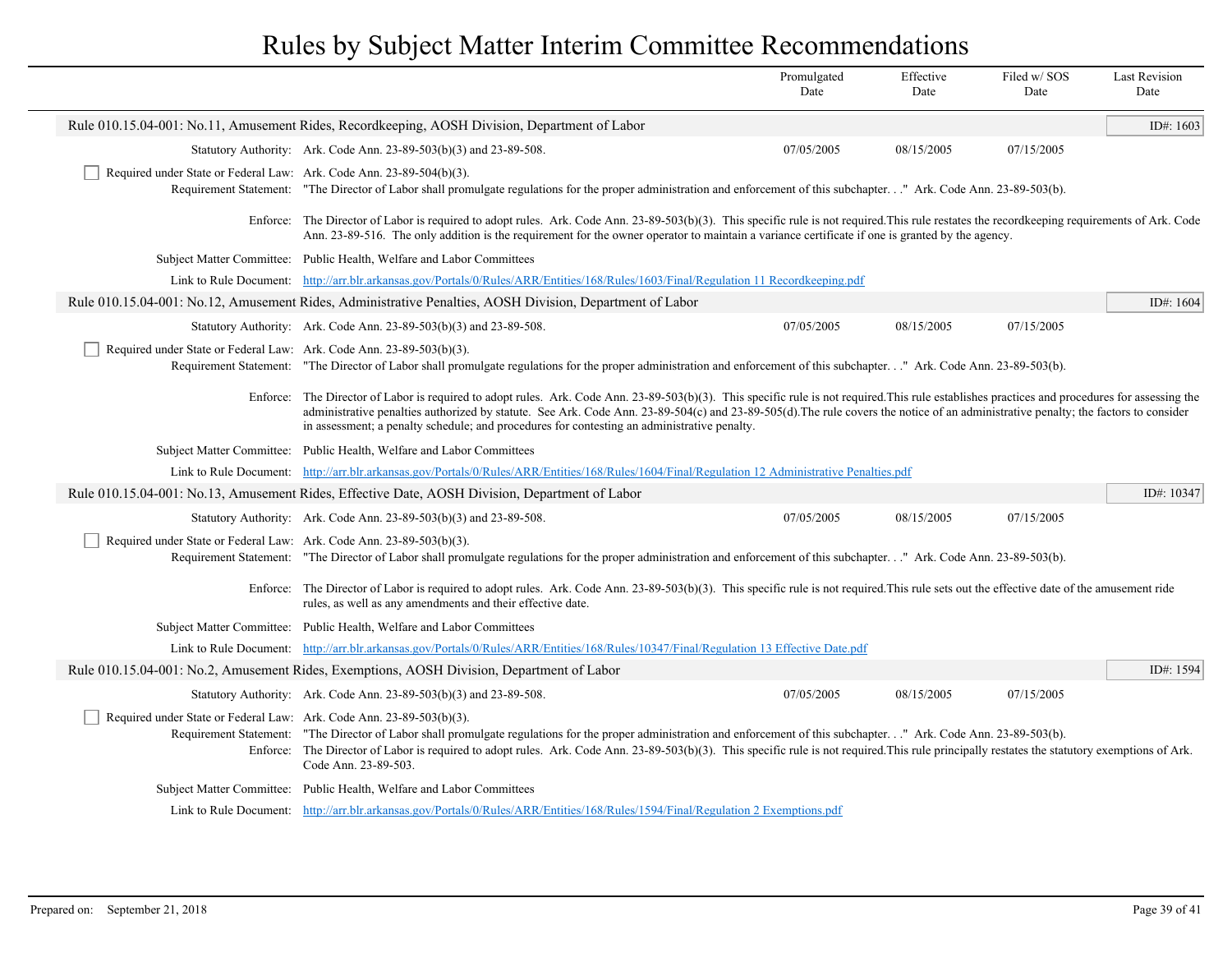|                                                                                                                         |                                                                                                                                                                                                                                                                                                                                                                                                                                                                                                                                                                                                                                                                                                                                                                                                                                                                                                                                                   | Promulgated<br>Date | Effective<br>Date | Filed w/SOS<br>Date | <b>Last Revision</b><br>Date |  |
|-------------------------------------------------------------------------------------------------------------------------|---------------------------------------------------------------------------------------------------------------------------------------------------------------------------------------------------------------------------------------------------------------------------------------------------------------------------------------------------------------------------------------------------------------------------------------------------------------------------------------------------------------------------------------------------------------------------------------------------------------------------------------------------------------------------------------------------------------------------------------------------------------------------------------------------------------------------------------------------------------------------------------------------------------------------------------------------|---------------------|-------------------|---------------------|------------------------------|--|
| Rule 010.15.04-001: No.3, Amusement Rides, Adopted Codes and Standards, AOSH Division, Department of Labor<br>ID#: 1595 |                                                                                                                                                                                                                                                                                                                                                                                                                                                                                                                                                                                                                                                                                                                                                                                                                                                                                                                                                   |                     |                   |                     |                              |  |
|                                                                                                                         | Statutory Authority: Ark. Code Ann. 23-89-503(b)(3) and 23-89-508.                                                                                                                                                                                                                                                                                                                                                                                                                                                                                                                                                                                                                                                                                                                                                                                                                                                                                | 07/05/2005          | 08/15/2005        | 07/15/2005          |                              |  |
|                                                                                                                         | $ \mathbf{v} $ Required under State or Federal Law: Ark. Code Ann. 23-89-503(b).<br>Requirement Statement: "The Director of Labor shall promulgate regulations for the proper administration and enforcement of this subchapter, including regulations establishing minimum safety<br>requirements for the operation and maintenance of amusement rides and attractions. " Ark. Code Ann. 23-89-503(b).<br>Ark. Code Ann. 23-89-504(b)(3) provides that the Director of the Department of Labor shall promulgate regulations, including those establishing minimum safety requirements for<br>Enforce:<br>the operation and maintenance of amusement rides and attractions. This rule establishes those minimum safety standards by adopting certain standard codes by reference, as well<br>as requiring compliance with the manufacturer's specifications and the U.S. Consumer Products Safety Commission Safety Bulletins on amusement rides. |                     |                   |                     |                              |  |
|                                                                                                                         | Subject Matter Committee: Public Health, Welfare and Labor Committees                                                                                                                                                                                                                                                                                                                                                                                                                                                                                                                                                                                                                                                                                                                                                                                                                                                                             |                     |                   |                     |                              |  |
| Link to Rule Document:                                                                                                  | http://arr.blr.arkansas.gov/Portals/0/Rules/ARR/Entities/168/Rules/1595/Final/Regulation 3 Adopted Codes and Standards.pdf                                                                                                                                                                                                                                                                                                                                                                                                                                                                                                                                                                                                                                                                                                                                                                                                                        |                     |                   |                     |                              |  |
|                                                                                                                         | Rule 010.15.04-001: No.4, Amusement Rides, Bungee Operations, AOSH Division, Department of Labor                                                                                                                                                                                                                                                                                                                                                                                                                                                                                                                                                                                                                                                                                                                                                                                                                                                  |                     |                   |                     | ID#: 1596                    |  |
|                                                                                                                         | Statutory Authority: Ark. Code Ann. 23-89-503(b)(3) and 23-89-508.                                                                                                                                                                                                                                                                                                                                                                                                                                                                                                                                                                                                                                                                                                                                                                                                                                                                                | 07/05/2005          | 08/15/2005        | 07/15/2005          |                              |  |
| Enforce:                                                                                                                | $\vert \blacktriangleright \vert$ Required under State or Federal Law: Ark. Code Ann. 23-89-503(b)(3).<br>Requirement Statement: "The Director of the Department of Labor shall promulgate regulations for the proper administration and enforcement of this subchapter, including regulations establishing<br>minimum safety requirements for the operation and maintenance of amusement rides and amusement attractions." Ark. Code Ann. 23-89-503(b)(3).<br>"The Director of the Department of Labor shall promulgate regulations for the proper administration and enforcement of this subchapter, including regulations establishing<br>minimum safety requirements for the operation and maintenance of amusement rides and amusement attractions." Ark. Code Ann. 23-89-503(b)(3). This rule establishes the<br>minimum safety standards for bungee operations.                                                                            |                     |                   |                     |                              |  |
|                                                                                                                         | Subject Matter Committee: Public Health, Welfare and Labor Committees                                                                                                                                                                                                                                                                                                                                                                                                                                                                                                                                                                                                                                                                                                                                                                                                                                                                             |                     |                   |                     |                              |  |
|                                                                                                                         | Link to Rule Document: http://arr.blr.arkansas.gov/Portals/0/Rules/ARR/Entities/168/Rules/1596/Final/Regulation 4 Bungee Operations.pdf                                                                                                                                                                                                                                                                                                                                                                                                                                                                                                                                                                                                                                                                                                                                                                                                           |                     |                   |                     |                              |  |
|                                                                                                                         | Rule 010.15.04-001: No.5, Amusement Rides, Inspections, AOSH Division, Department of Labor                                                                                                                                                                                                                                                                                                                                                                                                                                                                                                                                                                                                                                                                                                                                                                                                                                                        |                     |                   |                     | ID#: $1597$                  |  |
|                                                                                                                         | Statutory Authority: Ark. Code Ann. 23-89-503(b)(3) and 23-89-508.                                                                                                                                                                                                                                                                                                                                                                                                                                                                                                                                                                                                                                                                                                                                                                                                                                                                                | 07/05/2005          | 08/15/2005        | 07/15/2005          | 01/12/2014                   |  |
| Required under State or Federal Law: Ark. Code Ann. 23-89-503(b)(3).                                                    | Requirement Statement: "The Director of Labor shall promulgate regulations for the proper administration and enforcement of this subchapter" Ark. Code Ann. 23-89-503(b).                                                                                                                                                                                                                                                                                                                                                                                                                                                                                                                                                                                                                                                                                                                                                                         |                     |                   |                     |                              |  |
| Enforce:                                                                                                                | The Director of Labor is required to adopt rules. Ark. Code Ann. 23-89-503(b)(3). This specific rule is not required. This rule restates statutory provisions regarding inspections,<br>including frequency of inspections. It also establishes the procedure for providing an owner or operator with notice when a ride or attraction fails to meet minimum safety<br>standards.                                                                                                                                                                                                                                                                                                                                                                                                                                                                                                                                                                 |                     |                   |                     |                              |  |
|                                                                                                                         | Subject Matter Committee: Public Health, Welfare and Labor Committees                                                                                                                                                                                                                                                                                                                                                                                                                                                                                                                                                                                                                                                                                                                                                                                                                                                                             |                     |                   |                     |                              |  |
|                                                                                                                         | Link to Rule Document: http://arr.blr.arkansas.gov/Portals/0/Rules/ARR/Entities/168/Rules/1597/Final/Regulation 5 Inspections.pdf                                                                                                                                                                                                                                                                                                                                                                                                                                                                                                                                                                                                                                                                                                                                                                                                                 |                     |                   |                     |                              |  |
|                                                                                                                         | Rule 010.15.04-001: No.6, Amusement Rides, Cease and Desist Orders, AOSH Division, Department of Labor                                                                                                                                                                                                                                                                                                                                                                                                                                                                                                                                                                                                                                                                                                                                                                                                                                            |                     |                   |                     | ID#: $1598$                  |  |
|                                                                                                                         | Statutory Authority: Ark. Code Ann. 23-89-503(b)(3) and 23-89-508.                                                                                                                                                                                                                                                                                                                                                                                                                                                                                                                                                                                                                                                                                                                                                                                                                                                                                | 07/05/2005          | 08/15/2005        | 07/15/2005          |                              |  |
| Required under State or Federal Law: Ark. Code Ann. 23-89-503(b)(3).                                                    |                                                                                                                                                                                                                                                                                                                                                                                                                                                                                                                                                                                                                                                                                                                                                                                                                                                                                                                                                   |                     |                   |                     |                              |  |
|                                                                                                                         | Requirement Statement: "The Director of Labor shall promulgate regulations for the proper administration and enforcement of this subchapter" Ark. Code Ann. 23-89-503(b).                                                                                                                                                                                                                                                                                                                                                                                                                                                                                                                                                                                                                                                                                                                                                                         |                     |                   |                     |                              |  |
|                                                                                                                         | Enforce: The Director of Labor is required to adopt rules. Ark. Code Ann. 23-89-503(b)(3). This specific rule is not required. Ark. Code Ann. 23-89-509 authorizes the issuance of cease<br>and desist orders and establishes the notice required to be given. This rule outlines, without limitation, those circumstances that constitute grounds for the issuance of a cease and<br>desist order.                                                                                                                                                                                                                                                                                                                                                                                                                                                                                                                                               |                     |                   |                     |                              |  |
|                                                                                                                         | Subject Matter Committee: Public Health, Welfare and Labor Committees                                                                                                                                                                                                                                                                                                                                                                                                                                                                                                                                                                                                                                                                                                                                                                                                                                                                             |                     |                   |                     |                              |  |
|                                                                                                                         | Link to Rule Document: http://arr.blr.arkansas.gov/Portals/0/Rules/ARR/Entities/168/Rules/1598/Final/Regulation 6 Cease and Desist Orders.pdf                                                                                                                                                                                                                                                                                                                                                                                                                                                                                                                                                                                                                                                                                                                                                                                                     |                     |                   |                     |                              |  |